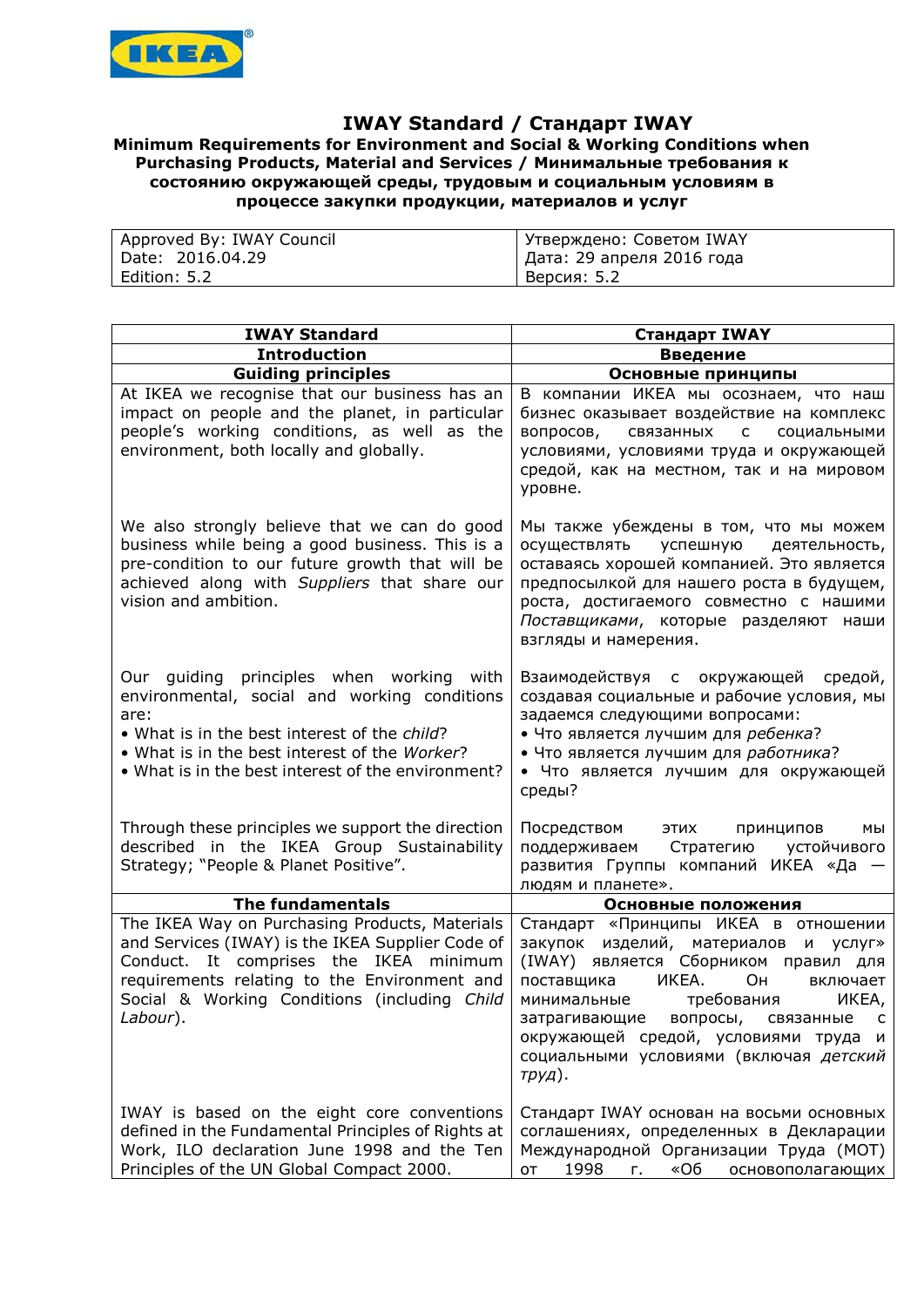|                                                                                                                                                                                                                                                                                                                                        | принципах и правах в сфере труда» и Десяти<br>принципах глобального договора ООН в<br>Йоханнесбурге от 2000 г.                                                                                                                                                                                                                                                                                                  |
|----------------------------------------------------------------------------------------------------------------------------------------------------------------------------------------------------------------------------------------------------------------------------------------------------------------------------------------|-----------------------------------------------------------------------------------------------------------------------------------------------------------------------------------------------------------------------------------------------------------------------------------------------------------------------------------------------------------------------------------------------------------------|
| IKEA recognises the fundamental principles of<br>Human Rights, as defined by the "Universal<br>Declaration of Human Rights" (United Nations<br>1948) and adheres to the United Nations sanction<br>list and European Union restrictive measures list.                                                                                  | ИКЕА признает фундаментальные принципы<br>прав человека, определенные «Всеобщей<br>Декларацией прав человека» (ООН, 1948 г.)<br>придерживается<br>решений<br><b>OOH</b><br>N<br>относительно торговых бойкотов и эмбарго,<br>а также ограничительных мер Европейского<br>Союза.                                                                                                                                 |
| <b>Legal compliance and IKEA requirements</b>                                                                                                                                                                                                                                                                                          | Соответствие законодательству и                                                                                                                                                                                                                                                                                                                                                                                 |
| The IKEA Supplier shall always comply with the                                                                                                                                                                                                                                                                                         | требованиям ИКЕА<br>требований<br>Из<br>действующего                                                                                                                                                                                                                                                                                                                                                            |
| most demanding requirements whether they are<br>relevant applicable laws or IKEA IWAY specific<br>requirements.                                                                                                                                                                                                                        | законодательства<br>специальных<br>и<br>требований ИКЕА IWAY поставщики ИКЕА<br>обязаны<br>всегда<br>ВЫПОЛНЯТЬ<br>наиболее<br>жесткие требования.                                                                                                                                                                                                                                                               |
| Should the IKEA requirement contradict national<br>laws or regulations, the law shall always be<br>complied with and prevail. In such cases, the<br>Supplier shall immediately inform IKEA.                                                                                                                                            | В случаях, когда требования ИКЕА вступают<br>в противоречие с местными законами или<br>положениями, должны быть выполнены и<br>превалирующими<br>требования<br>считаются<br>закона. О таких случаях поставщик должен<br>немедленно информировать ИКЕА.                                                                                                                                                          |
| Confidentiality                                                                                                                                                                                                                                                                                                                        | Конфиденциальность                                                                                                                                                                                                                                                                                                                                                                                              |
| The successful implementation of IWAY depends<br>on co-operation, mutual trust and respect<br>between the Supplier and IKEA. All observations,<br>discussions and written information received<br>from the Supplier are to be treated confidentially<br>by IKEA, its employees and any third party<br>organisations appointed by IKEA. | Успех<br>применения<br>IWAY<br>зависит<br><b>OT</b><br>сотрудничества,<br>взаимного<br>доверия<br>и<br>уважения между поставщиком и ИКЕА. Все<br>наблюдения, обсуждения<br>письменная<br>и<br>информация, полученные от поставщика,<br>рассматриваться<br>ИКЕА,<br>должны<br>ee<br>работниками и любой третьей стороной,<br>привлеченной<br>ИКЕА,<br>как<br>конфиденциальные.                                   |
| <b>Business ethics</b>                                                                                                                                                                                                                                                                                                                 | Деловая этика                                                                                                                                                                                                                                                                                                                                                                                                   |
| The values of trust, integrity and honesty are at<br>the foundation of IWAY and are keys to its<br>sustainable implementation. It is on this basis<br>that we begin the relationships and through<br>continued respect of these values that it will<br>grow.                                                                           | Такие ценности как доверие, честность и<br>искренность, являются основой IWAY и<br>необходимы для его устойчивой реализации.<br>Мы начинаем сотрудничество на основе этих<br>ценностей,<br>ТОЛЬКО<br>уважительное<br>и<br>отношение к ним позволит ему успешно<br>развиваться.                                                                                                                                  |
| It is important that all IKEA co-Workers and<br>external business partners understand the IKEA<br>position on corruption and its prevention. This<br>has been established in IKEA's approach on anti-<br>corruption. This has been communicated to all<br>business partners via vendor letters, which are<br>signed by all Suppliers.  | Очень важно, чтобы все сотрудники ИКЕА и<br>внешние партнеры по бизнесу понимали<br>позицию ИКЕА по отношению к коррупции и<br>предупреждению.<br>Данная<br>позиция<br>ee<br>ИКЕА<br>закреплена<br>подходе<br>в<br>к<br>противодействию<br>коррупции.<br>O<br>ней<br>проинформированы<br>все<br>партнеры,<br>получившие<br>информационные<br>письма.<br>Данные<br>письма<br>подписаны<br>всеми<br>поставщиками. |
| <b>IWAY Standard - General Section</b>                                                                                                                                                                                                                                                                                                 | <b>IWAY Стандарт - Общий раздел</b>                                                                                                                                                                                                                                                                                                                                                                             |
| 1.<br><b>IWAY Must Requirements</b>                                                                                                                                                                                                                                                                                                    | 1.<br>Обязательные требования (IWAY<br>Musts)                                                                                                                                                                                                                                                                                                                                                                   |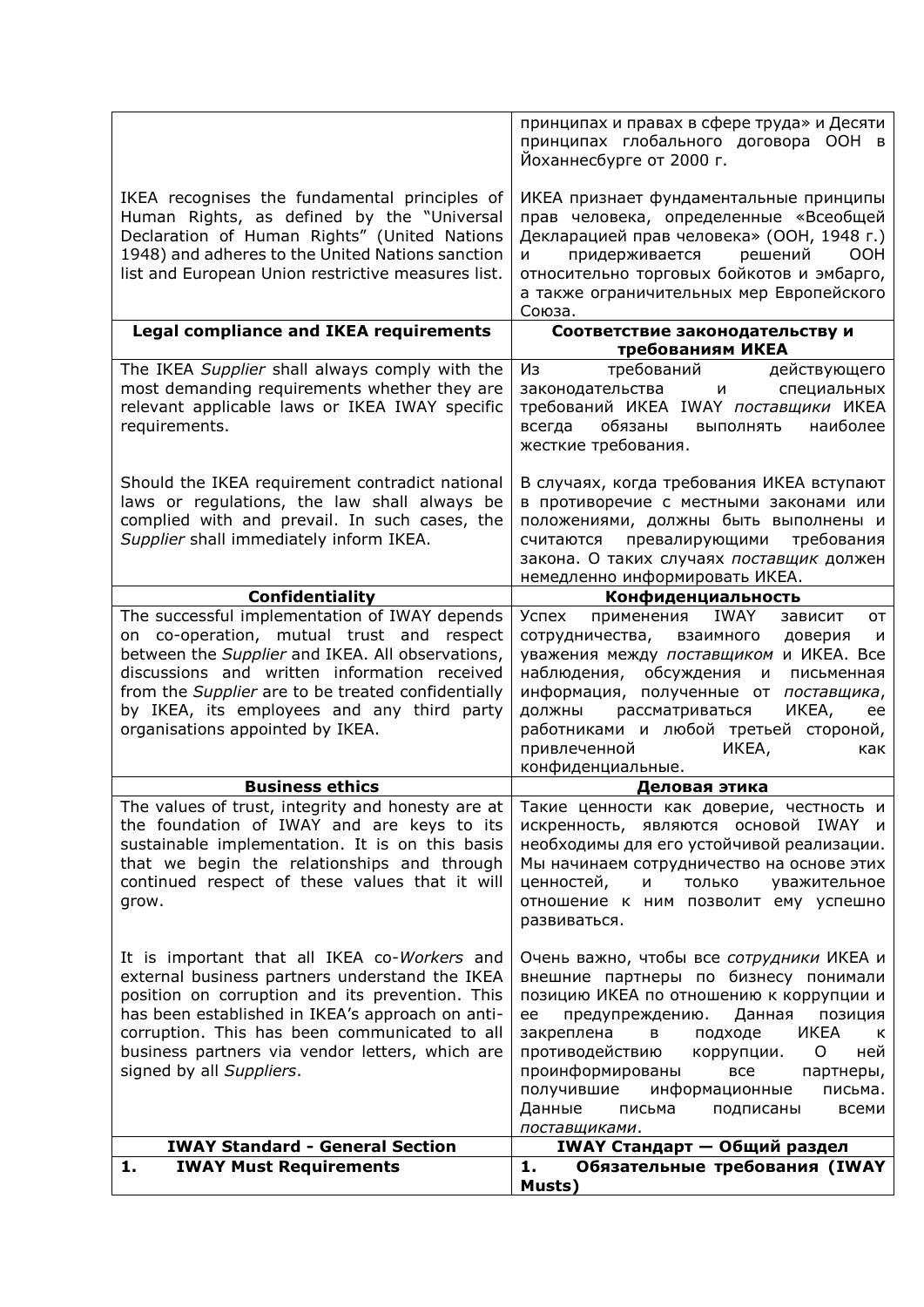| 2.             | <b>General Conditions</b>                                                                            | 2.      | Общие условия                                                                          |
|----------------|------------------------------------------------------------------------------------------------------|---------|----------------------------------------------------------------------------------------|
| 3.             | <b>Business Ethics</b>                                                                               | 3.      | Деловая этика                                                                          |
| 4.             | <b>Environment</b>                                                                                   | 4.      | Окружающая среда                                                                       |
| 5.             | <b>Chemicals</b>                                                                                     | 5.      | Химические вещества                                                                    |
| 6.             | Waste                                                                                                | 6.      | Отходы                                                                                 |
| 7.             | <b>Emergencies and Fire Prevention</b>                                                               | 7.      | Чрезвычайные<br>ситуации<br>N<br>пожарная безопасность                                 |
| 8.             | <b>Worker Health &amp; Safety</b>                                                                    | 8.      | Охрана труда                                                                           |
| 9.             | <b>Recruitment, Working Hours, Wages</b><br>and Benefits                                             | 9.      | Прием на работу, рабочее время,<br>оплата труда и льготы                               |
| 10.            | <b>Accommodation</b>                                                                                 | 10.     | Жилье                                                                                  |
| 11.            | <b>Child Labour and Young Workers</b>                                                                | 11.     | Детский<br>труд<br>и<br>молодые<br>работники                                           |
| 12.            | <b>Discrimination</b>                                                                                | 12.     | Дискриминация                                                                          |
| 13.            | <b>Worker involvement</b>                                                                            | 13.     | Участие работников                                                                     |
| 14.            | Harassment, Abuse and Disciplinary                                                                   |         |                                                                                        |
| <b>Actions</b> |                                                                                                      | 14.     | Притеснение,<br>жестокое<br>обращение<br>дисциплинарные<br>и<br>взыскания              |
|                | <b>Definitions and Glossary of terms</b>                                                             |         | Определения и глоссарий                                                                |
|                | <b>References</b>                                                                                    |         |                                                                                        |
|                | This is the General Section of the IWAY Standard.                                                    |         | Основные ссылки<br>Перед вами Общий раздел Стандарта IWAY.                             |
|                | For certain parts of the IKEA Supply Chain there                                                     |         | Для некоторых участков Цепи поставок ИКЕА                                              |
|                | might also be a Specific Section, e.g. Forestry                                                      |         | может также существовать Специальный                                                   |
|                | Section or Transport Section with additional or                                                      | раздел, | Лесной<br>например,<br>или                                                             |
|                | adopted requirements.                                                                                |         | Транспортный, с дополнительными<br>или                                                 |
|                |                                                                                                      |         | адаптированными требованиями.                                                          |
|                | Words or expressions in Italic are explained                                                         | Слова   | выражения,<br>И<br>выделенные                                                          |
|                | / defined at the end of this document.                                                               |         | курсивом, пояснены / определены в                                                      |
|                | 1. IWAY Must requirements                                                                            |         | конце данного документа.<br>1. Обязательные требования (IWAY                           |
|                |                                                                                                      |         | Musts)                                                                                 |
| 1.1            | <b>Child labour</b>                                                                                  | 1.1     | Детский труд                                                                           |
|                | • Child labour is not used at the Supplier                                                           |         | • Поставщик не использует детский труд                                                 |
|                | . Proof of age documentation for all Workers is in                                                   |         | • В наличии документация, подтверждающая                                               |
| place.         |                                                                                                      |         | возраст всех работников.                                                               |
|                | Child labour is work performed by a child which                                                      | Детский | работой,<br>труд<br>является                                                           |
|                | interferes with a child's right to healthy growth<br>and development and denies him/her the right to |         | противоречащей<br>выполняемой<br>детьми,<br>правам ребенка на здоровый рост и развитие |
|                | quality education.                                                                                   | N       | препятствующей<br>праву ребенка<br>на                                                  |
|                |                                                                                                      |         | качественное образование.                                                              |
|                | Child labour is work performed by a child below<br>the minimum working age that has not been         | Детский | работой,<br>труд<br>является<br>выполняемой<br>ДОСТИГШИМИ<br>детьми, не                |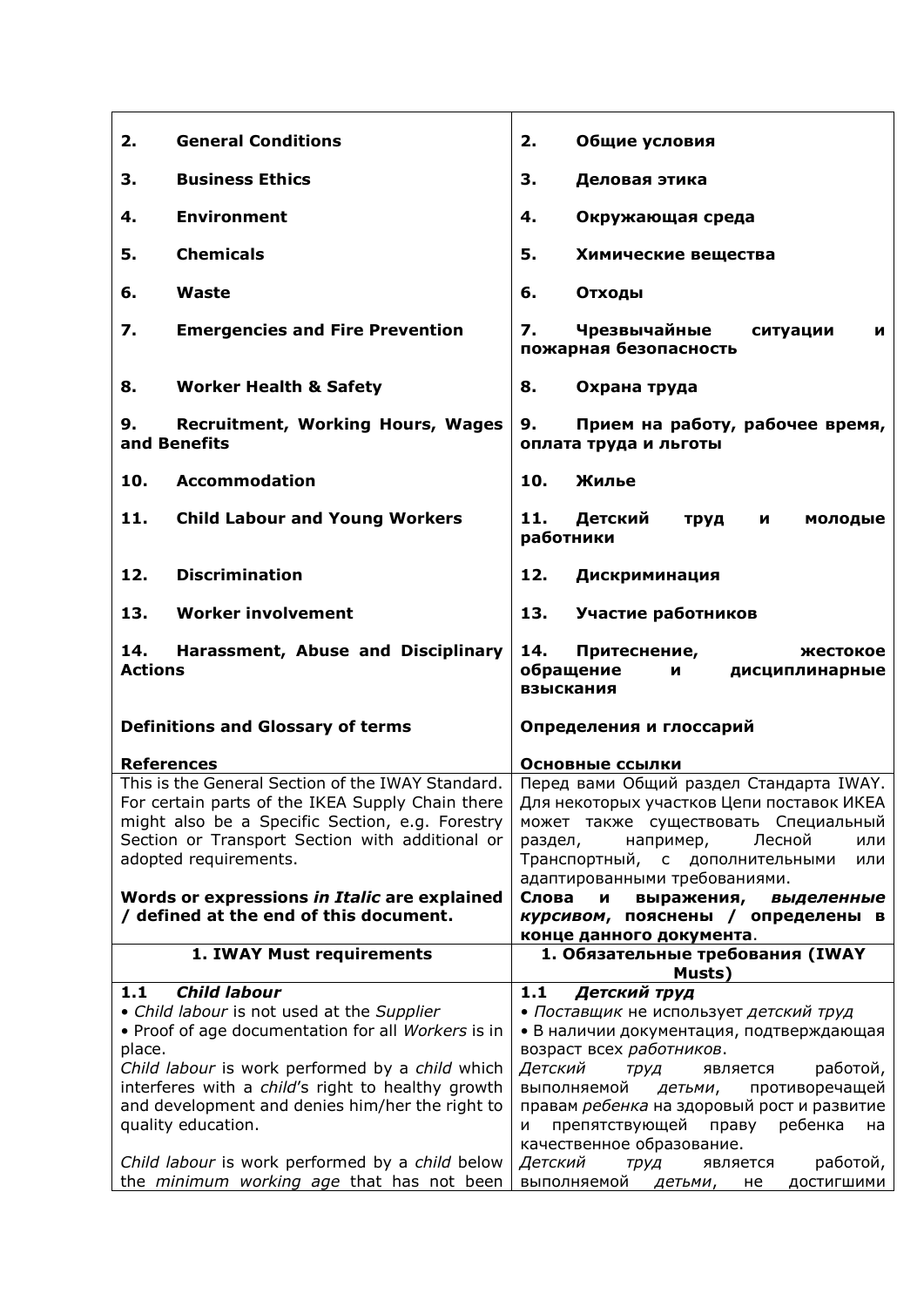| specifically approved by IKEA as light work or<br>apprenticeship / vocational training, as specified<br>in the "IKEA Way on Preventing Child Labour and<br>Supporting Young workers".                                                  | минимального трудового возраста, которая<br>не была отдельно одобрена ИКЕА как легкий<br>труд или производственная практика /<br>профессиональное обучение в соответствии<br>с определением в «Принципах ИКЕА по<br>недопущению детского труда и поддержке                        |
|----------------------------------------------------------------------------------------------------------------------------------------------------------------------------------------------------------------------------------------|-----------------------------------------------------------------------------------------------------------------------------------------------------------------------------------------------------------------------------------------------------------------------------------|
|                                                                                                                                                                                                                                        | молодых работников».                                                                                                                                                                                                                                                              |
| The <i>minimum working age</i> is defined by the<br>national legislation and is the age, above which a<br>person can be employed on a full time basis. It<br>can be 16 years, 15 years or 14 years in certain<br>developing countries. | Минимальный трудовой возраст определен<br>государственным<br>законодательством<br>и<br>является возрастом, по достижении которого<br>быть<br>человек<br>может<br>трудоустроен<br>на<br>Он<br>постоянной<br>может<br>быть<br>основе.<br>установлен по достижении 16, 15 или 14 лет |
| <b>Forced and bonded labour</b><br>1.2                                                                                                                                                                                                 | в ряде развивающихся стран.<br>Принудительный и подневольный<br>1.2                                                                                                                                                                                                               |
|                                                                                                                                                                                                                                        |                                                                                                                                                                                                                                                                                   |
| There is no forced, prison, bonded or involuntary<br>labour.                                                                                                                                                                           | труд<br>Поставщик<br>ИКЕА<br>использует<br>не<br>принудительный<br>подневольный<br>и<br>(насильственный)<br>также<br>труд,<br>a<br>труд                                                                                                                                           |
|                                                                                                                                                                                                                                        | заключенных.                                                                                                                                                                                                                                                                      |
| Workers:                                                                                                                                                                                                                               | Работники:                                                                                                                                                                                                                                                                        |
| - have the legal right to perform work at the<br>Supplier premises                                                                                                                                                                     | имеют юридическое право<br>ВЫПОЛНЯТЬ<br>работу на площадях поставщика.                                                                                                                                                                                                            |
| - have the freedom to terminate employment at                                                                                                                                                                                          | - свободны прекратить свою занятость в                                                                                                                                                                                                                                            |
| any time according to the agreed notice period,                                                                                                                                                                                        | любое время после оговоренного периода                                                                                                                                                                                                                                            |
| without penalty or salary deductions.                                                                                                                                                                                                  | уведомлений без штрафных санкций или                                                                                                                                                                                                                                              |
|                                                                                                                                                                                                                                        | удержаний из заработной платы.                                                                                                                                                                                                                                                    |
| - have the freedom to leave the premises when<br>their work shifts end.                                                                                                                                                                | - свободны покинуть рабочие площади после                                                                                                                                                                                                                                         |
| - personal documents or other belongings are not                                                                                                                                                                                       | окончания своей смены.<br>документы<br>и личные<br>-<br>их<br>вещи<br>не                                                                                                                                                                                                          |
| withheld.                                                                                                                                                                                                                              | удерживаются.                                                                                                                                                                                                                                                                     |
| - have not been charged, directly or indirectly,                                                                                                                                                                                       | взыскивается, прямо<br>C<br>них не<br>или                                                                                                                                                                                                                                         |
| any fees or commission related to the recruitment                                                                                                                                                                                      | вознаграждение<br>косвенно,<br>или                                                                                                                                                                                                                                                |
| and/or employment process. If the recruitment                                                                                                                                                                                          | комиссионные, связанные с рекрутингом                                                                                                                                                                                                                                             |
| agent has requested any such fee, the Worker<br>has been reimbursed by the Supplier.                                                                                                                                                   | и/или процессом трудоустройства.<br>Если<br>рекрутер требовал уплаты любого подобного                                                                                                                                                                                             |
|                                                                                                                                                                                                                                        | вознаграждения, соответствующие расходы                                                                                                                                                                                                                                           |
|                                                                                                                                                                                                                                        | работника возмещались поставщиком.                                                                                                                                                                                                                                                |
| - have not been requested to provide deposits                                                                                                                                                                                          | - с них не требовалось внесение депозита,                                                                                                                                                                                                                                         |
| and have not payments delayed, been offered                                                                                                                                                                                            | выплаты им не задерживались,<br>им<br>не                                                                                                                                                                                                                                          |
| wage advances or loans with the consequence of                                                                                                                                                                                         | предлагались<br>авансы<br>или<br>кредиты,                                                                                                                                                                                                                                         |
| indebting the Worker and binding him or her to<br>employment.                                                                                                                                                                          | втягивающие<br>обязательства<br>их<br>в<br>и<br>работы<br>привязывающие<br>месту<br>их<br>K –                                                                                                                                                                                     |
|                                                                                                                                                                                                                                        | (работодателю).                                                                                                                                                                                                                                                                   |
| <b>Business ethics</b><br>1.3                                                                                                                                                                                                          | 1.3<br>Деловая этика                                                                                                                                                                                                                                                              |
| Trust and transparency related to the IKEA                                                                                                                                                                                             | Постоянно обеспечиваются прозрачность и                                                                                                                                                                                                                                           |
| business are ensured at all times.                                                                                                                                                                                                     | ведение на доверительной основе бизнеса,                                                                                                                                                                                                                                          |
|                                                                                                                                                                                                                                        | связанного с ИКЕА.                                                                                                                                                                                                                                                                |
| There is no case of corruption or the use of<br>bribery related to the IKEA business.                                                                                                                                                  | Отсутствуют<br>коррупции<br>случаи<br>или<br>использования взяток в связи с бизнесом                                                                                                                                                                                              |
|                                                                                                                                                                                                                                        | ИКЕА.                                                                                                                                                                                                                                                                             |
| IWAY related official documents required by law                                                                                                                                                                                        | Связанные с IWAY официальные документы,                                                                                                                                                                                                                                           |
| are not manipulated.                                                                                                                                                                                                                   | требующиеся по закону, не подделываются.                                                                                                                                                                                                                                          |
| Severe environment pollution<br>1.4                                                                                                                                                                                                    | 1.4<br>Значительное<br>загрязнение                                                                                                                                                                                                                                                |
| There is no severe environmental pollution, which                                                                                                                                                                                      | окружающей среды<br>Отсутствуют                                                                                                                                                                                                                                                   |
| is to be understood as pollution that is likely to                                                                                                                                                                                     | значительные<br>загрязнения<br>окружающей<br>которыми<br>среды,<br>под                                                                                                                                                                                                            |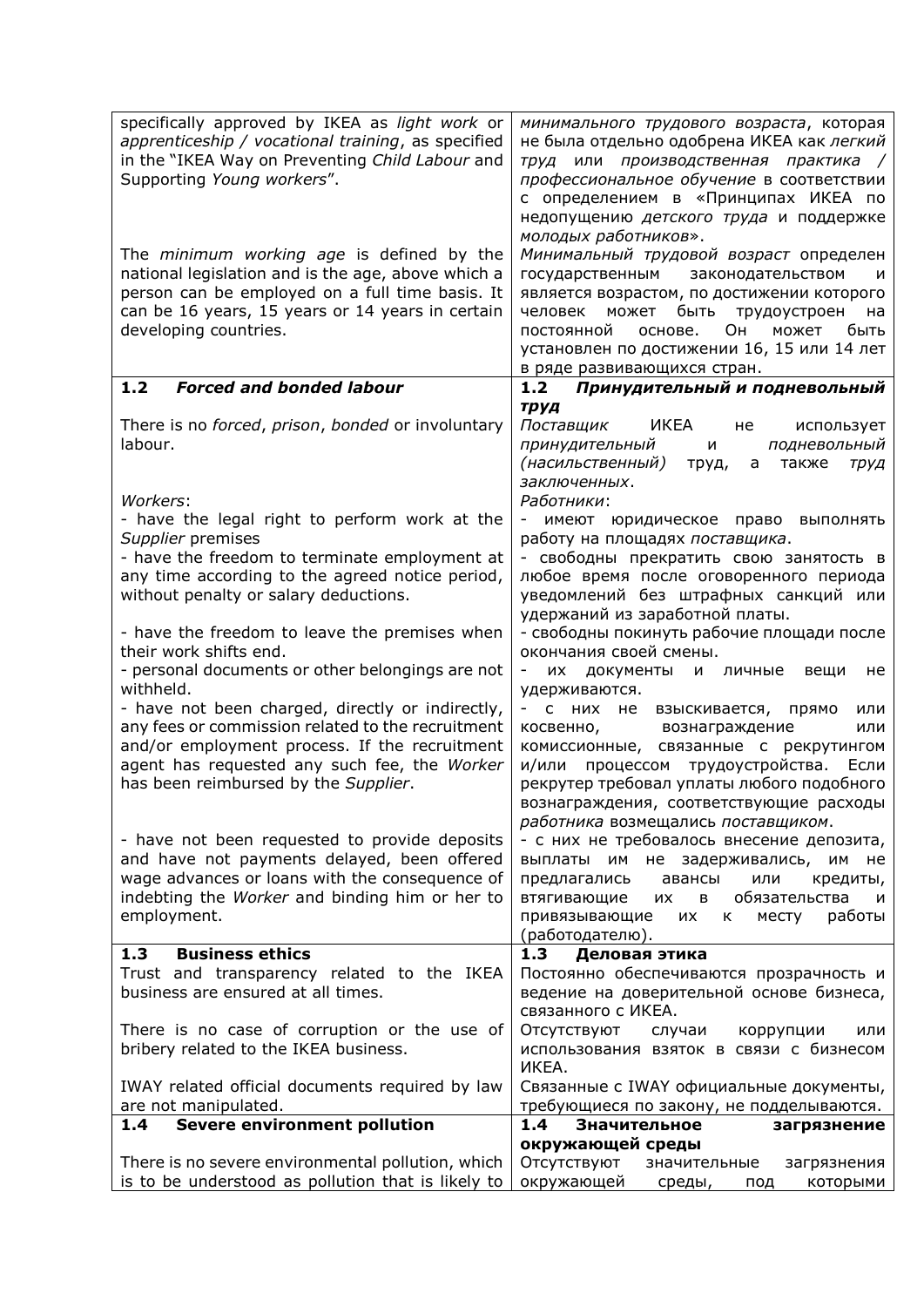| spread widely from the site and where the effects<br>will be very difficult or expensive to correct.                                                                                                                                                                                                                                                                           | понимаются<br>загрязнения,<br>которых<br>для<br>вероятность<br>широкого<br>высока<br>распространения за пределы территории<br>предприятия, и устранение последствий<br>которых<br>будет<br>очень<br>СЛОЖНЫМ<br>или<br>дорогостоящим.                                                                                                                                                                                                                                                              |
|--------------------------------------------------------------------------------------------------------------------------------------------------------------------------------------------------------------------------------------------------------------------------------------------------------------------------------------------------------------------------------|---------------------------------------------------------------------------------------------------------------------------------------------------------------------------------------------------------------------------------------------------------------------------------------------------------------------------------------------------------------------------------------------------------------------------------------------------------------------------------------------------|
| 1.5<br>Severe health or safety hazards                                                                                                                                                                                                                                                                                                                                         | 1.5<br>Значительные угрозы здоровью и                                                                                                                                                                                                                                                                                                                                                                                                                                                             |
| Workers are prevented from exposure to severe<br>health or safety hazards, which are to be<br>understood as health or safety hazards that are<br>likely to pose an immediate risk of causing death<br>or permanent injury or illness.                                                                                                                                          | безопасности<br>Работники не подвергаются значительным<br>угрозам здоровью и безопасности, под<br>которыми<br>понимаются<br>такие<br>угрозы,<br>которые могут немедленно привести к<br>смерти, непоправимой травме или иному<br>неизлечимому заболеванию.                                                                                                                                                                                                                                         |
| <b>Working hours</b><br>1.6                                                                                                                                                                                                                                                                                                                                                    | 1.6<br>Рабочее время                                                                                                                                                                                                                                                                                                                                                                                                                                                                              |
| A transparent and reliable system for records of<br>working hours and wages for all Workers is<br>maintained by the IKEA Supplier.                                                                                                                                                                                                                                             | Поставщик ИКЕА поддерживает прозрачную<br>и надежную систему учета рабочего времени<br>и заработной платы всех работников.                                                                                                                                                                                                                                                                                                                                                                        |
| 1.7<br><b>Wages</b>                                                                                                                                                                                                                                                                                                                                                            | 1.7 <sub>2</sub><br>Заработная плата                                                                                                                                                                                                                                                                                                                                                                                                                                                              |
| The Worker is paid a wage equal to or exceeding                                                                                                                                                                                                                                                                                                                                | Работнику выплачивается заработная плата,                                                                                                                                                                                                                                                                                                                                                                                                                                                         |
| the legal minimum wage.                                                                                                                                                                                                                                                                                                                                                        | равная или превышающая официальную                                                                                                                                                                                                                                                                                                                                                                                                                                                                |
| <b>Workers' accident insurance</b><br>1.8                                                                                                                                                                                                                                                                                                                                      | минимальную заработную плату.<br>Страхование<br>1.8<br>работников<br>OТ                                                                                                                                                                                                                                                                                                                                                                                                                           |
|                                                                                                                                                                                                                                                                                                                                                                                | несчастных случаев                                                                                                                                                                                                                                                                                                                                                                                                                                                                                |
| The Supplier provides accident insurance to all<br>Workers, covering medical treatment for work<br>related accidents and compensation for work<br>accidents<br>resulting<br>related<br>in<br>permanent<br>disability.                                                                                                                                                          | Поставщик ИКЕА предоставляет всем своим<br>работникам страхование от<br>несчастных<br>случаев,<br>включая<br>медицинское<br>обслуживание и компенсацию на случай<br>травм,<br>полученных на<br>производстве и<br>повлекших постоянную инвалидность.                                                                                                                                                                                                                                               |
| <b>2. General Conditions</b>                                                                                                                                                                                                                                                                                                                                                   | 2. Общие условия                                                                                                                                                                                                                                                                                                                                                                                                                                                                                  |
| 2.1<br><b>Legal compliance</b>                                                                                                                                                                                                                                                                                                                                                 | 2.1<br>Нормативно-правовое                                                                                                                                                                                                                                                                                                                                                                                                                                                                        |
| There are routines in place to ensure the<br>applicable laws and regulations related<br>to<br>requirements in IWAY are implemented.                                                                                                                                                                                                                                            | <b>СООТВЕТСТВИЕ</b><br>обеспечивающие<br>B<br>наличии процедуры,<br>выполнение применимого законодательства<br>нормативных<br>актов,<br>связанных<br>и<br>c<br>требованиями IWAY.                                                                                                                                                                                                                                                                                                                 |
| <b>IWAY responsibility</b><br>2.2                                                                                                                                                                                                                                                                                                                                              | 2.2<br>Ответственность за выполнение                                                                                                                                                                                                                                                                                                                                                                                                                                                              |
| An organisation and routines to ensure and<br>maintain compliance with the IWAY requirements<br>have been implemented.                                                                                                                                                                                                                                                         | требований стандарта IWAY<br>Реализована организационная структура и<br>обеспечивающие<br>процедуры,<br>и<br>поддерживающие соответствие требованиям<br>IWAY.                                                                                                                                                                                                                                                                                                                                     |
| 2.3<br><b>IWAY at Sub-Suppliers</b>                                                                                                                                                                                                                                                                                                                                            | 2.3<br><b>IWAY</b><br>Стандарт<br>на<br>уровне                                                                                                                                                                                                                                                                                                                                                                                                                                                    |
| The IWAY requirements or equivalent, including<br>the "The IKEA Way on Preventing Child Labour<br>Supporting<br>Young<br>Workers",<br>and<br>are<br>communicated by the Supplier to all its 1st tier<br>sub-Suppliers involved in providing products,<br>materials or services for IKEA.<br>The Supplier has secured the right to perform<br>IWAY audits at its sub-Suppliers. | субпоставщиков<br>Поставщики ИКЕА сообщают о требованиях<br>IWAY<br>или<br>включая<br>ИХ<br>эквиваленте,<br>«Принципы ИКЕА по недопущению детского<br>труда и поддержке молодых работников»,<br>субпоставщикам<br>СВОИМ<br>$1-$ го<br>уровня,<br>изделий,<br>вовлеченным<br>в<br>производство<br>материалов или услуг для ИКЕА.<br>Поставщик<br>ИКЕА<br>закрепляет<br>право<br>проводить<br>выполнению<br>аудиты<br>по<br>требований<br>IWAY<br>стандарта<br><b>Y</b><br>СВОИХ<br>субпоставщиков. |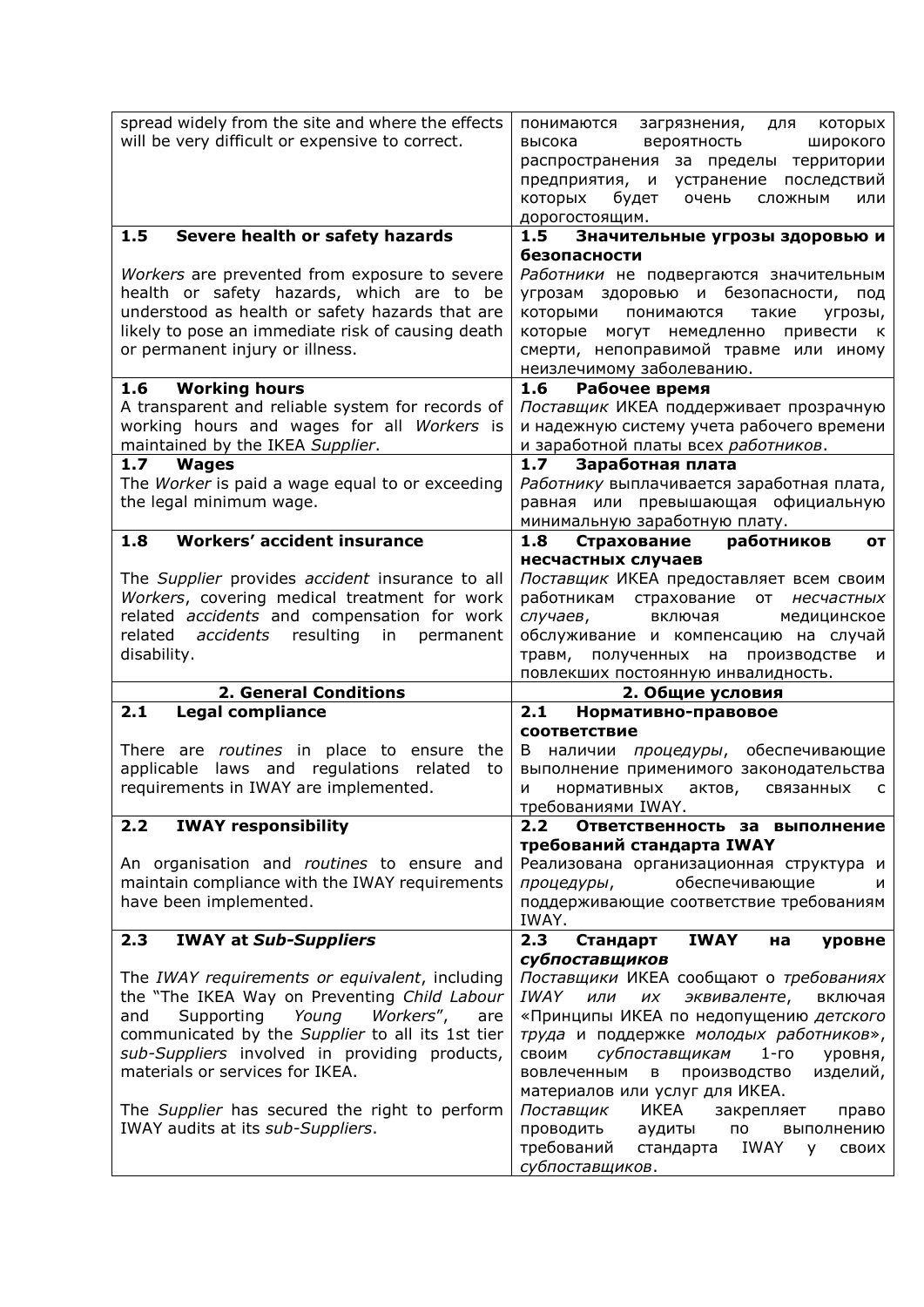| 2.4<br><b>IWAY at critical sub-Suppliers</b>                                                       | 2.4<br>IWAY<br>Стандарт<br>на<br>уровне                                                |
|----------------------------------------------------------------------------------------------------|----------------------------------------------------------------------------------------|
|                                                                                                    | критических субпоставщиков                                                             |
| In addition to 2.3 all 1st tier sub-Suppliers                                                      | В дополнение к п. 2.3, поставщик ИКЕА                                                  |
| involved in providing products, materials or                                                       | регистрирует всех субпоставщиков<br>$1-FO$                                             |
| services for IKEA are registered by the Supplier.                                                  | уровня,<br>вовлеченных<br>$\mathbf{B}$<br>Производство                                 |
|                                                                                                    | изделий, материалов или услуг для ИКЕА.                                                |
| IWAY Must compliance at 1st tier critical sub-<br>Suppliers is implemented and verified by the     | Соответствие обязательным<br>требованиям<br>IWAY среди критических субпоставщиков 1-   |
| Supplier according to the scope and time plan                                                      | уровня достигается и<br>проверяется<br><b>LO</b>                                       |
| agreed with the IKEA contract partner. The                                                         | поставщиком в соответствии с объемом                                                   |
| results of the verification are documented and                                                     | работ и<br>графиком, согласованными<br><b>CO</b>                                       |
| provided to IKEA upon request.                                                                     | стороной контракта<br>второй<br>ИКЕА.                                                  |
|                                                                                                    | Результаты проверки документируются и                                                  |
|                                                                                                    | предоставляются в ИКЕА по требованию.                                                  |
| <b>IWAY communication to Workers</b><br>2.5                                                        | 2.5. Информирование работников<br>$\Omega$                                             |
|                                                                                                    | стандарте IWAY                                                                         |
| The IWAY Standard, including specific sections                                                     | Содержание стандарта IWAY,<br>включая                                                  |
| when applicable, or equivalent information, is                                                     | специальные разделы, где применимо, или                                                |
| communicated to all Workers in a language                                                          | информация сообщается<br>эквивалентная                                                 |
| understood by them.<br>In either case, the Workers are informed where                              | всем работникам на понятном им языке.<br>Во всех случаях работники знают, где можно    |
| the IWAY Standard is available to be read and                                                      | прочитать текст стандарта IWAY и имеют                                                 |
| have unlimited free access to the information.                                                     | неограниченный доступ к информации.                                                    |
| <b>Internal audits</b><br>2.6                                                                      | 2.6. Внутренний аудит                                                                  |
| Transparent and reliable routines to ensure,                                                       | Реализованы прозрачные<br>И<br>надежные                                                |
| IWAY<br>verify<br>and<br>report<br>(or<br>equivalent)                                              | процедуры для обеспечения и проверки                                                   |
| compliance are implemented.                                                                        | соответствия стандарту IWAY<br>(или<br>его                                             |
|                                                                                                    | эквиваленту) и соответствующие механизмы                                               |
|                                                                                                    | отчетности.                                                                            |
| The verification is completed at least once every<br>12 months and records are kept for 24 months. | Проверки (верификация)<br>проводятся<br>не<br>реже одного раза в каждые 12 месяцев, а  |
|                                                                                                    | соответствующие<br>записи<br>24<br>хранятся                                            |
|                                                                                                    | месяца.                                                                                |
| <b>3. Business Ethics</b>                                                                          | 3. Деловая этика                                                                       |
| Anti corruption policy<br>3.1                                                                      | 3.1<br>Антикоррупционная политика                                                      |
| An anti corruption policy has been developed and                                                   | Разработана и внедрена антикоррупционная                                               |
| implemented.                                                                                       | политика.                                                                              |
| It includes aspects connected to the Suppliers'<br>business relations with IKEA and clearly states | Она<br>включает<br>аспекты,<br>связанные<br>C                                          |
| that bribery and corruption are unacceptable.                                                      | деловыми отношениями поставщика с ИКЕА,<br>N<br>декларирует<br>недопустимость<br>четко |
|                                                                                                    | взяточничества и коррупции.                                                            |
| 3.2<br><b>Transparent and reliable documents</b>                                                   | 3.2<br>Прозрачность<br>И<br>надежность                                                 |
| and records                                                                                        | записей и документации                                                                 |
| IWAY relevant documents, records, reports etc.                                                     | Относящиеся к IWAY документы, записи,                                                  |
| are transparent, correct and reliable.                                                             | и т.п.<br>прозрачными,<br>отчеты<br>являются                                           |
|                                                                                                    | правильными и надежными.                                                               |
| <b>Management training</b><br>3.3                                                                  | 3.3<br>Обучение для управленческого                                                    |
|                                                                                                    | состава                                                                                |
| Relevant management and IKEA contact persons                                                       | Соответствующие<br>представители                                                       |
| have been trained and are well aware of the IKEA                                                   | управленческого состава и контактные лица                                              |
| position on business ethics.                                                                       | по связям с ИКЕА прошли обучение и хорошо                                              |
|                                                                                                    | осведомлены о позиции ИКЕА по вопросам                                                 |
|                                                                                                    | деловой этики.                                                                         |
|                                                                                                    |                                                                                        |
| 4. Environment<br><b>Outdoor emissions to air</b><br>4.1                                           | 4. Окружающая среда<br>4.1<br>Выбросы в атмосферный воздух                             |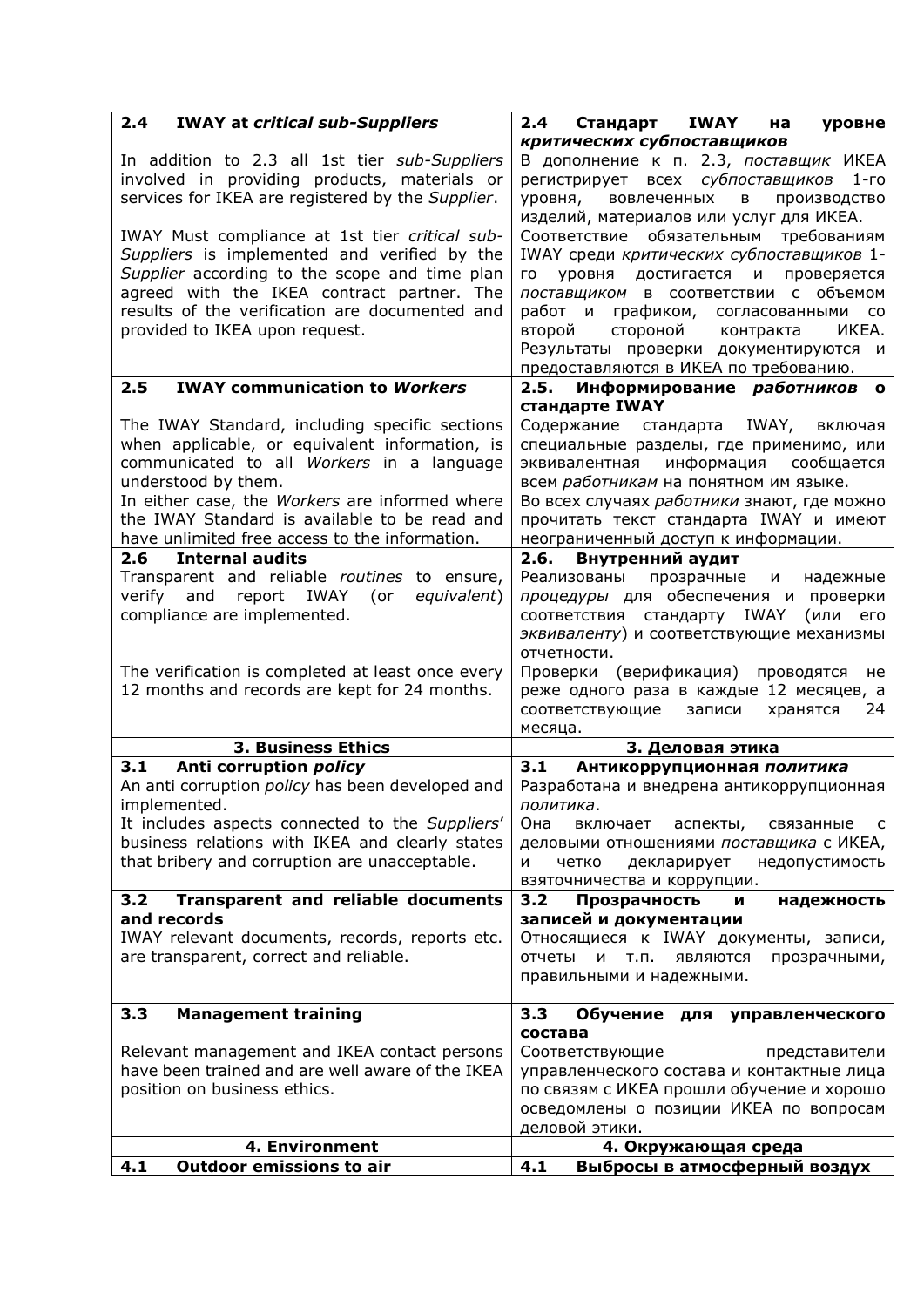| All applicable laws and regulations relating to<br>emissions to air are complied with and, if<br>required, the necessary permits and test reports<br>are obtained.                                                                                                                                                                                                                                              | Выполняются все положения применимого<br>законодательства относительно выбросов в<br>воздух и, если требуется, приобретаются<br>необходимые разрешения на выбросы и<br>лабораторных<br>результаты<br>анализов<br>(замеров).                                                                                                                                                                                                                                |
|-----------------------------------------------------------------------------------------------------------------------------------------------------------------------------------------------------------------------------------------------------------------------------------------------------------------------------------------------------------------------------------------------------------------|------------------------------------------------------------------------------------------------------------------------------------------------------------------------------------------------------------------------------------------------------------------------------------------------------------------------------------------------------------------------------------------------------------------------------------------------------------|
| <b>Outdoor noise</b><br>4.2                                                                                                                                                                                                                                                                                                                                                                                     | Шумовое загрязнение<br>4.2                                                                                                                                                                                                                                                                                                                                                                                                                                 |
| All applicable laws and regulations relating to<br>outdoor noise are complied with and, if required,<br>the necessary permits and test reports are<br>obtained.                                                                                                                                                                                                                                                 | Выполняются все положения применимого<br>законодательства относительно<br>шумового<br>требуется,<br>загрязнения<br>если<br>и,<br>приобретаются необходимые разрешения и<br>лабораторных<br>результаты<br>анализов<br>(замеров).                                                                                                                                                                                                                            |
| <b>Water discharge</b><br>4.3                                                                                                                                                                                                                                                                                                                                                                                   | 4.3<br>Сброс воды                                                                                                                                                                                                                                                                                                                                                                                                                                          |
| Waste water is properly treated on site by the<br>Supplier or discharged to an authorised external<br>waste water treatment facility.                                                                                                                                                                                                                                                                           | Сточные воды должным образом очищаются<br>на<br>предприятии<br>поставщика<br>или<br>сбрасываются в специально отведенные<br>внешние сооружения по очистке сточных<br>вод.                                                                                                                                                                                                                                                                                  |
| Effluent treatment plants (ETPs) are properly<br>operated and maintained and are appropriate for<br>the type and volume of effluents generated from<br>the operations.                                                                                                                                                                                                                                          | Установки для очистки сточных вод (УОСВ)<br>обслуживаются<br>эксплуатируются<br>И<br>надлежащим образом и подходят для того<br>вида и объема стоков, которые генерируются<br>в результате производственного процесса.                                                                                                                                                                                                                                      |
| The staffs operating the ETP have the appropriate<br>competence.                                                                                                                                                                                                                                                                                                                                                | Персонал, эксплуатирующий УОСВ, обладает<br>необходимой компетенцией.                                                                                                                                                                                                                                                                                                                                                                                      |
| <b>Ground contamination</b><br>4.4                                                                                                                                                                                                                                                                                                                                                                              | 4.4<br>Загрязнение почвы                                                                                                                                                                                                                                                                                                                                                                                                                                   |
| Ground contamination is immediately acted<br>upon.<br>Possible risks of ground contamination due to<br>current and previous activities on the site are<br>investigated and assessed.<br>Any contamination identified is reported to the<br>relevant authority and dealt with according to<br>directives from the authority. The Supplier keeps<br>IKEA informed about the progress and outcome<br>of the issue. | загрязнении<br>При<br>почвы<br>принимаются<br>неотложные меры.<br>Исследуются и оцениваются<br>возможные<br>риски<br>загрязнения<br>почвы,<br>вызванные<br>прошлой<br>текущей<br>и<br>деятельностью<br>предприятия.<br>O<br>любом<br>выявленном<br>загрязнении<br>сообщается соответствующим<br>властным<br>структурам и по их указаниям принимаются<br>дальнейшие меры. Поставщик держит ИКЕА<br>в курсе развития событий и информирует о<br>результатах. |
| performance<br><b>Environmental</b><br>4.5                                                                                                                                                                                                                                                                                                                                                                      | 4.5<br>Экологические<br>показатели<br>и                                                                                                                                                                                                                                                                                                                                                                                                                    |
| reporting<br>An annual environmental performance report is<br>made available to IKEA.                                                                                                                                                                                                                                                                                                                           | <b>ОТЧЕТНОСТЬ</b><br>Отчет<br>пo.<br>экологическим<br>показателям<br>производственной деятельности ежегодно<br>предоставляется в ИКЕА.                                                                                                                                                                                                                                                                                                                     |
| The content, structure and time of reporting is<br>defined by the relevant IKEA Organisation and<br>includes as a minimum water and energy<br>consumption.                                                                                                                                                                                                                                                      | Содержание,<br>время<br>структура<br>и<br>предоставления<br>отчета<br>определяются<br>соответствующей компанией ИКЕА. Отчет<br>обязательно<br>включает<br>данные<br>пo<br>минимальному потреблению воды и энергии.                                                                                                                                                                                                                                         |
| 4.6<br><b>Continuous improvements</b>                                                                                                                                                                                                                                                                                                                                                                           | 4.6<br>Непрерывное улучшение                                                                                                                                                                                                                                                                                                                                                                                                                               |
| Current environmental impacts from production<br>and operations are evaluated by the Supplier.                                                                                                                                                                                                                                                                                                                  | Поставщик<br>проводит<br>оценку<br>текущего<br>влияния производственной и хозяйственной<br>деятельности предприятия на окружающую<br>среду.                                                                                                                                                                                                                                                                                                                |
| Practical plans to reduce environmental impact<br>are documented and reviewed periodically.                                                                                                                                                                                                                                                                                                                     | Планы по сокращению вредного воздействия<br>на окружающую среду документируются и<br>периодически пересматриваются.                                                                                                                                                                                                                                                                                                                                        |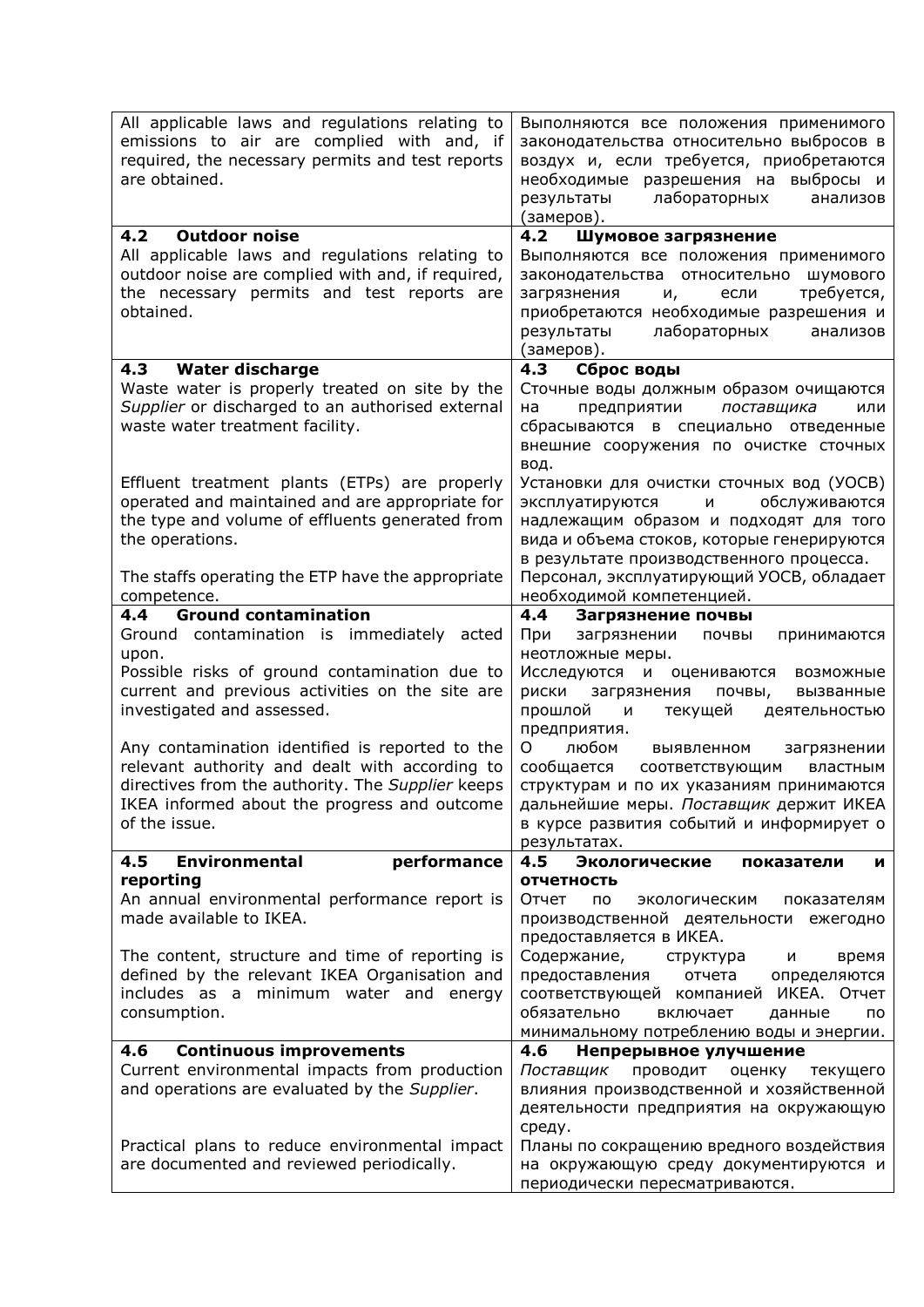| The<br>include<br>measurable<br>plans<br>goals,                                          | Они<br>включают<br>измеримые<br>цели,                                         |
|------------------------------------------------------------------------------------------|-------------------------------------------------------------------------------|
| responsibilities, concrete actions and timeframes.                                       | распределение ответственности, конкретные                                     |
|                                                                                          | действия и сроки.                                                             |
| Corresponding results from the planned actions<br>are documented.                        | Соответствующие<br>результаты<br>действий                                     |
|                                                                                          | запланированных<br>также<br>документируются.                                  |
| <b>Legal compliance</b><br>4.7                                                           | Нормативно-правовое<br>4.7                                                    |
|                                                                                          | <b>СООТВЕТСТВИЕ</b>                                                           |
| All applicable laws and regulations relating to                                          | Bce<br>применимое<br>законодательство<br>и                                    |
| environmental impacts and protection, but not                                            | нормативные акты, касающиеся воздействия                                      |
| covered by the points of this chapter above are                                          | на окружающую среду и ее защиты, но не                                        |
| complied with.                                                                           | охваченные в пунктах данной главы, также                                      |
| This includes but is not limited to environmental                                        | выполняются.<br>Это<br>без<br>ограничений,<br>включает,                       |
| classification, reporting, and inspections by                                            | экологическую классификацию, отчетность                                       |
| authorities. Required corrective actions from such                                       | и проверки властных структур. Требуемые                                       |
| inspections are documented and completed                                                 | корректирующие действия по результатам                                        |
| within the set timeframe.                                                                | проверок<br>документируются<br>таких<br>и                                     |
|                                                                                          | выполняются в установленные сроки.                                            |
| 5. Chemicals<br>List of chemicals with valid MSDS's<br>5.1                               | 5. Химические вещества                                                        |
|                                                                                          | 5.1<br>Перечень химических веществ с<br>действующими<br>паспортами            |
|                                                                                          | безопасности (MSDS)                                                           |
| A list of all <i>chemicals</i> with the valid Material                                   | Перечень<br>всех химических веществ<br>c                                      |
| safety Data Sheet (MSDS) used in the production,                                         | действующими паспортами безопасности на                                       |
| operations or services is established, maintained                                        | (MSDS), используемые<br>материалы<br>в                                        |
| and continuously updated.                                                                | эксплуатации<br>производстве,<br>или                                          |
|                                                                                          | предоставлении услуг, составлен, ведется и<br>постоянно обновляется.          |
| The list includes the name of the chemical                                               | Перечень включает название химического                                        |
| product, the purpose/area of use and a reference                                         | вещества,<br>назначение/область<br>его                                        |
| to MSDS. The MSDS is in a language understood                                            | на <i>MSDS</i> . MSDS<br>применения и ссылку                                  |
| by Workers.                                                                              | выполнен<br>который<br>на<br>языке,<br>понятен                                |
|                                                                                          | работникам.                                                                   |
| If only common cleaning chemicals, office<br>materials or other common chemical products | Перечень<br>не<br>составляется<br>при<br>использовании<br>обычных<br>ЧИСТЯЩИХ |
| with minor and well-known risks are used, a list                                         | химических веществ, офисных материалов                                        |
| is not required unless required by law or                                                | или других обычных химических продуктов с                                     |
| regulations.                                                                             | минимальными<br>И<br>хорошо<br>известными                                     |
|                                                                                          | рисками, за исключением случаев, когда                                        |
|                                                                                          | перечень в их отношении требуется по                                          |
|                                                                                          | законодательству<br>и соответствующим<br>нормативным актам.                   |
| 5.2<br><b>Routines for chemicals</b>                                                     | обращения<br>5.2<br>Процедуры<br>c                                            |
|                                                                                          | химическими веществами                                                        |
| <i>routines</i> for the purchasing,<br>Documented                                        | Выполняются документально оформленные                                         |
| storage, handling, use of chemicals and                                                  | описывающие<br>процедуры,<br>закупку,                                         |
| emergency response routines are implemented.                                             | хранение, обращение<br>использование<br>И                                     |
|                                                                                          | химических веществ, а также процедуры,<br>действия                            |
|                                                                                          | предписывающие<br>в<br>случае<br>чрезвычайных ситуаций.                       |
| If only common chemical products with minor and                                          | Наличие<br>документально оформленной                                          |
| well known risks (e.g. cleaning chemicals, regular                                       | процедуры не требуется при использовании                                      |
| office materials etc.) are used a documented                                             | обычных<br>химических<br>продуктов<br>C                                       |
| routine is not required.                                                                 | минимальными<br>и<br>хорошо<br>известными                                     |
|                                                                                          | рисками (например, чистящих химических                                        |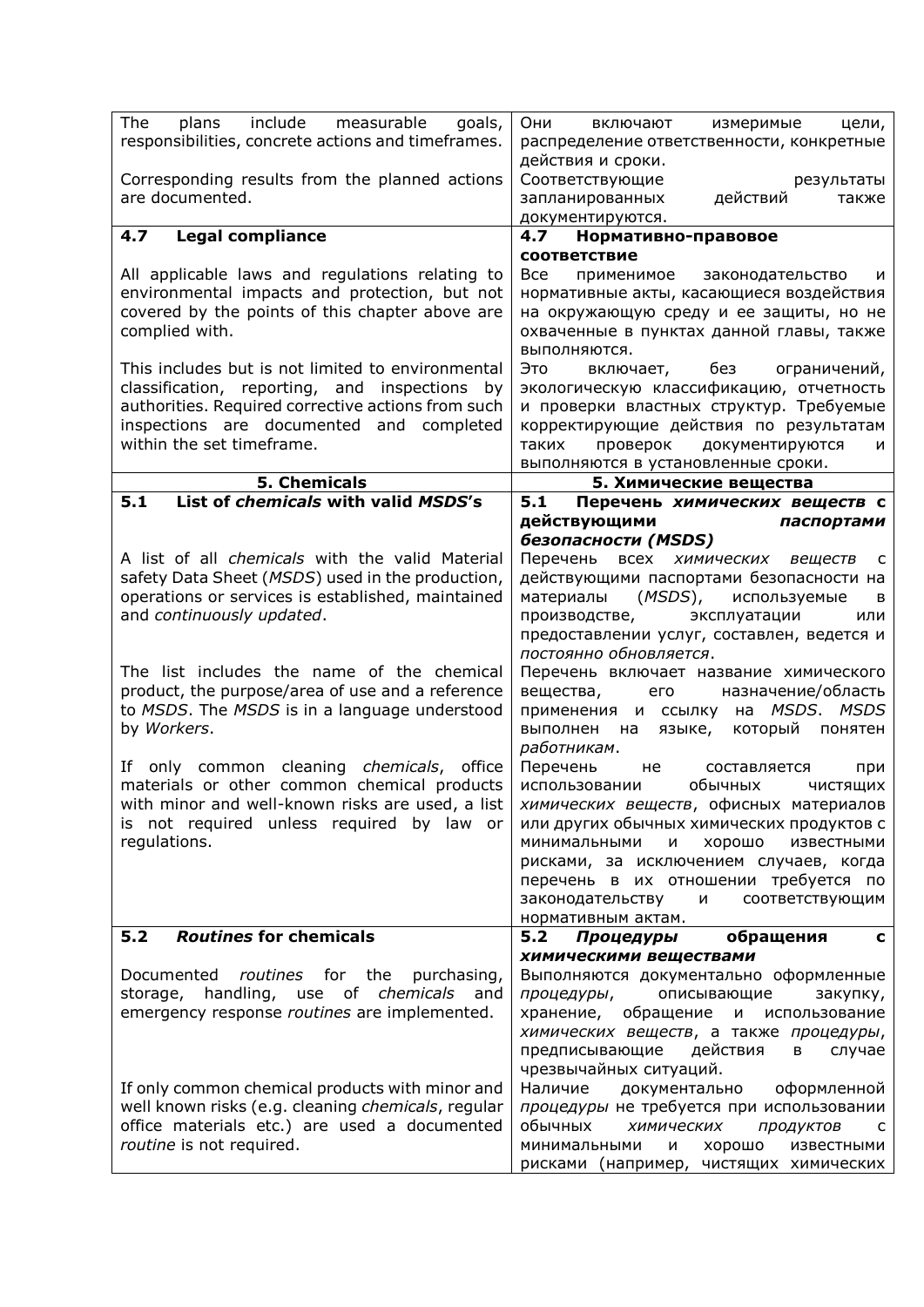|                                                                                               | веществ, обычных офисных материалов и<br>$T.\Pi.$ ).                             |
|-----------------------------------------------------------------------------------------------|----------------------------------------------------------------------------------|
| 5.3<br><b>Competence and training</b>                                                         | 5.3<br>Компетентность, квалификация и                                            |
| Workers handling chemicals have the right                                                     | обучение<br>Работники,<br>работающие с химическими                               |
| competence and, before starting work they are                                                 | веществами, имеют должную квалификацию                                           |
| adequately trained in purchasing, handling, using                                             | работы<br>начала<br>и<br>до<br>прошли                                            |
| and storing chemicals.                                                                        | обучение<br>соответствующее<br>процессам                                         |
|                                                                                               | обращения, использования<br>закупки,<br>и                                        |
|                                                                                               | хранения химических веществ.                                                     |
| A description of the training and records are                                                 | Записи о прохождении обучения и описание                                         |
| available.                                                                                    | инструктажей имеются в наличии.                                                  |
| Storage, handling and transportation<br>5.4<br>of chemicals                                   | 5.4<br>Хранение,<br>обращение<br>И                                               |
| Chemicals are stored, handled and transported in                                              | транспортировка химических веществ<br>Хранение, обращение и транспортировка      |
| a way that prevents emissions to air, ground and                                              | химических<br>веществ<br>осуществляются<br>в                                     |
| water and risks of ignition/explosion, and that                                               | условиях, предупреждающих их утечку в                                            |
| protects the health and safety of Workers.                                                    | воздух, почву или воду, исключающих риск                                         |
|                                                                                               | воспламенения/взрыва<br>и<br>отвечающих                                          |
|                                                                                               | требованиям техники безопасности.                                                |
| Applicable information regarding the risks and                                                | Необходимая<br>информация<br>относительно                                        |
| safe handling of chemical compounds and                                                       | безопасного<br>обращения<br>рисков<br>и<br>C                                     |
| substances is displayed at storage areas and in                                               | химическими соединениями и веществами                                            |
| operations areas where the chemical is used.                                                  | размещается на участках хранения и на                                            |
|                                                                                               | участках,<br>производственных<br>где<br>используются данные химические вещества. |
| Chemical storage facilities have a floor with a                                               | Полы<br>помещениях<br>хранения<br>в<br>для                                       |
| hard surface which does not absorb the chemical.                                              | химических<br>веществ<br>имеют<br>твердую                                        |
| If a separate containment of liquid chemicals is                                              | поверхность, не поглощающую химические                                           |
| needed it is able to hold the volume of the largest                                           | вещества. При необходимости в отдельной                                          |
| barrel/tank.                                                                                  | емкости для жидких химических веществ                                            |
|                                                                                               | объем<br>такая<br>емкость<br>может<br>вместить                                   |
|                                                                                               | наибольшей цистерны/резервуара.                                                  |
| All<br>above/underground tanks<br>containing                                                  | Все наземные и подземные резервуары,                                             |
| hazardous liquids are monitored in order to<br>prevent contamination<br>or allow<br>for early | содержащие опасные жидкости, находятся<br>под контролем в целях предотвращения   |
| detection of leakages.                                                                        | загрязнения и обеспечения раннего                                                |
|                                                                                               | выявления утечек.                                                                |
| Labelling of chemicals<br>5.5                                                                 | 5.5<br>Маркировка химических веществ                                             |
| All chemical containers are properly labelled with                                            | Все емкости с химическими веществами                                             |
| appropriate and easy to understand explanations,                                              | образом<br>надлежащим<br>маркированы                                             |
| to ensure that Workers are aware of the contents                                              | этикетками с соответствующими и легкими                                          |
| of the containers and the associated risks.                                                   | понимания<br>пояснениями<br>для<br>для                                           |
|                                                                                               | обеспечения осведомленности работников                                           |
| <b>Legal compliance</b><br>5.6                                                                | об их содержимом и связанных с ним рисках.<br>5.6<br>Нормативно-правовое         |
|                                                                                               | соответствие                                                                     |
| Applicable laws and classification regulations                                                | Обеспечивается<br>всем<br>соответствие                                           |
| relating to purchasing, storage, handling, use and                                            | применимым<br>нормативам,<br>законам<br>и                                        |
| transportation of chemicals, but not covered by                                               | касающимся закупки, хранения, обращения,                                         |
| the points of this chapter above are complied                                                 | транспортировки<br>использования<br>и                                            |
| with.                                                                                         | химических веществ, но не охваченным                                             |
|                                                                                               | пунктами настоящей главы.                                                        |
| 6. Waste<br><b>List of waste</b><br>6.1                                                       | 6. Отходы<br>6.1<br>Перечень отходов                                             |
|                                                                                               |                                                                                  |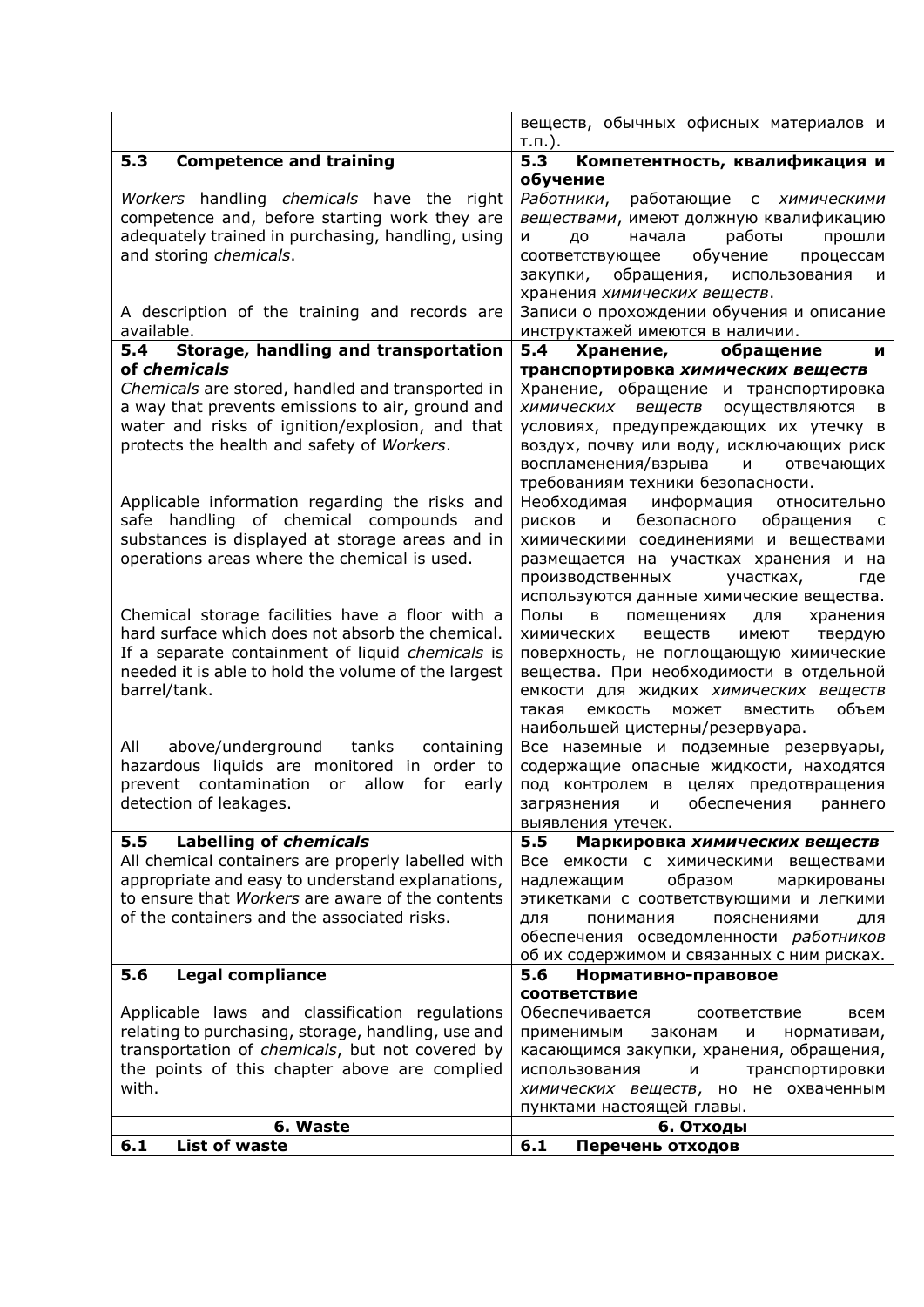| A list of <i>hazardous</i> and non-hazardous waste is<br>established and maintained in order to monitor<br>the type and quantity that is generated.<br>The list clearly shows which type of waste is<br>hazardous and is continuously updated. If only<br>common chemical products with minor and well<br>known risks (e.g. cleaning chemicals, regular<br>office materials etc.) are used a list is not<br>required unless required by law or requlations.                                                                                                                                                                                       | Составлен и ведется перечень опасных и<br>безопасных отходов для контроля их вида и<br>количества.<br>В перечне ясно указывается, какой вид<br>отходов<br>является<br>опасным,<br>перечень<br>обновляется.<br>ПОСТОЯННО<br>Перечень<br>не<br>составляется при использовании обычных<br>химических продуктов с минимальными и<br>хорошо известными рисками (например,<br>чистящих химических веществ, обычных<br>офисных материалов и т.п.), за исключением<br>случаев, когда перечень в их отношении<br>требуется<br>$\overline{a}$<br>законодательству<br>и                                                                                                                                                                                                                                                                                                                                    |
|---------------------------------------------------------------------------------------------------------------------------------------------------------------------------------------------------------------------------------------------------------------------------------------------------------------------------------------------------------------------------------------------------------------------------------------------------------------------------------------------------------------------------------------------------------------------------------------------------------------------------------------------------|-------------------------------------------------------------------------------------------------------------------------------------------------------------------------------------------------------------------------------------------------------------------------------------------------------------------------------------------------------------------------------------------------------------------------------------------------------------------------------------------------------------------------------------------------------------------------------------------------------------------------------------------------------------------------------------------------------------------------------------------------------------------------------------------------------------------------------------------------------------------------------------------------|
|                                                                                                                                                                                                                                                                                                                                                                                                                                                                                                                                                                                                                                                   | соответствующим нормативным актам.                                                                                                                                                                                                                                                                                                                                                                                                                                                                                                                                                                                                                                                                                                                                                                                                                                                              |
| <b>Routines for waste</b><br>6.2<br>Documented routines for the handling, storing,<br>transportation,<br>recycling<br>and<br>disposal<br>of<br>hazardous<br>and<br>non-hazardous<br>waste<br>are<br>implemented.<br>The routines prevent emissions to air, ground and<br>water and prevent risks of ignition/explosion. The<br>routines ensure Worker health and safety and<br>include emergency response routines.<br>If only common chemical products with minor and<br>well known risks (e.g. cleaning chemicals, regular<br>office materials etc.) are used documented<br>routines are not required unless required by law<br>or regulations. | 6.2<br>Процедуры<br>обращению<br>ПО<br>C<br>отходами<br>Выполняются документально оформленные<br>обращению,<br>по<br>процедуры<br>хранению,<br>транспортировке, вторичной переработке и<br>утилизации опасных и безопасных отходов.<br>выбросы<br>Процедуры<br>предупреждают<br>B<br>воздух, сбросы на грунт и в воду, а также<br><b>риски</b><br>возгорания/взрыва.<br>Они<br>обеспечивают здоровье и безопасность всех<br>работников и включают в себя процедуры<br>действия в чрезвычайных ситуациях.<br>Наличие<br>требуется<br>процедур<br>не<br>при<br>обычных<br>использовании<br>химических<br>минимальными<br>хорошо<br>продуктов<br>c<br>и<br>известными рисками (например, чистящих<br>химических веществ, обычных офисных<br>материалов и т.п.), за исключением случаев,<br>когда процедуры в их отношении требуются<br>по законодательству и соответствующим<br>нормативным актам. |
| 6.3<br><b>Competence and training</b>                                                                                                                                                                                                                                                                                                                                                                                                                                                                                                                                                                                                             | Компетентность, квалификация и<br>6.3                                                                                                                                                                                                                                                                                                                                                                                                                                                                                                                                                                                                                                                                                                                                                                                                                                                           |
| handling waste have the<br>right<br>Workers<br>competence and are, before starting<br>work,<br>adequately trained in waste handling.<br>A description of the training and records are                                                                                                                                                                                                                                                                                                                                                                                                                                                             | обучение<br>Работники, работающие с отходами, имеют<br>должную квалификацию и до начала работы<br>обучение<br>прошли<br>соответствующее<br>обращению с отходами.<br>Записи о прохождении обучения и описание                                                                                                                                                                                                                                                                                                                                                                                                                                                                                                                                                                                                                                                                                    |
| available.                                                                                                                                                                                                                                                                                                                                                                                                                                                                                                                                                                                                                                        | инструктажей имеются в наличии.                                                                                                                                                                                                                                                                                                                                                                                                                                                                                                                                                                                                                                                                                                                                                                                                                                                                 |
| Storage, handling and transportation<br>6.4                                                                                                                                                                                                                                                                                                                                                                                                                                                                                                                                                                                                       | 6.4<br>Хранение,<br>обращение<br>и                                                                                                                                                                                                                                                                                                                                                                                                                                                                                                                                                                                                                                                                                                                                                                                                                                                              |
| of waste<br>Waste is stored, handled and transported in a<br>way that prevents contamination of air, ground<br>and water, prevents risks of ignition/explosion<br>and ensures Worker health and safety.<br>Hazardous waste and non-hazardous waste is<br>kept separate and stored in good order. Areas for<br>sorting and/or storage of waste are marked and<br>barrels/containers properly labelled.                                                                                                                                                                                                                                             | транспортировка отходов<br>Хранение, обращение и транспортировка<br>отходов<br>осуществляются<br>условиях,<br>В<br>предупреждающих<br>загрязнение<br>воздуха,<br>почвы<br>N<br>воды,<br>риск<br>a<br>также<br>воспламенения/взрыва,<br>и<br>отвечающих<br>требованиям техники безопасности.<br>Опасные<br>ОТХОДЫ<br>и безопасные<br>отходы<br>содержатся<br>отдельно<br>хранятся<br>N<br>в<br>надлежащих условиях. Зоны сортировки<br>и/или хранения отходов маркированы и на<br>цистернах/контейнерах/резервуарах<br>имеются соответствующие этикетки.                                                                                                                                                                                                                                                                                                                                         |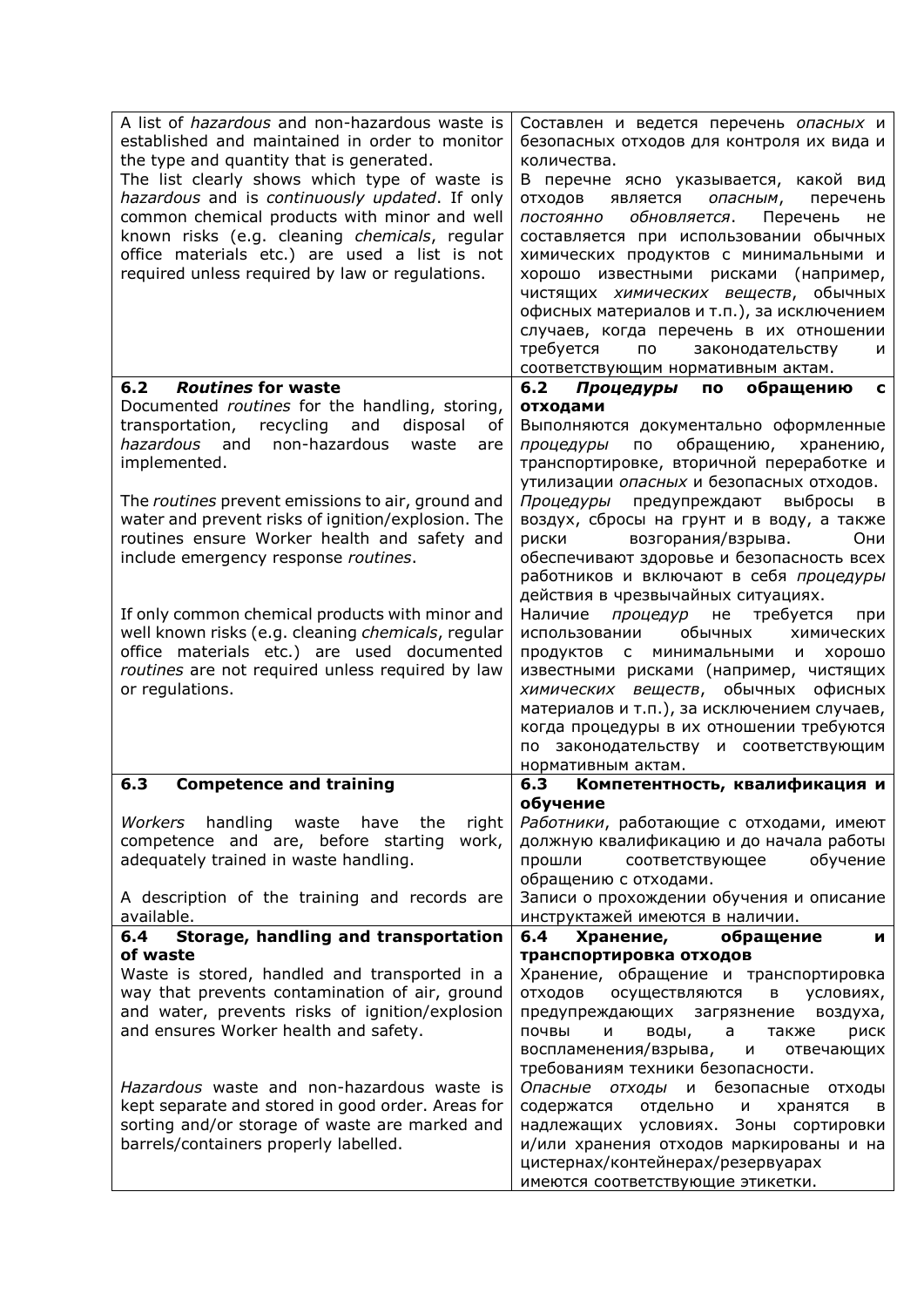| 6.5<br><b>Recycling of waste</b>                                                                          | $6.5$<br>Вторичная переработка отходов                                            |
|-----------------------------------------------------------------------------------------------------------|-----------------------------------------------------------------------------------|
| Waste is sorted and sent for recycling to the                                                             | Отходы сортируются и отправляются на                                              |
| extent that local conditions and infrastructure                                                           | вторичную переработку в объеме, в котором                                         |
| allows.                                                                                                   | это<br>позволяют<br>местные<br>условия<br>и                                       |
|                                                                                                           | инфраструктура.                                                                   |
| <b>Licensed contractors</b><br>6.6                                                                        | 6.6<br>Лицензированные подрядчики                                                 |
| Contractors for transport, storage and final                                                              | Подрядчики по транспортировке, хранению                                           |
| disposal of waste are licensed according to                                                               | N<br>утилизации<br>отходов<br>имеют                                               |
| applicable legislation.                                                                                   | соответствующие<br>применимому                                                    |
|                                                                                                           | законодательству лицензии.                                                        |
| If appropriate licensed contractors, transport                                                            | В отсутствие подходящих, должным образом                                          |
| companies or end disposal companies do not                                                                | лицензированных<br>подрядчиков,                                                   |
| exist, the IKEA Supplier ensures that the                                                                 | транспортных компаний или<br>компаний,                                            |
| hazardous waste is kept in storage<br>until                                                               | занимающихся окончательной утилизацией,                                           |
| appropriate final disposal can be assured.                                                                | поставщик ИКЕА обеспечивает хранение                                              |
|                                                                                                           | опасных отходов до тех пор, пока их                                               |
|                                                                                                           | утилизация<br>окончательная<br>не<br>станет                                       |
|                                                                                                           | возможной.                                                                        |
| Incineration / landfill on site<br>6.7                                                                    | 6.7<br>Сжигание и захоронение отходов                                             |
| Hazardous waste is not land-filled or incinerated                                                         | на производственном объекте                                                       |
| on site.                                                                                                  | Опасные отходы не подлежат захоронению и<br>сжиганию на производственном объекте. |
| <b>Legal compliance</b><br>6.8                                                                            | 6.8<br>Нормативно-правовое                                                        |
|                                                                                                           | соответствие                                                                      |
| Applicable laws & regulations relating to handling,                                                       | Обеспечивается соответствие применимому                                           |
| storage, transportation, recycling and disposing                                                          | законодательству и нормативным<br>актам,                                          |
| of hazardous and non-hazardous waste, but not                                                             | касающимся<br>обращения,<br>хранения,                                             |
| covered by the points of this chapter above are                                                           | транспортировки, вторичной переработки и                                          |
| complied with.                                                                                            | утилизации опасных и безопасных отходов,                                          |
|                                                                                                           | но не охваченным пунктами настоящей                                               |
|                                                                                                           |                                                                                   |
|                                                                                                           | главы.                                                                            |
| 7. Emergencies and Fire Prevention                                                                        | 7. Чрезвычайные ситуации и пожарная                                               |
|                                                                                                           | безопасность                                                                      |
| 7.1<br><b>Emergency planning</b>                                                                          | Планирование<br>7.1<br>действий<br>в                                              |
|                                                                                                           | чрезвычайных ситуациях                                                            |
| plans are developed<br>Site emergency<br>and                                                              | Разрабатываются и выполняются планы                                               |
| implemented.                                                                                              | действий в нештатных/чрезвычайных                                                 |
|                                                                                                           | ситуациях.                                                                        |
| The plans are based on identified risks and                                                               | Эти планы основаны на выявленных рисках                                           |
| established routines for dealing with emergency                                                           | N<br>установленных<br>процедурах,                                                 |
| situations.                                                                                               | действия<br>предписывающих<br>случае<br>в                                         |
|                                                                                                           | нештатных/чрезвычайных ситуаций.                                                  |
| Adequate routines in order to eliminate, reduce,                                                          | Выполняются<br>адекватные<br>ситуациям                                            |
| and control those risks are implemented.                                                                  | процедуры, направленные на исключение,                                            |
|                                                                                                           | снижение и управление такими рисками.                                             |
| As a minimum the emergency plans includes                                                                 | Планы действий в нештатных/чрезвычайных                                           |
| potential hazards and emergency scenarios (fire,                                                          | ситуациях,<br>минимум,<br>как<br>включают                                         |
| natural disasters, chemical accidents, etc.),<br>evacuation routines and defined roles and                | потенциальные<br>угрозы<br>сценарии<br>и                                          |
|                                                                                                           | чрезвычайных<br>происшествий<br>(пожара,                                          |
| responsibilities during emergency situations.                                                             | природных катастроф, несчастных случаев,<br>связанных с химическими веществами и  |
|                                                                                                           | т.п.), процедуры эвакуации и определяют                                           |
|                                                                                                           | роли и ответственность персонала во время                                         |
|                                                                                                           | чрезвычайных ситуаций.                                                            |
| <b>Fire incidents and accidents</b><br>7.2                                                                | Угрозы возгораний и пожары<br>7.2                                                 |
| Any fires or <i>incidents</i> that could have caused a<br>fire are documented. The documentation includes | Случаи пожаров или происшествия, которые                                          |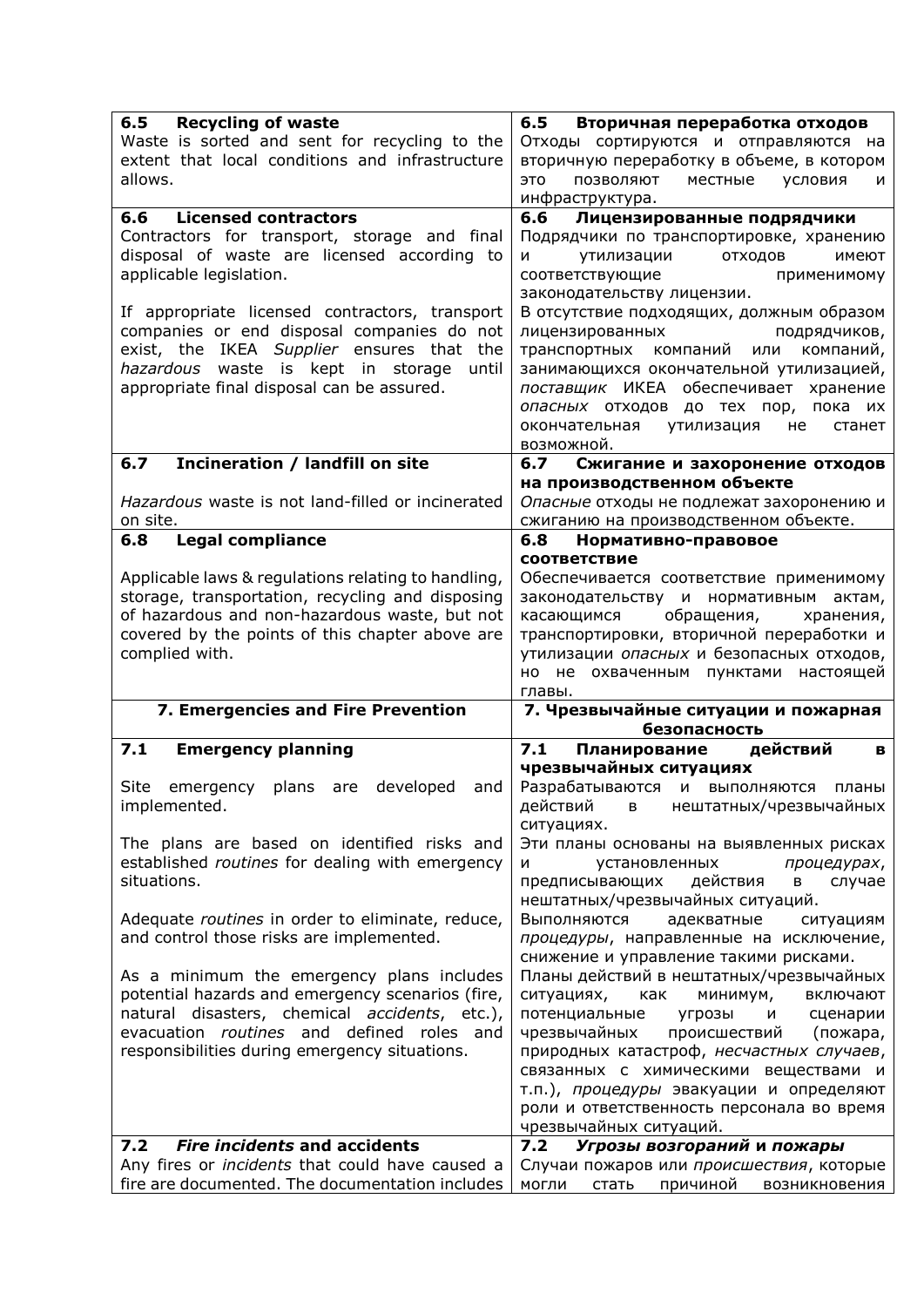| root cause analysis and corrective<br>and<br>a<br>preventive actions.                                                                                                                                                                                                       | фиксируются<br>пожара,<br>документах.<br>B i<br>Документация содержит анализ основных<br>меры<br>причин<br>И<br>по<br>устранению<br>и<br>предотвращению.                                                                                                                                                                                                                                                     |
|-----------------------------------------------------------------------------------------------------------------------------------------------------------------------------------------------------------------------------------------------------------------------------|--------------------------------------------------------------------------------------------------------------------------------------------------------------------------------------------------------------------------------------------------------------------------------------------------------------------------------------------------------------------------------------------------------------|
| <b>Competence and training</b><br>7.3                                                                                                                                                                                                                                       | Компетентность, квалификация и<br>7.3                                                                                                                                                                                                                                                                                                                                                                        |
| An adequate number of Workers in each work<br>area, covering all shifts, are trained to use the<br>firefighting equipment.<br>The training covers how to use the firefighting<br>equipment installed at the site and is conducted<br>at least once every 24 months.         | обучение<br>Достаточное число работников в каждой<br>производственной сфере, в каждой рабочей<br>смене, обучено работе с противопожарным<br>оборудованием.<br>Инструктажи<br>работу<br>включают<br>$\overline{c}$<br>оборудованием,<br>противопожарным<br>установленным на<br>производственных                                                                                                               |
| A description of the training and records are<br>available.<br>Workers are made aware of basic fire safety<br>issues before starting work. The training includes<br>as a minimum, the proper routines for<br>evacuation, location and activation of the<br>emergency alarm. | площадях, и проводятся не реже одного раза<br>в каждые 24 месяца.<br>Записи о прохождении обучения и описание<br>инструктажей имеются в наличии.<br>Перед началом работы работников знакомят<br>правилами<br>пожарной<br>ОСНОВНЫМИ<br>c<br>безопасности. Инструктажи, как минимум,<br>надлежащие<br>процедуры<br>включают<br>способы<br>эвакуации,<br>расположение<br>M<br>активации аварийной сигнализации. |
| A description of the training and records are<br>available.                                                                                                                                                                                                                 | Записи о прохождении обучения и описание<br>инструктажей имеются в наличии.                                                                                                                                                                                                                                                                                                                                  |
| <b>Firefighting equipment</b><br>7.4                                                                                                                                                                                                                                        | Противопожарное оборудование<br>7.4                                                                                                                                                                                                                                                                                                                                                                          |
| Appropriate firefighting equipment is available.                                                                                                                                                                                                                            | Имеется<br>наличии соответствующее<br>в                                                                                                                                                                                                                                                                                                                                                                      |
| The manual firefighting equipment is easily<br>accessible and identifiable from a distance,<br>properly maintained and kept unlocked.                                                                                                                                       | противопожарное оборудование.<br>Оборудование<br>ручного<br>пожаротушения<br>легкодоступно и его местоположение легко<br>определяется на расстоянии. Оборудование<br>содержится в надлежащем состоянии и не<br>заперто.                                                                                                                                                                                      |
| The equipment is inspected internally or by an<br>authorized external company at least once every<br>12 months. Records of maintenance are kept<br>and/or stickers/tags placed on the equipment.                                                                            | Не реже одного раза в каждые 12 месяцев<br>проводятся<br>внутренние<br>проверки<br>оборудования или проверки силами внешней<br>специализированной компании. Ведутся<br>записи об обслуживании оборудования<br>и/или на нем размещаются соответствующие<br>ярлыки/наклейки.                                                                                                                                   |
| <b>Escape routes and emergency exits</b><br>7.5                                                                                                                                                                                                                             | 7.5<br>Пути<br>эвакуации<br>аварийных<br>и                                                                                                                                                                                                                                                                                                                                                                   |
| Emergency exits and routes ensure a fast and<br>safe evacuation of all Workers.                                                                                                                                                                                             | <b>ВЫХОДЫ</b><br>Аварийные<br>выходы и пути эвакуации<br>обеспечивают быструю<br>безопасную<br>M<br>эвакуацию всех работников.                                                                                                                                                                                                                                                                               |
| As a minimum there are two independent<br>emergency exits per working area and all<br>emergency exits and access routes are free from<br>obstruction.                                                                                                                       | В каждой рабочей зоне имеется, как<br>минимум,<br>два независимых<br>аварийных<br>выхода, и все аварийные выходы и пути<br>эвакуации свободны от преград<br>и не<br>загромождены.                                                                                                                                                                                                                            |
| It can be acceptable for rooms to have only one<br>emergency exit if the number of Workers, the size<br>of the room, the level of risk and the arrangement<br>of the workplace allows all Workers to evacuate<br>quickly and safely during an emergency.                    | Если<br>количество работников,<br>размер<br>помещения, уровень риска и организация<br>рабочего места позволяют всем работникам<br>в чрезвычайной ситуации эвакуироваться<br>быстро и безопасно, допустимо наличие в<br>аварийного<br>помещении<br>только<br>одного<br>выхода.                                                                                                                                |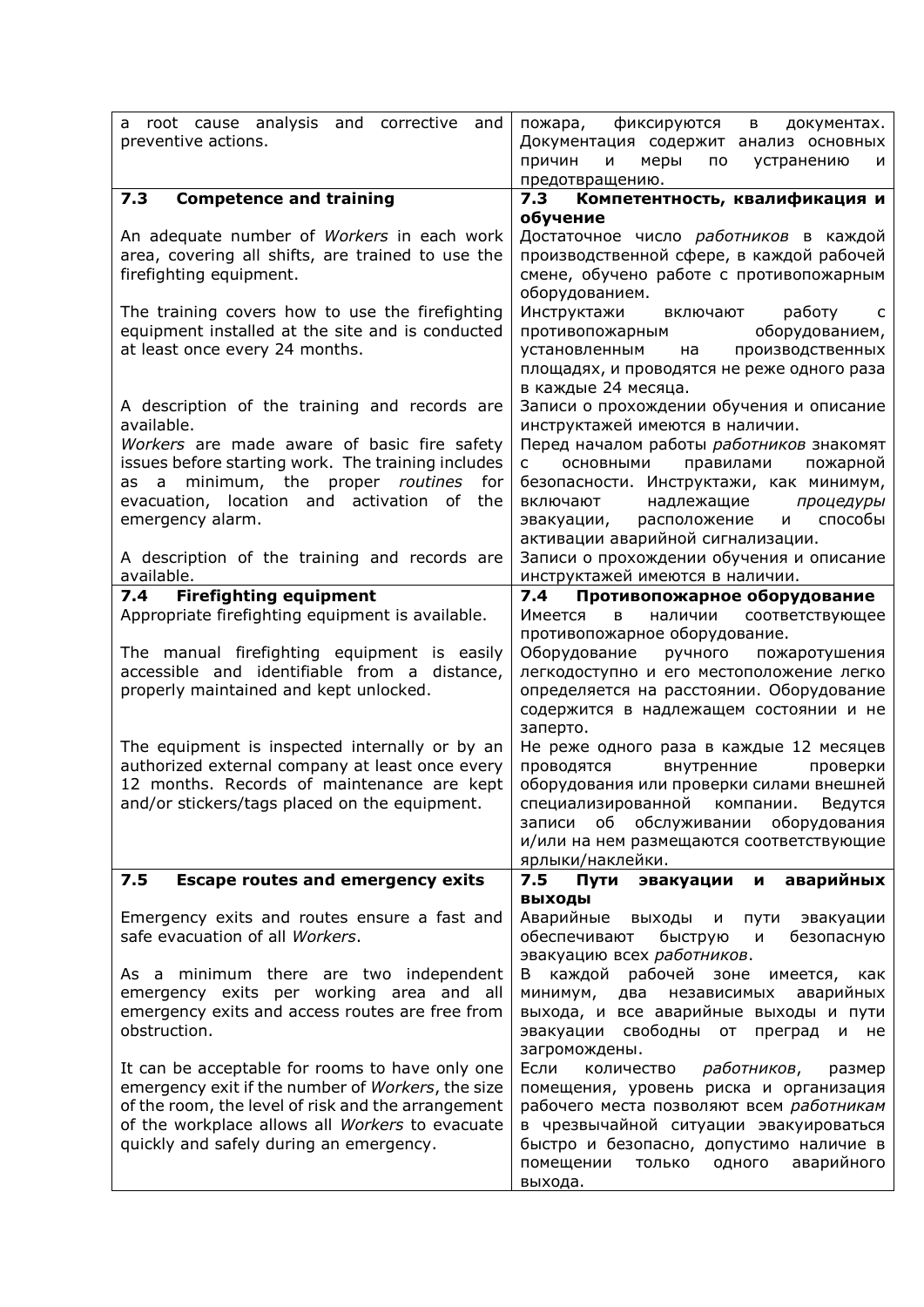| All emergency exits and routes are marked with<br>luminescent or illuminated signs visible from the<br>main aisles and kept unlocked from inside.<br>Emergency exits open outwards unless otherwise<br>stated in local legislation.                                                                                                                                                        | Все аварийные выходы и пути эвакуации<br>размечены<br>люминесцентными<br>или<br>подсвеченными<br>знаками,<br>ВИДИМЫМИ<br>$\overline{C}$<br>ОСНОВНЫХ<br>проходов и<br>содержатся<br>незапертыми изнутри. Аварийные выходы<br>открываются<br>наружу,<br>если<br>местное<br>законодательство не предписывает иного.                                                                                                                         |
|--------------------------------------------------------------------------------------------------------------------------------------------------------------------------------------------------------------------------------------------------------------------------------------------------------------------------------------------------------------------------------------------|------------------------------------------------------------------------------------------------------------------------------------------------------------------------------------------------------------------------------------------------------------------------------------------------------------------------------------------------------------------------------------------------------------------------------------------|
| <b>Evacuation alarm</b><br>7.6                                                                                                                                                                                                                                                                                                                                                             | 7.6<br>Система<br>оповещения<br>οб                                                                                                                                                                                                                                                                                                                                                                                                       |
| There is an independent and functioning<br>evacuation alarm with continuous sound to notify<br>all Workers about an emergency situation and to<br>ensure a fast and safe evacuation. In noisy<br>environments the sound signal is complemented<br>by a light signal.                                                                                                                       | эвакуации<br>В наличии независимая функционирующая<br>система<br>оповещения<br>об<br>эвакуации<br>$\overline{\phantom{a}}$ C<br>непрерывным<br>звуковым<br>сигналом<br>для<br>работников<br>оповещения всех<br>$\circ$<br>чрезвычайных ситуациях и обеспечения<br>быстрой и безопасной<br>эвакуации.<br>При<br>повышенном уровне шума звуковой сигнал<br>подается<br>одновременно<br><b>CO</b><br>световым<br>сигналом.                  |
| The alarm can be manually activated and is<br>possible to hear or observe in all areas. Alarm<br>buttons are clearly marked and function also<br>during power-cuts.                                                                                                                                                                                                                        | Сигнал тревоги может быть активирован<br>вручную и его можно слышать или видеть во<br>всех зонах. Кнопки аварийной сигнализации<br>ясно промаркированы и функционируют при<br>отключении электропитания.                                                                                                                                                                                                                                 |
| <b>Evacuation drills</b><br>7.7                                                                                                                                                                                                                                                                                                                                                            | Учения по эвакуации<br>7.7                                                                                                                                                                                                                                                                                                                                                                                                               |
| drills<br>involving<br>shifts<br>Evacuation<br>all<br>and<br>departments and as many Workers as possible<br>are performed at least once every 12 months.                                                                                                                                                                                                                                   | По крайней мере, один раз в год проходят<br>учения по эвакуации для всех смен и<br>отделов,<br>охватывающие<br>максимально<br>возможное количество работников.                                                                                                                                                                                                                                                                           |
| During an evacuation designated persons are<br>responsible for ensuring that all Workers have<br>evacuated the building.                                                                                                                                                                                                                                                                   | B<br>случае<br>эвакуации<br>специально<br>назначенные лица отвечают за обеспечение<br>полной эвакуации всех работников<br>из<br>здания.                                                                                                                                                                                                                                                                                                  |
| Records of evacuation drills are maintained and,<br>as a minimum, they include date and time of drill,<br>shift information, the time it took to evacuate and<br>to verify the complete evacuation of all people,<br>the results of the drill and any corrective actions<br>needed.                                                                                                        | Ведутся записи о проводимых учениях по<br>эвакуации, включающие, как минимум, дату<br>и время проведения эвакуации, информацию<br>о сменах, время, затраченное на эвакуацию,<br>и проверку ее полноты (т.е. подтверждение<br>эвакуации всех работников), результаты<br>учений по эвакуации и все необходимые<br>корректирующие действия.                                                                                                 |
| 7.8<br><b>Legal compliance</b>                                                                                                                                                                                                                                                                                                                                                             | 7.8<br>Нормативно-правовое                                                                                                                                                                                                                                                                                                                                                                                                               |
| Applicable laws and regulations relating to fire<br>protection, including fire classification, reporting,<br>and inspections by the fire authorities, but not<br>covered by the points of this chapter above are<br>complied with.<br>If such inspections result in required corrective<br>actions, the corrective actions are documented<br>and completed within the specified timeframe. | соответствие.<br>Обеспечивается<br>всем<br>соответствие<br>применимым<br>нормативам,<br>законам<br>и<br>касающимся<br>пожарной<br>безопасности,<br>классификацию<br>включая<br>пожаров,<br>отчетность и проверки органами пожарного<br>охваченным<br>надзора,<br>HO<br>не<br>пунктами<br>настоящей главы.<br>Если подобные проверки заканчиваются<br>выдачей предписаний о корректирующих<br>мероприятиях,<br>такие<br>мероприятия<br>TO |
|                                                                                                                                                                                                                                                                                                                                                                                            | документируются<br>осуществляются<br>И<br>в                                                                                                                                                                                                                                                                                                                                                                                              |
| 8. Worker Health & Safety                                                                                                                                                                                                                                                                                                                                                                  | указанные в предписаниях сроки.<br>8. Охрана труда                                                                                                                                                                                                                                                                                                                                                                                       |
| Workplace risk assessment<br>8.1                                                                                                                                                                                                                                                                                                                                                           | Оценка рисков на рабочих местах<br>8.1                                                                                                                                                                                                                                                                                                                                                                                                   |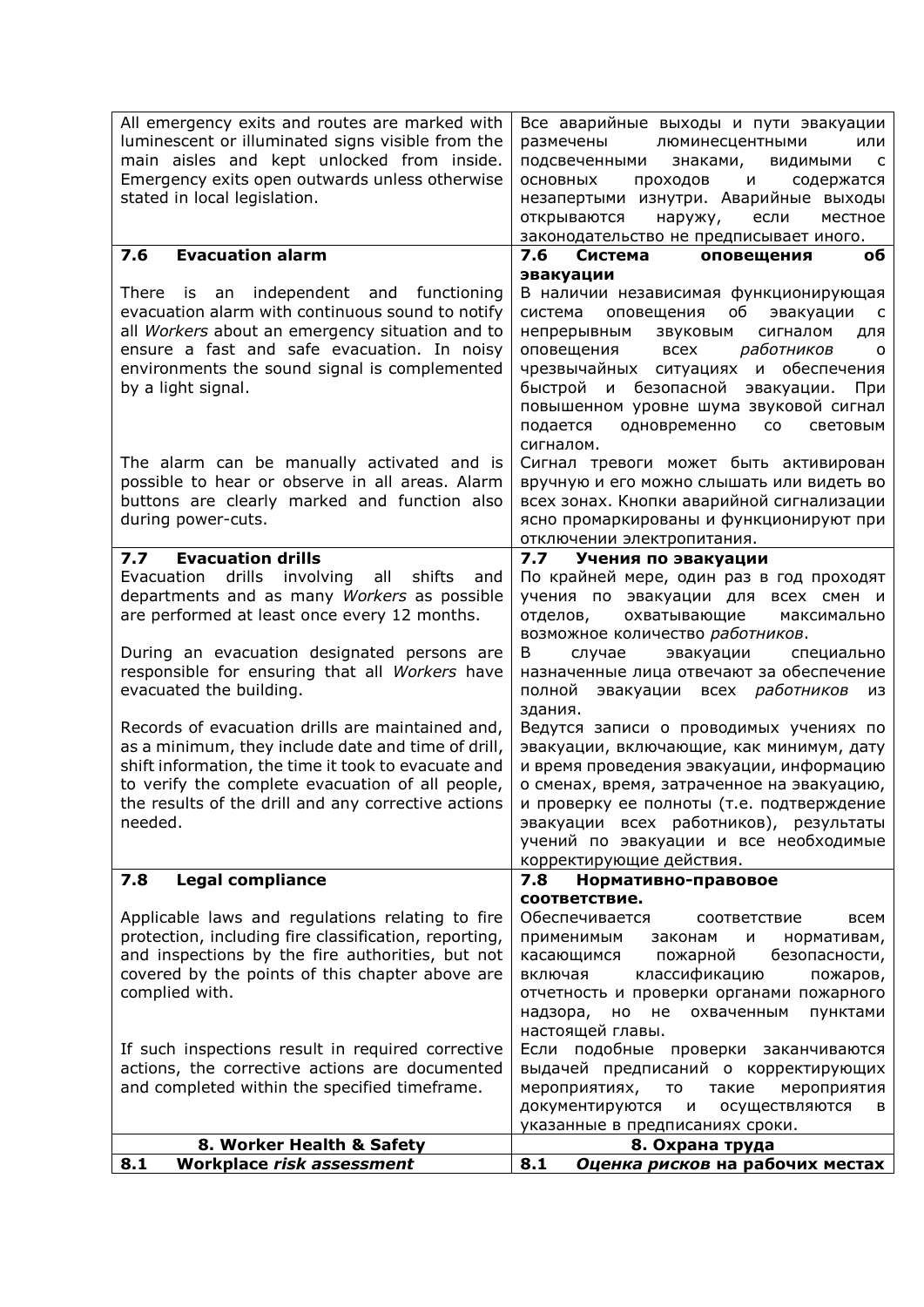| A workplace risk assessment has been done for<br>the whole site and all its workplaces. The<br>workplace risk assessment is updated if<br>operations are changed.<br>Steps are taken to reduce the need for personal<br>protective equipment (PPE) by reducing the risks<br>at source (e.g. by reducing noise levels,<br>improving machine safety, using safe work             | Была проведена оценка рисков на рабочих<br>местах по всей территории предприятия и<br>для всех его рабочих мест. Она обновляется<br>при<br>изменении<br>производственных<br>процессов.<br>Предпринимаются меры для сокращения<br>потребности в средствах индивидуальной<br>защиты (СИЗ) посредством сокращения<br>риска на источнике (например, за счет   |
|--------------------------------------------------------------------------------------------------------------------------------------------------------------------------------------------------------------------------------------------------------------------------------------------------------------------------------------------------------------------------------|-----------------------------------------------------------------------------------------------------------------------------------------------------------------------------------------------------------------------------------------------------------------------------------------------------------------------------------------------------------|
| routines, improving air quality etc.).                                                                                                                                                                                                                                                                                                                                         | уровня<br>шума,<br>повышения<br>понижения<br>безопасности оборудования, использования<br>безопасных рабочих процедур, повышения<br>качества воздуха и т.п.).                                                                                                                                                                                              |
| <b>Incidents and accidents</b><br>8.2                                                                                                                                                                                                                                                                                                                                          | 8.2<br>Происшествия<br>несчастные<br>N                                                                                                                                                                                                                                                                                                                    |
| A routine for reporting, analysing, following up<br>and acting<br>on <i>incidents</i> and <i>accidents</i><br>is i<br>implemented.                                                                                                                                                                                                                                             | случаи<br>Выполняется процедура по<br>отчетности,<br>анализу, отслеживанию и предпринимаемым<br>мерам в отношении несчастных случаев и<br>происшествий.                                                                                                                                                                                                   |
| <b>Health &amp; safety training</b><br>8.3                                                                                                                                                                                                                                                                                                                                     | Инструктаж по охране труда<br>8.3                                                                                                                                                                                                                                                                                                                         |
| Workers are given the necessary and adequate<br>safety training before operating<br>machines,<br>equipment or carrying out potentially hazardous<br>operations. The training provided is renewed<br>according to legislation and/or identified needs.                                                                                                                          | Для работников проводится необходимый и<br>соответствующий инструктаж по охране<br>труда до начала работы на машинном и ином<br>оборудовании<br>производства<br>или<br>травмоопасных<br>потенциально<br>работ.<br>Проводимые инструктажи обновляются в<br>соответствии с законодательством и/или<br>выявленными потребностями.                            |
| training<br>includes relevant<br>Introductory<br>information on health and safety aspects of daily<br>work.<br>Descriptions and records of the training are                                                                                                                                                                                                                    | Вводный инструктаж<br>включает<br>в себя<br>соответствующую информацию по охране<br>труда при выполнении рабочих операций.<br>Записи о прохождении инструктажа и их                                                                                                                                                                                       |
| available.                                                                                                                                                                                                                                                                                                                                                                     | описание имеются в наличии.                                                                                                                                                                                                                                                                                                                               |
| 8.4<br><b>Machinery and other equipment</b><br>All machinery and other equipment used in<br>production and operations are safe to use and<br>equipped with the necessary safety devices in<br>order to prevent injuries.<br>Machinery and other equipment like forklifts,<br>escalators, automatic doors/gates, cranes/ lifts<br>etc. are inspected and certified by technical | 8.4<br>Техника и иное оборудование<br>Вся техника и прочее производственное и<br>рабочее оборудование безопасны<br>для<br>оборудованы<br>использования и<br>необходимыми устройствами защиты для<br>предотвращения травм.<br>Техника и иное оборудование, такое как<br>вилочные<br>погрузчики,<br>эскалаторы,<br>автоматические двери/ворота, краны/лифты |
| inspection authorities or other<br>certified or<br>authorised<br>according<br>to<br>persons<br>legal<br>requirements.                                                                                                                                                                                                                                                          | и т.д., проходят проверку и сертификацию в<br>технической инспекции<br>органах<br>или в<br>сертифицированных<br>других<br>уполномоченных организациях<br>согласно<br>требованиям законодательства.                                                                                                                                                        |
| <b>Safety information</b><br>8.5                                                                                                                                                                                                                                                                                                                                               | 8.5<br>Информация<br>соблюдению<br>ПО                                                                                                                                                                                                                                                                                                                     |
| Safety information and/or warning signs are<br>clearly visibly at risk areas. The information<br>describes the risk or hazard and how to minimise<br>exposure and is in a form that is understandable<br>to Workers using pictures and figurative signs<br>and/or in written in a language understood by the<br>Workers.                                                       | правил безопасности<br>Информация<br>по<br>безопасности<br>и/или<br>предупредительные знаки в зонах риска<br>Подобная<br>ясно<br>информация<br>видны.<br>содержит описание риска или угрозы и<br>действий,<br>необходимых<br>для<br>ee<br>работникам<br>минимизации,<br>она<br>понятна<br>(содержит<br>картинки<br>символьные<br>И                        |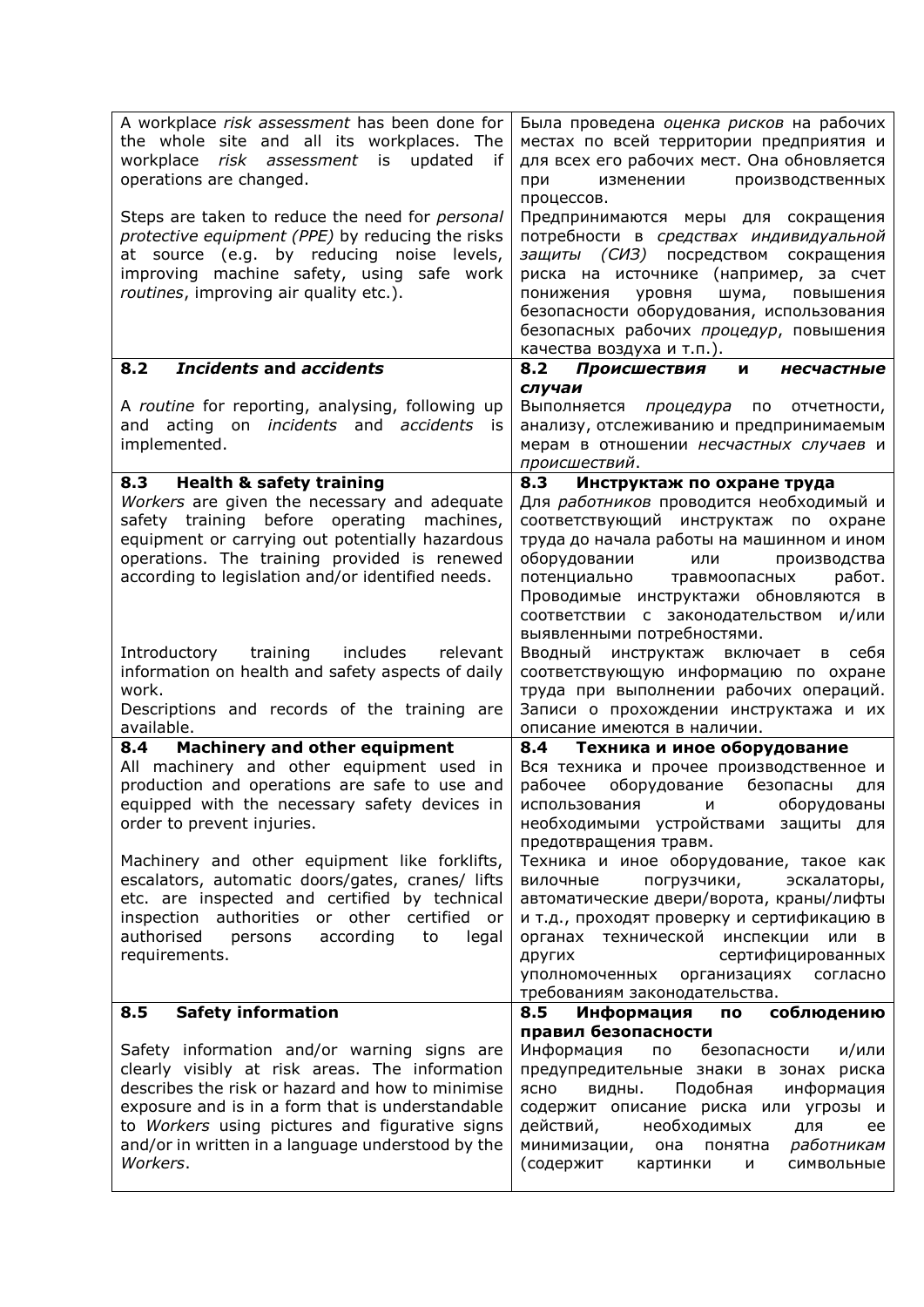|                                                                                                                                                                                                                                                                            | обозначения и/или написана на языке,                                                                                                                                                                                                                                                                                                                       |
|----------------------------------------------------------------------------------------------------------------------------------------------------------------------------------------------------------------------------------------------------------------------------|------------------------------------------------------------------------------------------------------------------------------------------------------------------------------------------------------------------------------------------------------------------------------------------------------------------------------------------------------------|
|                                                                                                                                                                                                                                                                            | который понимают работники).                                                                                                                                                                                                                                                                                                                               |
| 8.6 Safe working routines<br>Safe working routines are implemented to<br>minimise risk of injuries and ill-health associated<br>with hazardous work tasks like working in<br>confined spaces, working at heights, working with<br>mobile elevated platforms or cranes etc. | 8.6<br>Процедуры по охране труда<br>Выполняются процедуры по охране труда,<br>чтобы минимизировать риск травматизма и<br>заболеваний, связанных с<br>опасными<br>производственными<br>заданиями,<br>как,<br>например, работа в<br>ограниченных<br>пространствах, работа на высоте, работа с<br>мобильными поднимающимися платформами<br>или кранами и т.п. |
| <b>Safety hazards</b><br>8.7                                                                                                                                                                                                                                               | Угрозы безопасности<br>8.7                                                                                                                                                                                                                                                                                                                                 |
| Risks and other occupational hazards in the<br>workplace that can cause an accident/injury are<br>acted on and minimised.                                                                                                                                                  | Предпринимаются действия<br>и<br>минимизируются<br>риски<br>другие<br>N<br>производственные опасности на рабочем<br>месте, которые могут повлечь несчастный<br>случай/травму.                                                                                                                                                                              |
| Occupational hazards include but are not limited<br>to unsecured electrical boards, traffic onsite,<br>damaged staircases, damaged electrical wires or<br>ungrounded machines, holes in the floor, storage<br>of goods etc.                                                | Под производственными опасностями, без<br>ограничений, понимаются незакрепленные<br>внутренний<br>электрощиты,<br>транспорт,<br>поврежденные лестничные<br>пролеты,<br>поврежденные электропровода<br>или<br>незаземленная техника, отверстия в полах,<br>нарушения в хранении продукции и т.д.                                                            |
| Personal protective equipment (PPE)<br>8.8                                                                                                                                                                                                                                 | 8.8<br>Средства<br>индивидуальной                                                                                                                                                                                                                                                                                                                          |
| Appropriate PPE and protective clothing is<br>available, maintained, used and provided free of<br>charge for Workers and visitors in any harmful or<br>potentially risky work areas.<br>Areas where PPE is needed are clearly marked.                                      | защиты (СИЗ)<br>Надлежащие СИЗ и специальная защитная<br>одежда имеются в наличии, содержатся,<br>бесплатно<br>используются<br>раздаются<br>M<br>работникам и посетителям любых вредных<br>или потенциально опасных рабочих зон.<br>Зоны, в которых требуется наличие СИЗ,<br>ясно обозначены.                                                             |
| 8.9<br><b>First aid equipment</b>                                                                                                                                                                                                                                          | 8.9<br>Средства первой помощи                                                                                                                                                                                                                                                                                                                              |
| First aid equipment is adequately stocked and<br>available to Workers during all shifts in all<br>buildings and on each floor and in all trucks,<br>locomotives and vessels.                                                                                               | Средства первой помощи включают<br>все<br>необходимые средства для оказания первой<br>помощи и доступны для работников всех<br>рабочих смен во всех зданиях на каждом<br>этаже и во всех грузовых автомобилях,<br>локомотивах и судах.                                                                                                                     |
| The extent of the first aid equipment is based<br>upon the size of the facility, the extent of the<br>activities performed as well as the potential risk<br>of injury.<br>First aid equipment is unlocked, placed in a                                                     | Количество<br>средств первой<br>помощи<br>определяется размером цеха, спецификой<br>выполняемой<br>работы,<br>a<br>также<br>потенциальным риском получения травм.<br>первой помощи<br>Средства<br>не<br>заперты,                                                                                                                                           |
| clearly marked, designated area in a location that<br>ensures easy and quick access in case of<br>emergency, maintained in good condition and<br>inspected regularly in order to secure<br>its<br>completeness and utility.                                                | находятся<br>обозначенном,<br>четко<br>в<br>специально выделенном месте, к которому<br>обеспечивается быстрый и легкий доступ в<br>случае чрезвычайного происшествия. Они<br>содержатся<br>хорошем<br>СОСТОЯНИИ<br>в<br>и<br>регулярно проверяются, чтобы обеспечить<br>их комплектность и пригодность.                                                    |
| <b>First aid trained persons</b><br>8.10                                                                                                                                                                                                                                   | 8.10 Персонал, обученный правилам                                                                                                                                                                                                                                                                                                                          |
| An adequate number of first aid trained persons<br>are present during working hours covering all<br>shifts and are easily recognised by Workers.                                                                                                                           | оказания первой помощи<br>Необходимое<br>обученного<br>количество<br>персонала по оказанию первой помощи                                                                                                                                                                                                                                                   |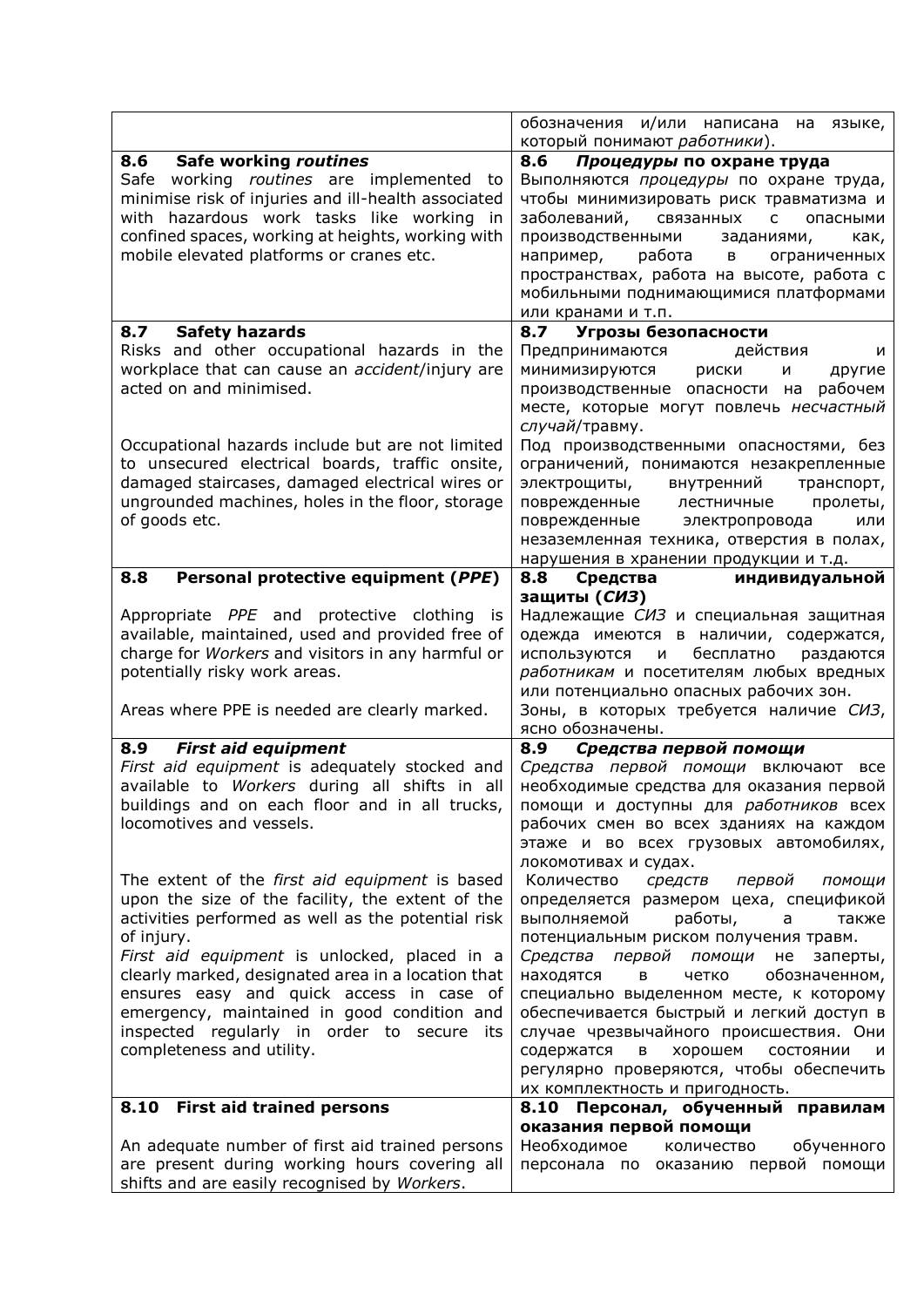| First aid trainers are certified trainers, doctors or<br>nurses. Trainings are renewed at least once every<br>24 months or according to legal requirements.                                                                                                                                                                                                                       | присутствует в рабочие часы всех смен. Они<br>легко узнаваемы для работников.<br>по оказанию первой<br>Тренеры<br>помощи<br>являются сертифицированными тренерами,<br>медсестрами.<br>Тренинги<br>врачами<br>или<br>обновляются, по крайней мере, один раз в 24<br>требованиям<br>месяца<br>или<br>согласно<br>законодательства.                                                                                                             |
|-----------------------------------------------------------------------------------------------------------------------------------------------------------------------------------------------------------------------------------------------------------------------------------------------------------------------------------------------------------------------------------|----------------------------------------------------------------------------------------------------------------------------------------------------------------------------------------------------------------------------------------------------------------------------------------------------------------------------------------------------------------------------------------------------------------------------------------------|
| Records of the training are kept by IKEA Supplier<br>and include names of participants, dates of the<br>training and an overview of the training content.                                                                                                                                                                                                                         | Записи об обучении хранятся у поставщика<br>ИКЕА и содержат имена участников, даты<br>тренингов и обзор их содержания.                                                                                                                                                                                                                                                                                                                       |
| 8.11 Workplace<br>conditions<br>and                                                                                                                                                                                                                                                                                                                                               | 8.11 Условия<br>труда<br>эргономика<br>И                                                                                                                                                                                                                                                                                                                                                                                                     |
| ergonomics                                                                                                                                                                                                                                                                                                                                                                        | рабочего места                                                                                                                                                                                                                                                                                                                                                                                                                               |
| Good working conditions are provided. Monitoring<br>of these working conditions include, but is not<br>limited to, noise, temperature, light, air quality.<br>Protocols from<br>required<br>measurements<br>are<br>maintained.                                                                                                                                                    | Обеспечены<br>хорошие<br>условия<br>труда.<br>Контроль<br>без<br>СОСТОЯНИЯ<br>их<br>включает,<br>ограничений,<br>контроль<br>уровня<br>шума,<br>температуры,<br>освещенности,<br>качества<br>Ведутся<br>воздуха.<br>протоколы<br>соответствующих замеров.                                                                                                                                                                                    |
| During high temperature periods the inside<br>workplace temperature may be equal to the<br>outside temperature provided there is a roof that<br>provides shade and protection from sunlight.<br>Actions such as more frequent breaks and<br>providing proper clothes, drinking water or fans<br>etc. are taken and planned for.<br>The ergonomic conditions of the workplaces are | В течение периодов с высокой температурой<br>внутренняя температура воздуха на рабочем<br>равняться<br>наружной<br>месте<br>может<br>температуре при условии наличия кровли,<br>обеспечивающей<br>тень<br>и<br>защиту<br>OТ<br>солнечных лучей. Предпринимаются или<br>планируются такие действия, как более<br>частые<br>перерывы<br>предоставление<br>И<br>подходящей одежды, питьевой воды и т.д.<br>Оценивается эргономика рабочих мест. |
| assessed.<br>A documented plan how to reduce monotonous<br>repetitive work and work positions etc. that can<br>cause long-term injuries is in place and acted on.                                                                                                                                                                                                                 | действие<br>Введен<br>И<br>соблюдается<br>в<br>оформленный<br>документально<br>план<br>по<br>сокращению<br>монотонных,<br>повторяемых<br>работ и положений, которые могут привести<br>травмам<br>потерей<br>длительной<br>$\mathsf{C}$<br>к<br>работоспособности.                                                                                                                                                                            |
| 8.12 Drinking water                                                                                                                                                                                                                                                                                                                                                               | 8.12 Питьевая вода                                                                                                                                                                                                                                                                                                                                                                                                                           |
| Clean drinking water is provided to all Workers<br>of<br>charge. Water<br>dispensers<br>free<br>are<br>appropriately maintained and within a reasonable<br>distance of the work area(s).                                                                                                                                                                                          | Чистая питьевая вода предоставляется всем<br>работникам бесплатно. Диспенсеры для<br>воды надлежащим образом обслуживаются и<br>находятся на приемлемом расстоянии от<br>рабочих зон.                                                                                                                                                                                                                                                        |
| 8.13 Housekeeping and hygiene                                                                                                                                                                                                                                                                                                                                                     | 8.13 Поддержание чистоты, порядка и                                                                                                                                                                                                                                                                                                                                                                                                          |
|                                                                                                                                                                                                                                                                                                                                                                                   | <b>ГИГИ</b> ены                                                                                                                                                                                                                                                                                                                                                                                                                              |
| Good housekeeping to ensure a hygienic and safe<br>environment for Workers is implemented.                                                                                                                                                                                                                                                                                        | Для обеспечения здоровых и безопасных<br>условий для работников осуществляется<br>поддержание чистоты.                                                                                                                                                                                                                                                                                                                                       |
| All facilities are regularly cleaned and maintained<br>in good condition.                                                                                                                                                                                                                                                                                                         | Все бытовые удобства регулярно убираются<br>(моются) и поддерживаются в хорошем<br>состоянии.                                                                                                                                                                                                                                                                                                                                                |
| An appropriate number of adequately equipped<br>washing and toilet facilities are available.                                                                                                                                                                                                                                                                                      | Имеется<br>необходимое<br>количество<br>образом<br>оборудованных<br>надлежащим<br>умывальников и туалетов.                                                                                                                                                                                                                                                                                                                                   |
| 8.14 Break areas                                                                                                                                                                                                                                                                                                                                                                  | 8.14 Места для перерывов                                                                                                                                                                                                                                                                                                                                                                                                                     |
| An adequate number of places where Workers                                                                                                                                                                                                                                                                                                                                        | Имеется в наличии необходимое количество                                                                                                                                                                                                                                                                                                                                                                                                     |
| can rest and eat during their breaks are available.                                                                                                                                                                                                                                                                                                                               | мест, где работники могут отдохнуть и                                                                                                                                                                                                                                                                                                                                                                                                        |
|                                                                                                                                                                                                                                                                                                                                                                                   | принять пищу во время перерывов.                                                                                                                                                                                                                                                                                                                                                                                                             |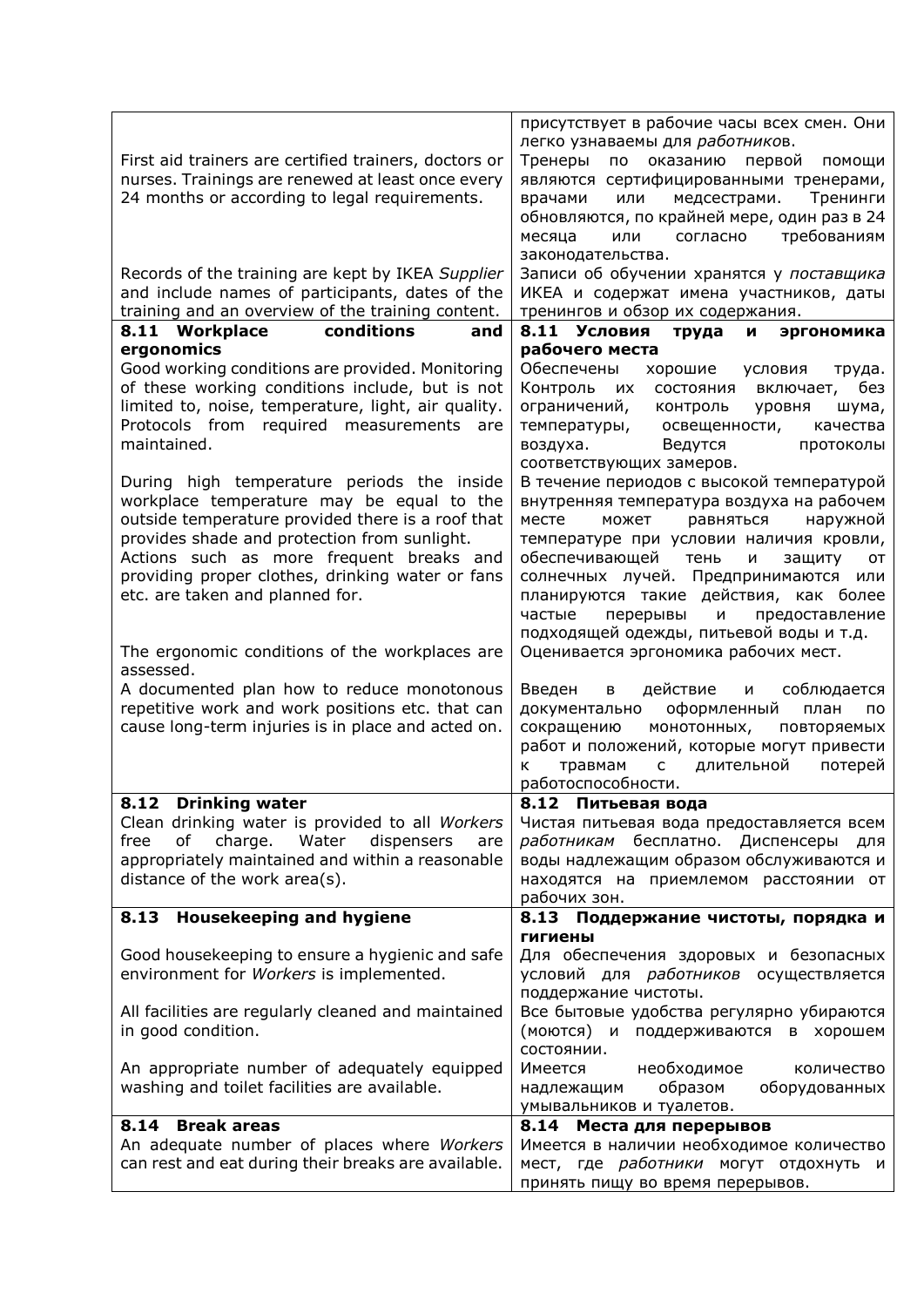| Workers are provided with appropriate places for<br>meal breaks. Such areas are clean, in good<br>condition, separated from the production<br>environment such as noise, dust etc. and are<br>equipped at least with chairs/benches and tables.                                                                                                   | Работникам предоставляются надлежащие<br>места<br>для<br>приема пищи.<br>Эти<br>ЗОНЫ<br>содержатся в чистоте и хорошем состоянии,<br>отделены от воздействия производственных<br>факторов, таких как шум, пыль и т.п., и<br>оборудованы, по крайней мере, столами и<br>стульями/скамьями.                                                                                                                                             |
|---------------------------------------------------------------------------------------------------------------------------------------------------------------------------------------------------------------------------------------------------------------------------------------------------------------------------------------------------|---------------------------------------------------------------------------------------------------------------------------------------------------------------------------------------------------------------------------------------------------------------------------------------------------------------------------------------------------------------------------------------------------------------------------------------|
| 8.15 Alcohol and drugs                                                                                                                                                                                                                                                                                                                            | 8.15 Алкоголь<br>наркотические<br>И<br>вещества                                                                                                                                                                                                                                                                                                                                                                                       |
| An alcohol and drug policy with the aim to<br>prevent any work under the influence of alcohol,<br>illegal drugs or any substance that prevents the<br>Worker from performing the job safely and<br>developed<br>effectively is<br>and<br>actively<br>communicated<br>recognised<br>and<br>to<br>by<br>all<br>employees.                           | Разработана, активно<br>разъясняется<br>работникам<br>и соблюдается политика<br>$\overline{B}$<br>алкоголя<br>наркотических<br>отношении<br>и<br>веществ с целью предотвращения работы в<br>состоянии алкогольного или наркотического<br>работы<br>опьянения<br>или<br>под<br>влиянием<br>веществ, препятствующих безопасной и<br>эффективной работе.                                                                                 |
| 8.16 Legal compliance                                                                                                                                                                                                                                                                                                                             | 8.16 Нормативно-правовое                                                                                                                                                                                                                                                                                                                                                                                                              |
| Applicable laws and regulations relating to health<br>safety issues, including classification,<br>and<br>reporting and inspections by authorities, but not<br>covered by the points of this chapter above are<br>complied with.<br>Required corrective actions from such inspections<br>are documented and completed within the set<br>timeframe. | соответствие<br>Обеспечивается соответствие<br>всем<br>применимым<br>законам<br>и<br>нормативам,<br>касающимся<br>вопросов<br>охраны<br>труда,<br>включая классификацию,<br>отчетность<br>и<br>органами<br>проверки<br>власти,<br>HO<br>не<br>охваченным пунктами настоящей главы.<br>Требуемые корректирующие действия<br>по<br>результатам<br>таких<br>проверок<br>документируются<br>И<br>ВЫПОЛНЯЮТСЯ<br>в<br>установленные сроки. |
|                                                                                                                                                                                                                                                                                                                                                   |                                                                                                                                                                                                                                                                                                                                                                                                                                       |
| 9. Recruitment, Working Hours, Wages and                                                                                                                                                                                                                                                                                                          | 9. Прием на работу, рабочее время,                                                                                                                                                                                                                                                                                                                                                                                                    |
| <b>Benefits</b>                                                                                                                                                                                                                                                                                                                                   | оплата труда и льготы                                                                                                                                                                                                                                                                                                                                                                                                                 |
| 9.1<br>Reporting<br>inspection<br>and<br>by<br><b>authorities</b><br>Corrective actions required as a result of labour<br>inspections or equivalent are documented and<br>completed within the specified timeframe.                                                                                                                               | 9.1<br>Отчетность<br>проверки<br>и<br>государственными органами<br>Требуемые по результатам проверок условий<br>им действий<br>или аналогичных<br>труда<br>мероприятия<br>корректирующие<br>документируются и осуществляются в                                                                                                                                                                                                        |
| Recruitment<br>routines<br>9.2<br>and                                                                                                                                                                                                                                                                                                             | установленные сроки.<br>Процедуры приема на работу и<br>9.2                                                                                                                                                                                                                                                                                                                                                                           |
| recruitment agents<br>All steps taken in the recruitment process and all<br>agents involved in the entire process are<br>identified and described to IKEA on request.<br>Any agent recruiting Workers has the legal<br>licence to perform such activities.                                                                                        | рекрутеры<br>Пo<br>требованию<br>ИКЕА<br><b>ВЫЯВЛЯЮТСЯ</b><br>и<br>пройденные<br>описываются все этапы,<br>в<br>процессе рекрутинга, и все участвовавшие в<br>ходе всего процесса рекрутеры.<br>подбирающего<br>У<br>каждого<br>рекрутера,<br>работников, имеется официальная лицензия                                                                                                                                                |
| 9.3<br><b>Employment contracts</b>                                                                                                                                                                                                                                                                                                                | на осуществление данной деятельности.<br>9.3<br>Трудовые договоры                                                                                                                                                                                                                                                                                                                                                                     |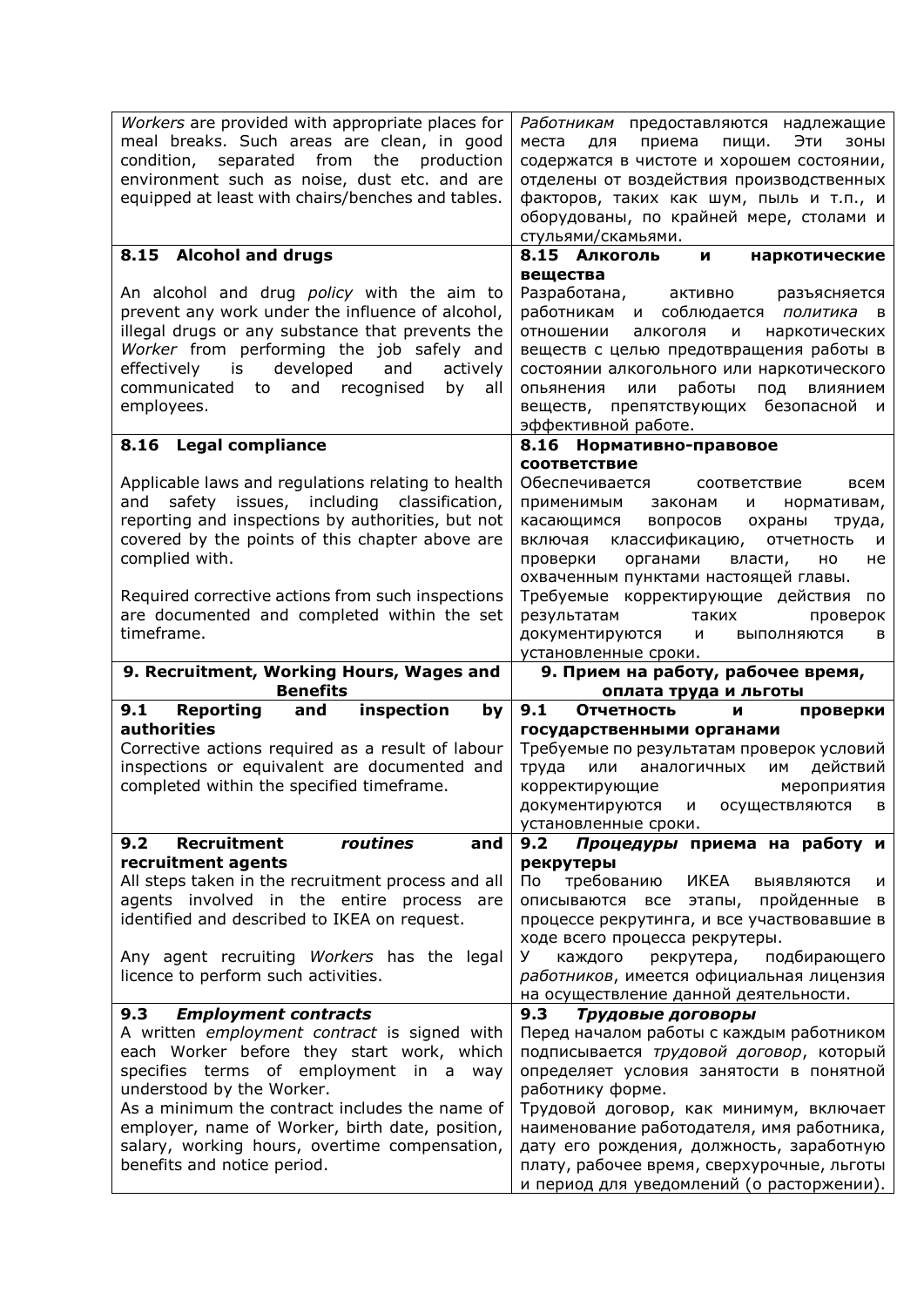| Information about working hours, overtime<br>compensation, benefits and notice period can<br>instead be described in a Workers Handbook or<br>equivalent.                                                                                                                                                                                                  | рабочем<br>Информация о<br>времени,<br>компенсациях за переработки, льготах и<br>периоде для уведомлений вместо трудового<br>может быть<br>договора<br>включена<br>в<br>Руководство<br>работников<br>для<br>или<br>его<br>эквивалент.                                                                                                                                                                                       |
|------------------------------------------------------------------------------------------------------------------------------------------------------------------------------------------------------------------------------------------------------------------------------------------------------------------------------------------------------------|-----------------------------------------------------------------------------------------------------------------------------------------------------------------------------------------------------------------------------------------------------------------------------------------------------------------------------------------------------------------------------------------------------------------------------|
| If the <i>employment</i> contract is terminated<br>according to agreed notice period there are no<br>wage deductions for Workers who leave.                                                                                                                                                                                                                | Если трудовой договор прекращается в<br>соответствии с согласованным периодом<br>уведомлений, удержания из заработной<br>платы работника не производится.                                                                                                                                                                                                                                                                   |
| <b>Payrolls and attendance records</b><br>9.4                                                                                                                                                                                                                                                                                                              | 9.4<br>Платежные ведомости и табели<br>учета рабочего времени                                                                                                                                                                                                                                                                                                                                                               |
| Payrolls and attendance records relating to the<br>documented payment of wages and working<br>hours for each Worker are maintained.                                                                                                                                                                                                                        | Ведутся платежные ведомости и табели<br>рабочего<br>учета<br>времени<br>для<br>документального оформления<br>размера<br>заработной платы и рабочего<br>времени<br>каждого работника.                                                                                                                                                                                                                                        |
| Payroll records are kept by the Supplier for at<br>least 24 months and include regular working<br>hours, overtime working hours, wages derived<br>from pieces produced, production bonuses,<br>allowances, applicable deductions and net wages.                                                                                                            | Платежные<br>ведомости<br>хранятся<br>поставщиком как минимум 24 месяца и<br>включают рабочее время, сверхурочные,<br>за произведенную продукцию,<br>надбавки<br>пособия,<br>производственные<br>премии,<br>применимые удержания и заработную плату<br>к выплате.                                                                                                                                                           |
| <b>Working hours and overtime</b><br>9.5                                                                                                                                                                                                                                                                                                                   | 9.5<br>Рабочее время и сверхурочная                                                                                                                                                                                                                                                                                                                                                                                         |
| Workers are not working more than sixty (60)<br>hours per week, including overtime. Overtime<br>hours are on a voluntary basis.<br>Under certain circumstances well defined in the<br>local legislation and/or agreed with local work<br>council/trade union, IKEA may approve that<br>overtime hours are mandatory, during a short<br>and limited period. | работа<br>Работники не работают свыше шестидесяти<br>(60) часов в неделю, включая сверхурочное<br>время. Сверхурочная работа выполняется на<br>добровольной основе.<br>При<br>определенных обстоятельствах,<br>установленных местным законодательством<br>и/или согласованных с местным советом<br>предприятия/профсоюзом, ИКЕА<br>может<br>утвердить обязательную сверхурочную<br>работу, выполняемую в течение краткого и |
| One day off in seven<br>9.6                                                                                                                                                                                                                                                                                                                                | ограниченного срока.<br>9.6<br>Один<br>выходной<br>каждые<br>семь                                                                                                                                                                                                                                                                                                                                                           |
| Workers have at least one day off in seven.                                                                                                                                                                                                                                                                                                                | дней<br>Работникам предоставляется минимум один<br>выходной каждые семь дней.                                                                                                                                                                                                                                                                                                                                               |
| 9.7<br><b>Wages</b><br>Workers' wages, including compensation for<br>overtime, are paid on time at regular intervals<br>and at least monthly.                                                                                                                                                                                                              | 9.7<br>Заработная плата<br>Заработная плата, включая компенсации за<br>работу,<br>сверхурочную<br>выплачивается<br>работникам<br>вовремя,<br>$\mathsf{C}$<br>регулярными<br>интервалами и не реже, чем ежемесячно.                                                                                                                                                                                                          |
| Deductions never exceed 20% of the Worker's<br>wage and do not result in a wage paid out that is<br>below the legal minimum wage.                                                                                                                                                                                                                          | Удержания<br>заработной<br>из<br>платы<br>не<br>$20\%$ ,<br>превышают<br>и<br>выплачиваемая<br>заработная плата не ниже минимального<br>размера оплаты труда.                                                                                                                                                                                                                                                               |
| Legally mandatory deductions (such as tax or<br>pension funds) or agreed deductions for meals,<br>housing and fees for membership in the labour<br>union are excluded from the 20%.                                                                                                                                                                        | 20%<br>ЭТИ<br>В<br>не<br>входят<br>обязательные<br>установленные<br>законодательством<br>удержания (такие как налоги или выплаты в<br>пенсионный<br>фонд)<br>или<br>согласованные<br>удержания на оплату питания, проживания и<br>членские взносы в профсоюз.                                                                                                                                                               |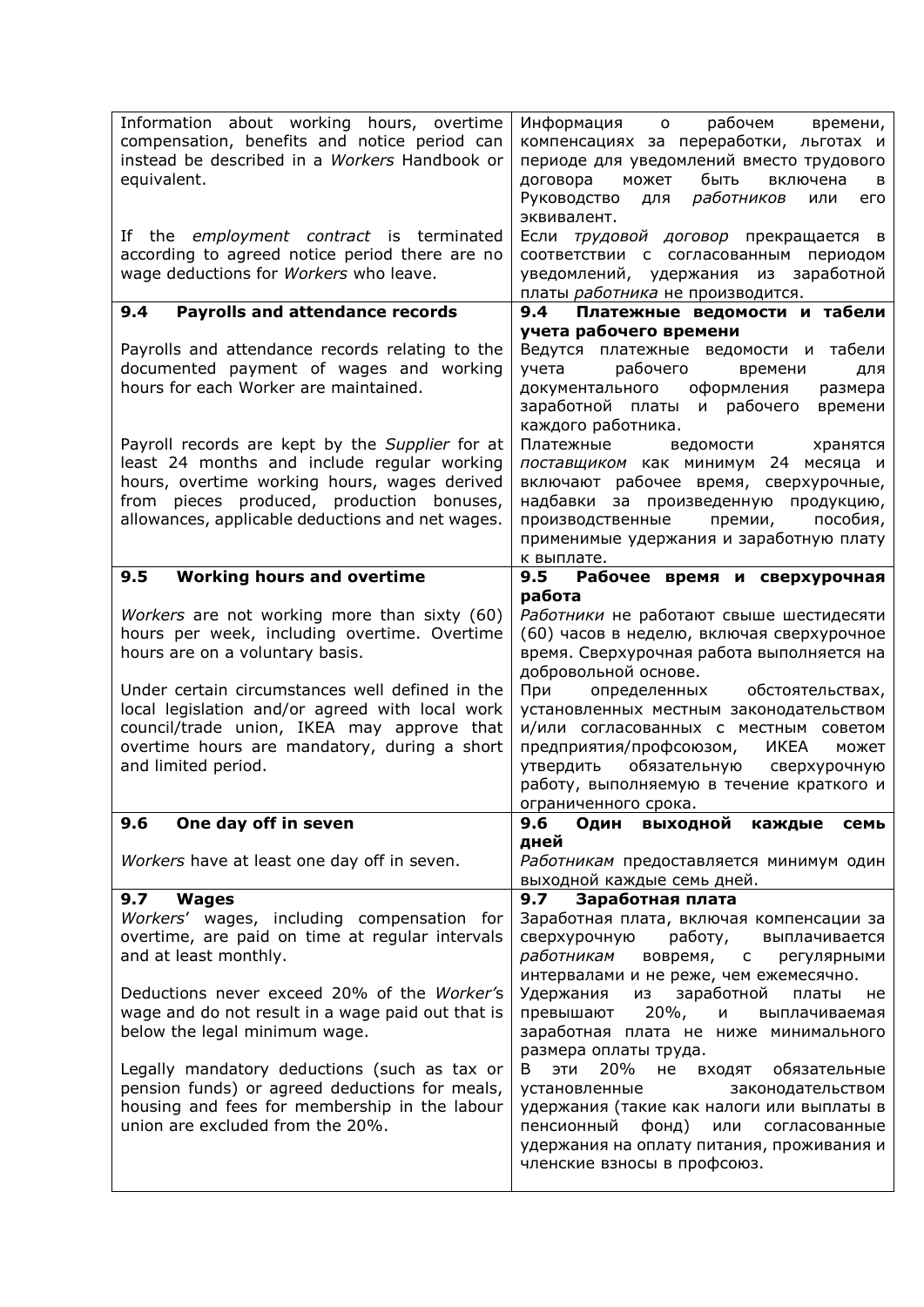| Workers are not requested to pay any deposits.                                                   | требуется<br>От <i>работников</i><br>не<br>внесения                                   |
|--------------------------------------------------------------------------------------------------|---------------------------------------------------------------------------------------|
|                                                                                                  | депозитов.                                                                            |
| Unless regulated by law, Workers are not paid                                                    | Если<br>работодателю<br>требуется<br>сделать                                          |
| less than the legal minimum wage if short term                                                   | работ,<br>кратковременную<br>приостановку                                             |
| work stoppages are required by the employer.                                                     | выплаты работникам составляют не менее                                                |
|                                                                                                  | минимального размера оплаты труда, если                                               |
| Pay slips with complete pay information are                                                      | законодательством не предусмотрено иное.<br>B                                         |
| provided at the end of each pay period. The pay                                                  | каждого платежного<br>конце<br>периода<br>работникам предоставляются выписки из       |
| slips include days worked, gross wages or piece                                                  | ведомостей<br>платежных<br>$\overline{C}$<br>полной                                   |
| rate earned, hours of overtime at specified rate,                                                | информацией о произведенных платежах.                                                 |
| bonuses, allowances and legal contractual                                                        | Они включают количество отработанных                                                  |
| deductions, other deductions and net pay.                                                        | дней, заработную плату до удержания                                                   |
|                                                                                                  | налогов или сдельные расценки, количество                                             |
|                                                                                                  | проработанных сверхурочно<br>часов,<br>по                                             |
|                                                                                                  | определенным расценкам, премии, пособия,                                              |
|                                                                                                  | официальные договорные удержания<br>и                                                 |
| 9.8<br>Leave                                                                                     | чистую сумму к выплате.<br>9.8                                                        |
| Workers have time off from their job according to                                                | Время отдыха<br>Работники имеют время отдыха от работы                                |
| legislation,<br>applicable<br>local<br>traditions<br>and                                         | согласно действующему законодательству,                                               |
| standards.                                                                                       | местным традициям и стандартам.                                                       |
| <b>Breaks</b><br>9.9                                                                             | 9.9<br>Перерывы                                                                       |
| Workers are provided with appropriate time off                                                   | Работникам предоставляется необходимое                                                |
| for meals and breaks.                                                                            | время для перерывов и приема пищи.                                                    |
| Workers are provided with at least one break per                                                 | Работникам предоставляется хотя бы один                                               |
| 5 hour work day/shift and the break is 30 minutes                                                | перерыв за 5 часов работы в день/за смену.                                            |
| or more, unless otherwise agreed in writing<br>between the Supplier and the Workers through      | Перерыв составляет 30 минут или более,<br>если<br>согласованно<br>иное<br>не<br>между |
| the local trade union<br>or other<br>Workers'                                                    | поставщиком и работником в письменной                                                 |
| representatives.                                                                                 | форме посредством местного профсоюза или                                              |
|                                                                                                  | иных представителей работников.                                                       |
| 9.10 Benefits                                                                                    | 9.10 Льготы                                                                           |
| Workers are provided with all legally mandated                                                   | Работникам предоставляются все льготы, на                                             |
| benefits such as medical insurance, social                                                       | которые у них есть право, предусмотренное                                             |
| insurance, pensions etc. to which they are                                                       | законодательством, такие как медицинское                                              |
| entitled.                                                                                        | страхование, социальное страхование,<br>пенсии и т.п.                                 |
| 9.11 Legal compliance                                                                            | 9.11 Нормативно-правовое                                                              |
|                                                                                                  | <b>СООТВЕТСТВИЕ</b>                                                                   |
| Applicable laws and regulations relating to                                                      | Обеспечивается<br>всем<br>соответствие                                                |
| Workers' employment, but not covered by the                                                      | применимым<br>нормативам,<br>законам<br>И                                             |
| points of this chapter above are complied with.                                                  | касающимся занятости работника, но не                                                 |
|                                                                                                  | охваченным пунктами настоящей главы.                                                  |
| These include, but are not limited to laws and<br>regulations relating to recruitment practices, | Они, без ограничения, включают законы и                                               |
| agreements, working hours, wages, leave and                                                      | нормативные акты, относящиеся к процессу<br>приема на работу, договорам, рабочему     |
| benefits.                                                                                        | времени, заработной плате, времени отдыха                                             |
|                                                                                                  | и льготам.                                                                            |
| 10. Accommodation                                                                                | 10. Жилье                                                                             |
| 10.1 Housing conditions                                                                          | 10.1<br>Бытовые условия                                                               |
| Accommodation provided by the Supplier or on                                                     | Предоставляемое поставщиком или от его                                                |
| behalf of the Supplier offers adequate and safe<br>conditions.                                   | имени жилье обеспечивает надлежащие и<br>безопасные условия.                          |
| single<br>For<br>separate<br>men<br>or<br>women                                                  | Для<br>одиноких<br>мужчин<br>и<br>женщин                                              |
| accommodation of the gender is provided.                                                         | организовано раздельное жилье.                                                        |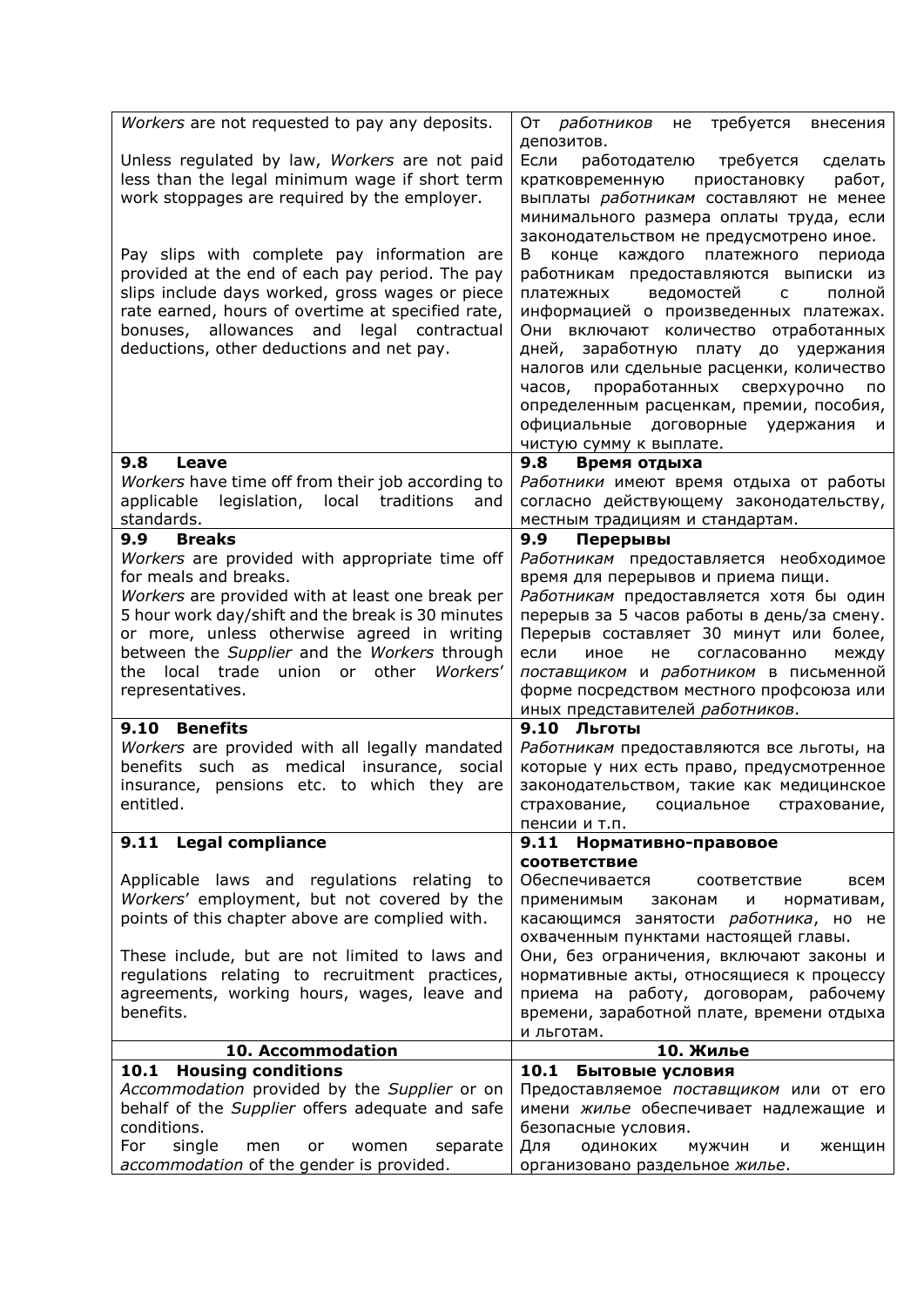| There are no restrictions which interfere with the<br>Worker's right to leave the housing facility during<br>their free time.<br>The average living space is not less than 3,8 m2<br>per individual.<br>Housing facilities are adequately ventilated<br>and/or heated.<br>Sleeping quarters are possible to lock from both<br>outside and inside and each Worker has a locker<br>to secure his or her belongings. | Отсутствуют ограничения, нарушающие<br>право работника покидать предоставленное<br>жилье в свое свободное время.<br>Средняя жилая площадь составляет не менее<br>3,8 м2 на человека.<br>жилых помещениях обеспечиваются<br>В<br>надлежащие вентиляция и/или отопление.<br>Спальные помещения<br>запираются<br>как<br>изнутри, так и снаружи, и у каждого<br>работника есть запираемый шкафчик для |
|-------------------------------------------------------------------------------------------------------------------------------------------------------------------------------------------------------------------------------------------------------------------------------------------------------------------------------------------------------------------------------------------------------------------|---------------------------------------------------------------------------------------------------------------------------------------------------------------------------------------------------------------------------------------------------------------------------------------------------------------------------------------------------------------------------------------------------|
| Workers are provided with their own individual<br>bed/mattress or sleeping mat.                                                                                                                                                                                                                                                                                                                                   | хранения личных вещей.<br>Работники обеспечиваются собственной<br>персональной кроватью/матрасом<br>или<br>спальным ковриком.                                                                                                                                                                                                                                                                     |
| 10.2 Housekeeping                                                                                                                                                                                                                                                                                                                                                                                                 | 10.2 Соблюдение чистоты и порядка                                                                                                                                                                                                                                                                                                                                                                 |
| All facilities are regularly cleaned and maintained<br>in good condition.                                                                                                                                                                                                                                                                                                                                         | Все бытовые удобства регулярно убираются<br>(моются) и поддерживаются в хорошем<br>состоянии.                                                                                                                                                                                                                                                                                                     |
| An appropriate number of clean and adequately<br>equipped washing and toilet facilities are<br>available<br>maintained to a<br>and<br>reasonable<br>standard.                                                                                                                                                                                                                                                     | В наличии достаточное количество чистых и<br>соответствующим образом оборудованных<br>помещений для мытья и туалетных комнат,<br>содержатся в соответствии<br>которые<br>- C<br>приемлемыми стандартами.                                                                                                                                                                                          |
| Areas where food service is prepared, provided or<br>consumed meet local sanitation and hygiene<br>regulations.                                                                                                                                                                                                                                                                                                   | Помещения,<br>предназначенные<br>ДЛЯ<br>приготовления, выдачи и потребления пищи,<br>отвечают местным санитарно-гигиеническим<br>требованиям.                                                                                                                                                                                                                                                     |
| 10.3 Safety                                                                                                                                                                                                                                                                                                                                                                                                       | 10.3 Безопасность                                                                                                                                                                                                                                                                                                                                                                                 |
| Emergency exits and routes ensure a fast and<br>safe evacuation of all people.                                                                                                                                                                                                                                                                                                                                    | Аварийные выходы<br>эвакуации<br>и<br>пути<br>обеспечивают<br>быструю<br>безопасную<br>и<br>эвакуацию всех людей.                                                                                                                                                                                                                                                                                 |
| As a minimum there are two independent<br>emergency exits per floor and all emergency exits<br>and access routes are free from obstruction and<br>kept unlocked from inside.                                                                                                                                                                                                                                      | На каждом этаже имеются, как минимум, два<br>независимых<br>аварийных<br>выхода.<br><b>Bce</b><br>аварийные<br>выходы<br>И<br>пути<br>эвакуации<br>свободны от препятствий и содержатся<br>незапертыми изнутри.                                                                                                                                                                                   |
| The<br>requirements on fire<br>safety<br>in<br>accommodation are the same as per chapter 7 in<br>this document: competence and training (7.3),<br>firefighting equipment (7.4), evacuation alarm<br>(7.6) and evacuation drills (7.7).                                                                                                                                                                            | Требования пожарной безопасности в жилых<br>помещениях совпадают с требованиями<br>$\overline{7}$<br>документа:<br>главы<br>настоящего<br>Компетентность, квалификация и обучение<br>(7.3), Противопожарное оборудование (7.4),<br>Система оповещения об эвакуации (7.6) и                                                                                                                        |
| The housing facility is not located in a building<br>where high risk operations are taking place.                                                                                                                                                                                                                                                                                                                 | Учения по эвакуации (7.7).<br>Жилые помещения не располагаются в<br>зданиях, в которых производятся операции с<br>высоким риском.                                                                                                                                                                                                                                                                 |
| 10.4 Legal compliance                                                                                                                                                                                                                                                                                                                                                                                             | 10.4 Нормативно-правовое                                                                                                                                                                                                                                                                                                                                                                          |
| Applicable laws and regulations relating to<br>accommodation but not covered by the points of<br>this chapter above are complied with.                                                                                                                                                                                                                                                                            | соответствие<br>Обеспечивается<br>всем<br>соответствие<br>применимым<br>нормативам,<br>законам<br>и<br>касающимся предоставления жилья, но не<br>охваченным пунктами настоящей главы.                                                                                                                                                                                                             |
| 11. Child Labour and Young Workers                                                                                                                                                                                                                                                                                                                                                                                | 11. Детский труд и молодые работники                                                                                                                                                                                                                                                                                                                                                              |
| 11.1 Prevention of Child labour at Supplier                                                                                                                                                                                                                                                                                                                                                                       | 11.1<br>Недопущение<br>детского<br>труда<br>поставщиком                                                                                                                                                                                                                                                                                                                                           |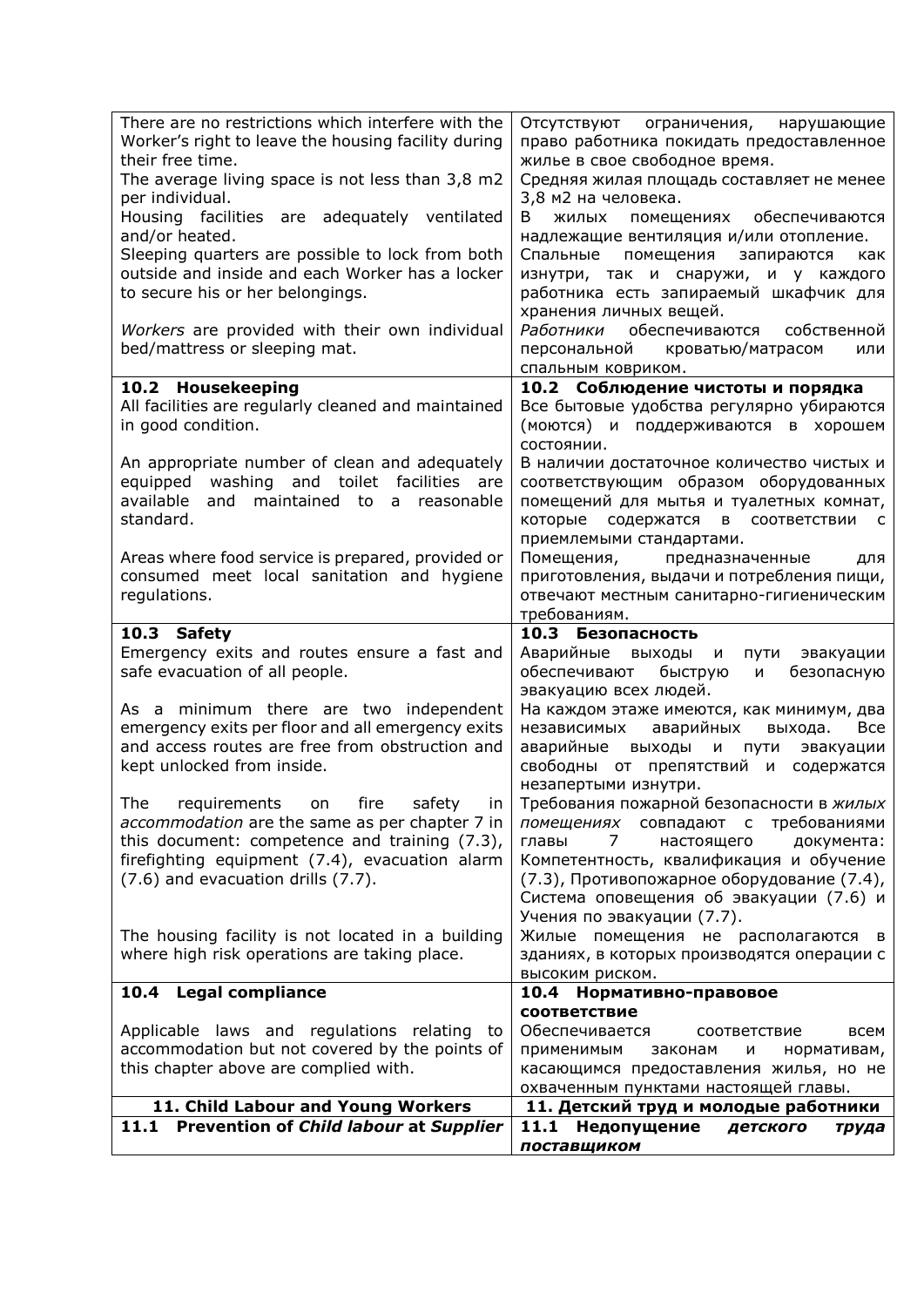| The Supplier has a documented routine to<br>prevent Child labour which is continuously<br>implemented.                                                                                                                                                                                                                                                | Поставщик имеет в наличии документально<br>оформленную процедуру по недопущению<br>детского труда, которая всегда выполняется.                                                                                                                                                                                                                                        |
|-------------------------------------------------------------------------------------------------------------------------------------------------------------------------------------------------------------------------------------------------------------------------------------------------------------------------------------------------------|-----------------------------------------------------------------------------------------------------------------------------------------------------------------------------------------------------------------------------------------------------------------------------------------------------------------------------------------------------------------------|
| 11.2 Response to Child labour at Supplier                                                                                                                                                                                                                                                                                                             | 11.2 Действия в случае выявления                                                                                                                                                                                                                                                                                                                                      |
| The Supplier has a documented routine in place<br>to ensure that Child labour identified at the<br>Supplier will be acted upon immediately.<br>• All actions taken are in the best interest of the                                                                                                                                                    | детского труда у поставщика<br>Поставщик имеет в наличии документально<br>оформленную процедуру, обеспечивающую<br>действия<br>немедленные<br>при<br>выявлении<br>случаев использования детского труда.<br>• Все действия предпринимаются в лучших                                                                                                                    |
| child. The response routine outlines all actions to<br>remove the child from his or her position and to<br>arrange for more viable and<br>sustainable<br>alternatives for the child's development. The<br>routine is in line with the "IKEA WAY on<br>Preventing Child Labour and Supporting Young<br>Workers".                                       | ребенка. Соответствующая<br>интересах<br>процедура<br>описывает<br>все<br>действия,<br>направленные на отстранение ребенка от<br>недопустимого труда и обеспечение более<br>благоприятных и стабильных условий для<br>развития. Процедура соответствует<br>его<br>«Принципам ИКЕА по недопущению детского<br>труда и поддержке молодых работников».                   |
| • If Child labour is found, IKEA is informed<br>immediately.                                                                                                                                                                                                                                                                                          | Обо<br><b>BCEX</b><br>выявленных<br>случаях<br>использования детского труда немедленно<br>сообщается в ИКЕА.                                                                                                                                                                                                                                                          |
| 11.3 Prevention of Child labour at sub-                                                                                                                                                                                                                                                                                                               | 11.3 Недопущение<br>использования                                                                                                                                                                                                                                                                                                                                     |
| <b>Suppliers</b><br>has<br>a documented routine<br>The<br>Supplier<br>implemented to prevent the use of Child labour<br>at sub- Suppliers.                                                                                                                                                                                                            | детского труда у субпоставщиков<br>Поставщик имеет в наличии документально<br>оформленную процедуру по недопущению<br>использования<br>детского<br>труда<br>y<br>субпоставщиков.                                                                                                                                                                                      |
| 11.4 Response to Child labour at sub-<br><b>Suppliers</b>                                                                                                                                                                                                                                                                                             | 11.4 Действия<br>в случае выявления<br>использования<br>детского<br>труда<br>v                                                                                                                                                                                                                                                                                        |
| The Supplier has a documented routine in place<br>to ensure that Child labour identified at the sub-<br>Supplier will be acted upon immediately.                                                                                                                                                                                                      | субпоставщиков<br>Поставщик имеет в наличии документально<br>оформленную процедуру, обеспечивающую<br>немедленные<br>действия<br>выявлении<br>при                                                                                                                                                                                                                     |
|                                                                                                                                                                                                                                                                                                                                                       | случаев<br>использования<br>детского<br>труда                                                                                                                                                                                                                                                                                                                         |
| • All actions taken are in the best interest of child.<br>The response routine outlines all actions to<br>remove the child from its position and to arrange<br>for more viable and sustainable alternatives for<br>the child's development. The routine is in line<br>with the "IKEA WAY on Preventing Child Labour<br>and Supporting Young Workers". | субпоставщиками.<br>• Все действия предпринимаются в лучших<br>интересах ребенка. Соответствующая<br>действия,<br>процедура<br>описывает<br>все<br>направленные на отстранение ребенка от<br>недопустимого труда и обеспечение более<br>благоприятных и стабильных условий для<br>развития. Процедура соответствует<br>его<br>«Принципам ИКЕА по недопущению детского |
| • If Child labour is found at any sub-supplier,<br>IKEA will be informed immediately                                                                                                                                                                                                                                                                  | труда и поддержке молодых работников».<br>Обо<br><b>BCEX</b><br>выявленных<br>случаях<br>использования<br>детского<br>труда<br>сублоставщиками немедленно сообщается в<br>ИКЕА.                                                                                                                                                                                       |
| 11.5 Protection of Young workers<br>IKEA supports the legal employment of Young<br>workers. Young workers are persons under 18<br>years of age, but above the minimum working<br>age, who are engaged in work.<br>The Supplier ensures that Young workers are<br>employed according to applicable law<br>and                                          | 11.5 Защита молодых работников<br>ИКЕА<br>поддерживает<br>законное<br>работников.<br>трудоустройство<br>МОЛОДЫХ<br>Молодыми работниками<br>ЯВЛЯЮТСЯ<br>лица<br>младше 18 лет, но достигшие минимального<br>трудового возраста, которые привлечены к<br>работе.<br>Поставщик ИКЕА обеспечивает выполнение<br>применимого<br>законодательства                           |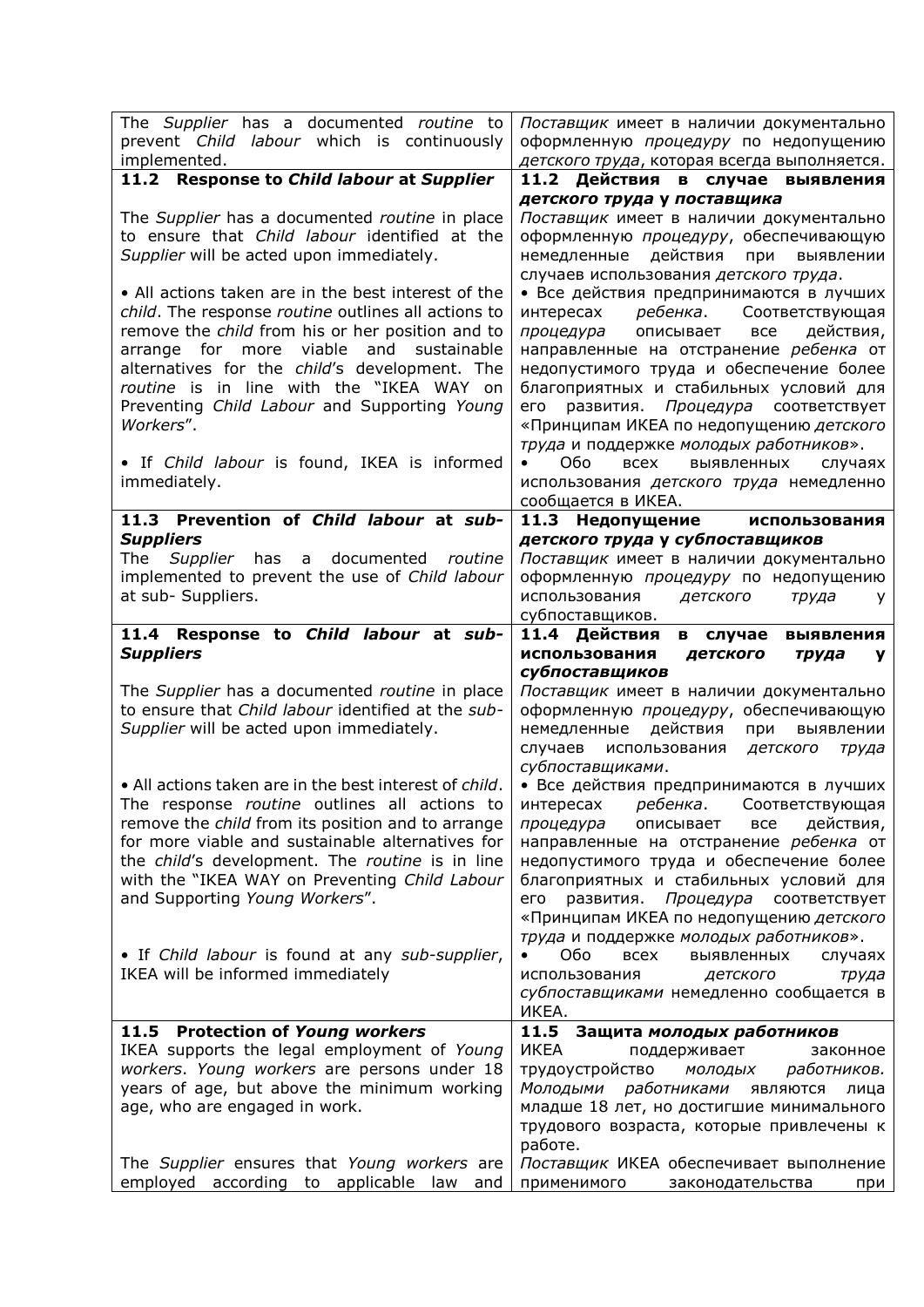| protects them from any type of employment or<br>work which by its nature or circumstances in<br>which it is carried out is likely to jeopardize their<br>health, safety or morals.                                                                                                                                                                                                                                                                                                                                                                                                                                                                        | трудоустройстве и<br>занятости<br>МОЛОДЫХ<br>работников и защищает их от любого вида<br>занятости или работ, которые по своей<br>природе или характеру выполнения могут<br>угрожать их здоровью, безопасности или<br>моральным принципам.                                                                                                                                                                                                                                                                                                                                                                                                                                                                                                                                                                                                                 |
|-----------------------------------------------------------------------------------------------------------------------------------------------------------------------------------------------------------------------------------------------------------------------------------------------------------------------------------------------------------------------------------------------------------------------------------------------------------------------------------------------------------------------------------------------------------------------------------------------------------------------------------------------------------|-----------------------------------------------------------------------------------------------------------------------------------------------------------------------------------------------------------------------------------------------------------------------------------------------------------------------------------------------------------------------------------------------------------------------------------------------------------------------------------------------------------------------------------------------------------------------------------------------------------------------------------------------------------------------------------------------------------------------------------------------------------------------------------------------------------------------------------------------------------|
| The Supplier has identified<br>types<br>οf<br>employment or work that are appropriate for<br>Young Workers.                                                                                                                                                                                                                                                                                                                                                                                                                                                                                                                                               | • Поставщик определил виды занятости или<br>работ, подходящих молодым работникам.                                                                                                                                                                                                                                                                                                                                                                                                                                                                                                                                                                                                                                                                                                                                                                         |
| . Young workers do not perform hazardous work.<br>. Young workers do not work during the night.                                                                                                                                                                                                                                                                                                                                                                                                                                                                                                                                                           | • Молодые работники не выполняют опасных<br>работ.<br>• Молодые работники не работают в ночную                                                                                                                                                                                                                                                                                                                                                                                                                                                                                                                                                                                                                                                                                                                                                            |
| 12. Discrimination                                                                                                                                                                                                                                                                                                                                                                                                                                                                                                                                                                                                                                        | смену.                                                                                                                                                                                                                                                                                                                                                                                                                                                                                                                                                                                                                                                                                                                                                                                                                                                    |
|                                                                                                                                                                                                                                                                                                                                                                                                                                                                                                                                                                                                                                                           | 12. Дискриминация                                                                                                                                                                                                                                                                                                                                                                                                                                                                                                                                                                                                                                                                                                                                                                                                                                         |
| against<br>12.1 Policy<br>and<br>routines<br>discrimination<br>adequate routines describing<br>A <i>policy</i> and                                                                                                                                                                                                                                                                                                                                                                                                                                                                                                                                        | 12.1 Политика<br>И<br>процедуры<br>по<br>недопущению дискриминации<br>Выполняются<br>политика<br>и<br>надлежащие                                                                                                                                                                                                                                                                                                                                                                                                                                                                                                                                                                                                                                                                                                                                          |
| preventive<br>and<br>corrective<br>actions<br>against<br>discrimination are implemented.                                                                                                                                                                                                                                                                                                                                                                                                                                                                                                                                                                  | процедуры,<br>описывающие<br>меры<br>по<br>устранению<br>предотвращению<br>и<br>дискриминации.                                                                                                                                                                                                                                                                                                                                                                                                                                                                                                                                                                                                                                                                                                                                                            |
| 12.2 Discrimination<br>There is no discrimination with regards to<br>Workers based on race, religion, gender identity,<br>marital or family status, age, political affiliation,<br>nationality, physical ability, sexual orientation,<br>ethnicity or any other dimension of their identity<br>during recruitment and employment.<br>All<br>Workers, including contracted and sub-<br>contracted Workers, have equal rights and social<br>benefits, unless legal restrictions apply.<br>12.3 Legal compliance<br>Applicable laws and regulations relating to<br>discrimination, but not covered by the points of<br>this chapter above are complied with. | 12.2 Дискриминация<br>Во время приема на работу и выполнения<br>обязанностей<br>трудовых<br>отсутствует<br>дискриминация в отношении работников по<br>расовой принадлежности, вероисповеданию,<br>гендерной<br>принадлежности,<br>брачному<br>семейному<br>статусу<br>положению,<br>или<br>возрасту,<br>взглядам,<br>политическим<br>происхождению,<br>национальному<br>сексуальной<br>физическим<br>данным,<br>этнической<br>принадлежности<br>ориентации,<br>или какому-либо иному аспекту их личности.<br>В отсутствие законных ограничений все<br>работники,<br>подрядчиков<br>включая<br>и<br>субподрядчиков, имеют<br>равные права<br>и<br>социальные льготы.<br>12.3 Нормативно-правовое<br><b>СООТВЕТСТВИЕ</b><br>Обеспечивается<br>соответствие<br>всем<br>применимым<br>законам<br>и<br>нормативам,<br>касающимся<br>дискриминации,<br>HO<br>не |
|                                                                                                                                                                                                                                                                                                                                                                                                                                                                                                                                                                                                                                                           | охваченным пунктами настоящей главы.                                                                                                                                                                                                                                                                                                                                                                                                                                                                                                                                                                                                                                                                                                                                                                                                                      |
| 13. Workers Involvement<br>13.1 Workplace conditions                                                                                                                                                                                                                                                                                                                                                                                                                                                                                                                                                                                                      | 13. Участие работников<br>13.1 Условия труда                                                                                                                                                                                                                                                                                                                                                                                                                                                                                                                                                                                                                                                                                                                                                                                                              |
| There is a documented and, to Workers, well<br>known way to influence the activities which<br>improve IWAY related issues in the workplace<br>through the establishment of a Health and Safety<br>Committee or equivalent.<br>It addresses identified hazards, risks and<br>concerns and results in documented actions to<br>continuously improve the work place. It should<br>also reduce the number of <i>incidents</i> and<br>accidents and increase Workers involvement in<br>the workplace.                                                                                                                                                          | Существует документально оформленный и<br>хорошо<br>известный работникам<br>способ<br>влияния<br>на деятельность, связанную с<br>улучшением выполнения стандарта IWAY на<br>рабочем месте, посредством учреждения<br>комитета по охране труда или аналогичной<br>структуры.<br>Такая структура рассматривает выявленные<br>опасности, риски и проблемные вопросы, по<br>создается<br>результатам<br>рассмотрения<br>документ, предусматривающий<br>действия,<br>направленные на постоянное улучшение<br>условий<br>Он<br>занимается<br>труда.<br>также                                                                                                                                                                                                                                                                                                    |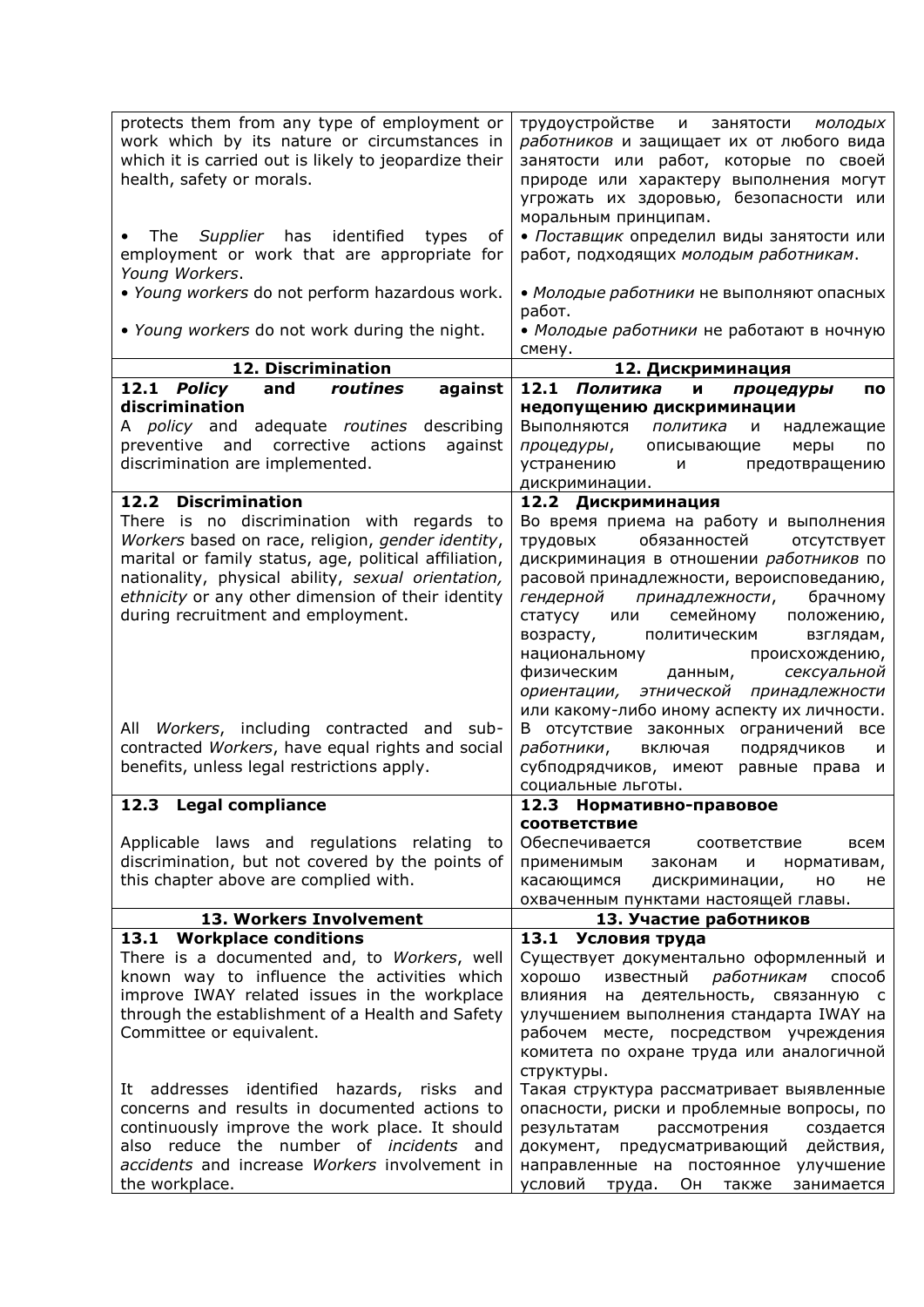|                                                                                                              | вопросами<br>снижения<br>количества<br>происшествий<br>и несчастных случаев<br>$\mathsf{M}$   |
|--------------------------------------------------------------------------------------------------------------|-----------------------------------------------------------------------------------------------|
|                                                                                                              | повышения участия работников в улучшении                                                      |
|                                                                                                              | условий труда.                                                                                |
| The documented plans and results of actions are<br>available for all Workers.                                | Документально<br>оформленные<br>планы<br>и                                                    |
|                                                                                                              | действий<br>результаты<br>доступны<br>всем<br>работникам.                                     |
| 13.2 Grievance routines                                                                                      | 13.2 Процедуры подачи жалоб                                                                   |
| There are documented routines on how to bring                                                                | Существуют документально оформленные                                                          |
| up issues and complaints regarding IWAY related                                                              | процедуры постановки проблем и подачи                                                         |
| issues e.g. around discrimination, harassment or<br>abuse. These grievance routines are well known           | жалоб по связанным с IWAY вопросам,<br>например, дискриминации, притеснению или               |
| to Workers.                                                                                                  | жестокому обращению. Данные процедуры                                                         |
|                                                                                                              | хорошо известны работникам.                                                                   |
| The grievance routines include how all Workers,                                                              | Процедуры<br>жалоб<br>подачи<br>включают                                                      |
| contracted<br>and<br>including<br>sub-contracted<br>Workers, can bring up issues and complaints              | описание того, как все работники, включая<br>и субподрядчиков,<br><b>МОГУТ</b><br>подрядчиков |
| directly to the Supplier.                                                                                    | направлять различные вопросы и подавать                                                       |
|                                                                                                              | жалобы напрямую поставщику.                                                                   |
| 13.3 Freedom of association                                                                                  | 13.3 Свобода объединения                                                                      |
| The Supplier respects the rights of Workers to                                                               | работников<br>Поставщик<br>уважает<br>права                                                   |
| join, form or not to join an association of their<br>choice without fear of reprisal, interference,          | образовывать объединения, вступать или не<br>вступать в них по своему выбору, без страха      |
| intimidation or harassment.                                                                                  | репрессий,<br>вмешательства, угроз<br>или                                                     |
|                                                                                                              | притеснения.                                                                                  |
| In countries where the right to freedom of                                                                   | Поставщик не препятствует альтернативным                                                      |
| association is regulated, restricted or prohibited<br>by law, the Supplier does not hinder alternative       | формам<br>свободного<br>независимого<br>M<br>представительства работников в странах,          |
| forms of independent<br>and<br>free<br>Worker                                                                | свободу<br>объединений<br>где<br>право<br>на                                                  |
| representation.                                                                                              | регулируется государством, ограничивается                                                     |
|                                                                                                              | или запрещается законодательством.                                                            |
| 13.4 Collective bargaining<br>Workers are free to exercise collective bargaining                             | 13.4 Коллективный договор<br>Работники<br>свободны<br>B<br>заключении                         |
| without fear of reprisal, interference, intimidation                                                         | коллективных<br>договоров<br>без<br>страха                                                    |
| or harassment.                                                                                               | репрессий,<br>вмешательства, угроз<br>или                                                     |
|                                                                                                              | притеснения.                                                                                  |
| In countries where the right to collective<br>bargaining is regulated, restricted or prohibited              | Поставщик не препятствует альтернативным<br>свободных<br>формам<br>независимых<br>M           |
| by law, the Supplier does not hinder alternative                                                             | переговоров работников по коллективным                                                        |
|                                                                                                              |                                                                                               |
| forms of independent and free Workers                                                                        | договорам<br>в странах, где<br>право<br>на                                                    |
| negotiations.                                                                                                | коллективный<br>договор<br>регулируется                                                       |
|                                                                                                              | государством, ограничивается<br>или                                                           |
| 13.5 Legal compliance                                                                                        | запрещается законодательством.<br>13.5 Нормативно-правовое                                    |
|                                                                                                              | соответствие                                                                                  |
| Applicable laws and regulations relating to                                                                  | Обеспечивается<br>соответствие<br>всем                                                        |
| Workers rights, but not covered by the points of                                                             | применимым<br>нормативам,<br>законам<br>и                                                     |
| this chapter above are complied with.                                                                        | касающимся<br>прав <i>работников</i> ,<br>HO<br>не                                            |
| 14. Harassment, Abuse and Disciplinary                                                                       | охваченным пунктами настоящей главы.<br>14. Притеснение, жестокое обращение                   |
| <b>Actions</b>                                                                                               | и дисциплинарные взыскания                                                                    |
| 14.1 Policy<br>routines<br>against<br>and                                                                    | 14.1 Политика<br>и процедуры против                                                           |
| Harassment and Abuse and<br><b>Rules</b> for<br><b>Disciplinary Actions</b>                                  | притеснений и жестокого обращения и<br>правила применения дисциплинарных                      |
|                                                                                                              | взысканий                                                                                     |
| adequate routines describing<br>A <i>policy</i> and<br>preventive<br>corrective<br>actions<br>against<br>and | Выполняются политика и соответствующие<br>процедуры,<br>описывающие<br>меры<br>по             |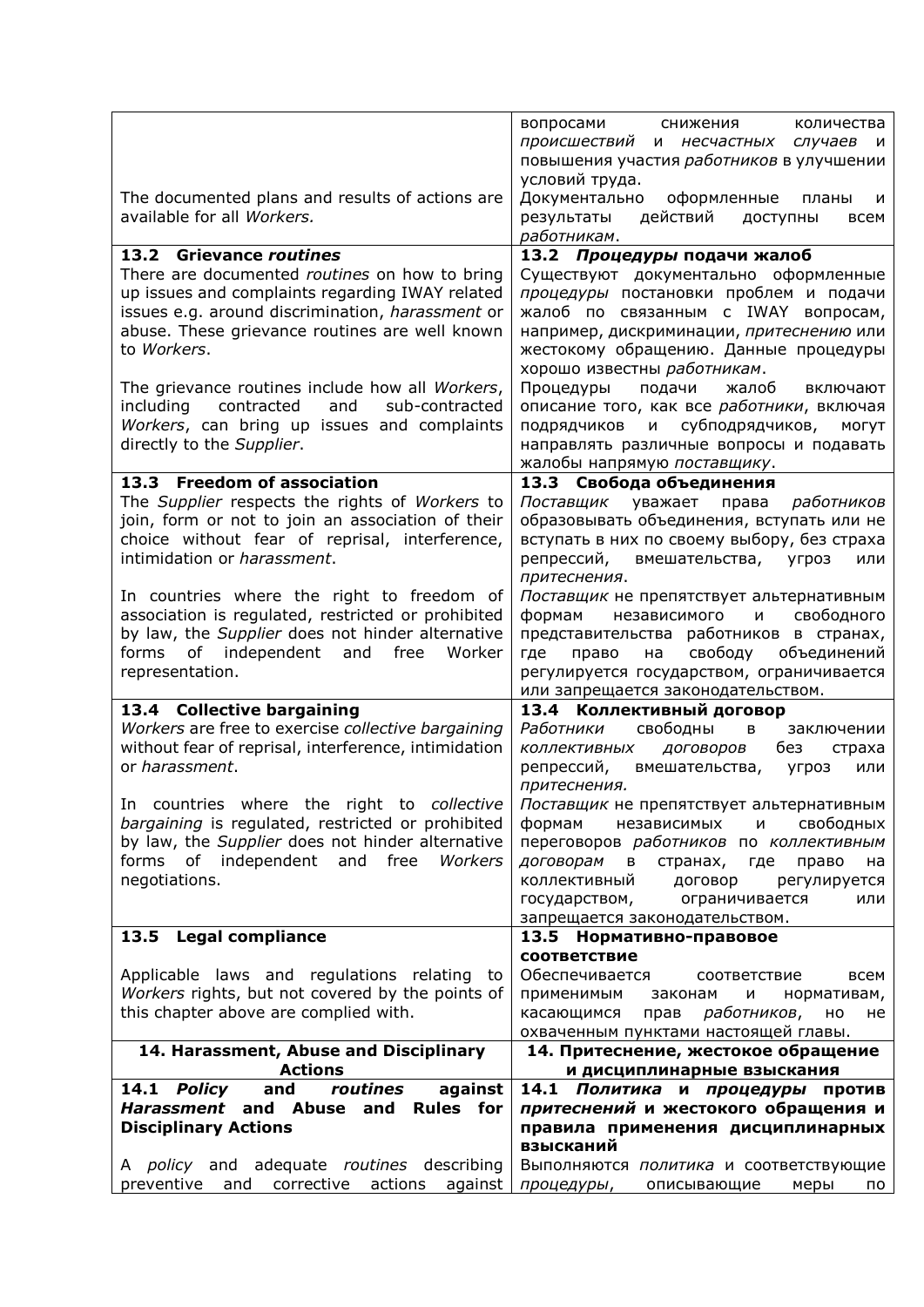| harassment and abuse and rules for disciplinary<br>actions are implemented.                                                                                                                                                                                                                                                  | устранению и предотвращению притеснения<br>и жестокого обращения, а также правила<br>применения дисциплинарных взысканий.                                                                                                                                                                                                |
|------------------------------------------------------------------------------------------------------------------------------------------------------------------------------------------------------------------------------------------------------------------------------------------------------------------------------|--------------------------------------------------------------------------------------------------------------------------------------------------------------------------------------------------------------------------------------------------------------------------------------------------------------------------|
| They cover and are communicated to all on site<br>Workers, including<br>contracted<br>and<br>sub-<br>contracted Workers.                                                                                                                                                                                                     | Они охватывают и доводятся до сведения<br>всех работников, находящихся на объекте,<br>включая<br>персонал подрядчиков<br>и                                                                                                                                                                                               |
|                                                                                                                                                                                                                                                                                                                              | субподрядчиков.                                                                                                                                                                                                                                                                                                          |
| 14.2 Punishments and appeal                                                                                                                                                                                                                                                                                                  | 14.2 Наказания и обжалование                                                                                                                                                                                                                                                                                             |
| The Supplier does not engage in, support or allow<br>the use of corporal punishment, threats of<br>violence or other forms of mental or physical<br>coercion, and does not make use of public<br>warning and punishment systems.                                                                                             | Поставщик не применяет<br>телесные<br>наказания, угрозы насилия или другие<br>формы<br>морального<br>или<br>физического<br>принуждения, не поддерживает<br>не<br>и<br>допускает их. Он не использует системы<br>публичного предупреждения и наказания.                                                                   |
| Workers, including<br>contracted<br>sub-<br>and<br>contracted Workers have the right to appeal<br>reprimands/disciplinary<br>against<br>actions/dismissal. These appeals are recorded.                                                                                                                                       | Работники, включая персонал подрядчиков и<br>субподрядчиков, имеют право обжаловать<br>взыскание/дисциплинарные<br>действия/увольнение. Такие обжалования<br>документируются.                                                                                                                                            |
| 14.3 Harassment and Abuse                                                                                                                                                                                                                                                                                                    | 14.3 Притеснения<br>жестокое<br>N                                                                                                                                                                                                                                                                                        |
| The Supplier does not engage in, support or allow<br>any form of <i>harassment</i> or abuse on any<br>including<br>contracted<br>Workers,<br>and<br>sub-<br>contracted Workers, in the workplace and living<br>space.                                                                                                        | обращение<br>Поставщик не участвует ни в каких формах<br>притеснения или жестокого обращения, не<br>не допускает их<br>поддерживает и<br>по<br>отношению к кому-либо из работников,<br>персонал<br>включая<br>подрядчиков<br>и<br>субподрядчиков, как на рабочем месте, так<br>и в зонах проживания.                     |
| 14.4 Legal compliance                                                                                                                                                                                                                                                                                                        | 14.4 Нормативно-правовое                                                                                                                                                                                                                                                                                                 |
| Applicable laws and regulations relating to                                                                                                                                                                                                                                                                                  | соответствие<br>Обеспечивается<br>соответствие<br>всем                                                                                                                                                                                                                                                                   |
| harassment, abuse and disciplinary actions but<br>not covered by the points of this chapter above<br>are complied with.                                                                                                                                                                                                      | применимым<br>M<br>нормативам,<br>законам<br>касающимся притеснений,<br>жестокого<br>обращения и дисциплинарных взысканий, но<br>не охваченным пунктами настоящей главы.                                                                                                                                                 |
| <b>Definitions and Glossary of terms</b>                                                                                                                                                                                                                                                                                     | Определения и глоссарий                                                                                                                                                                                                                                                                                                  |
| Accident - an accident is any occurrence that<br>leads to any kind of injury.                                                                                                                                                                                                                                                | Несчастный случай - любое событие,<br>ведущее к травме любого типа.                                                                                                                                                                                                                                                      |
| <b>Accommodation</b> - is a housing arrangement<br>provided by an employer consisting of sleeping<br>quarters or an entire building primarily providing<br>rooms for individuals, families or for groups of<br>Workers.<br>Truck driver cabins in the vehicle are not<br>regarded as a provided housing facility<br>$\prime$ | Жилье - жилые площади, предоставляемые<br>работодателем, состоящие из спальных<br>помещений, или целое здание, в котором<br>главным образом предоставляются комнаты<br>отдельных лиц, семей<br>для<br>или<br>групп<br>работников.<br>Водительские кабины грузовых автомобилей<br>не считаются предоставленным местом для |
| accommodation.<br>Apprenticeship / internship / vocational                                                                                                                                                                                                                                                                   | жилья.<br>Производственная<br>практика                                                                                                                                                                                                                                                                                   |
| training or orientation: work that is done by a<br>student of at least 14 years of age and is done<br>as:                                                                                                                                                                                                                    | профессиональные<br>стажировка<br>$\prime$<br>обучение или ориентация - работа,<br>которая<br>выполняется<br>обучающимся<br>в<br>возрасте не менее 14 лет в качестве:                                                                                                                                                    |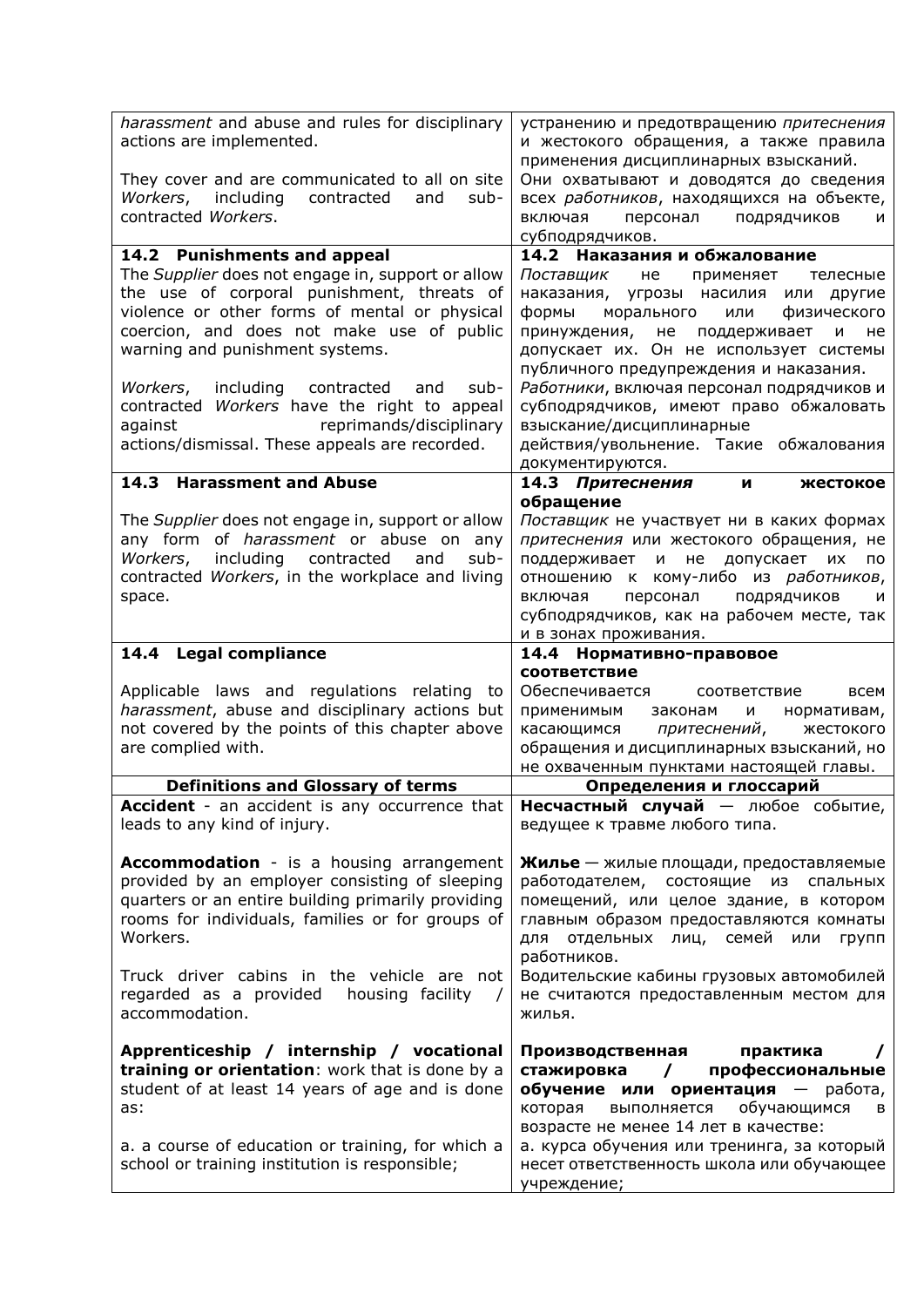| b. and either a programme of training at a<br>company / supplier, which has been approved by<br>the competent authority or a programme of<br>guidance or orientation, designed to facilitate the<br>choice of the student of an occupation or of a line<br>of training.<br>Every apprenticeship or vocational training of a | б. и либо в рамках программы обучения в<br>компании / у поставщика, утвержденной<br>компетентным органом, либо программы<br>наставничества<br>ориентации,<br>или<br>предназначенной<br>помощи<br>для<br>обучающемуся в выборе профессии или<br>направления обучения.<br>На прохождение любой производственной |
|-----------------------------------------------------------------------------------------------------------------------------------------------------------------------------------------------------------------------------------------------------------------------------------------------------------------------------|---------------------------------------------------------------------------------------------------------------------------------------------------------------------------------------------------------------------------------------------------------------------------------------------------------------|
| person under the age of 18 has to be applied for<br>and approved by IKEA prior to the start of<br>apprenticeship or vocational training.                                                                                                                                                                                    | практики или профессионального обучения<br>лица, не достигшего 18 лет, должно быть<br>подано заявление в ИКЕА и одобрено до<br>прохождения<br>производственной<br>начала<br>практики или профессионального обучения.                                                                                          |
| <b>Bonded labour</b> - is understood as labour not<br>only physically bonded, but also bonded by<br>financial debts, loans or deposits. Also see Forced<br>labour.                                                                                                                                                          | Подневольный труд — понимается не<br>физическому<br>только<br>как<br>труд<br>по<br>принуждению, но также вынужденный труд,<br>обусловленный<br>финансовыми<br>задолженностями, кредитами<br>или<br>депозитами. Также см. Принудительный<br>труд.                                                              |
| Chemicals - means chemical substances and<br>products including but not limited to: lubricant<br>oil, diesel, glue, lacquer, solvents, paints, dyes,<br>hardeners, stains, waxes, acids, salts, additives,<br>gases etc.                                                                                                    | Химические<br>вещества<br>- химические<br>вещества<br>продукты,<br>включая,<br>без<br>и<br>ограничения, смазочные масла, дизельное<br>топливо, клей, лак, растворители, краски и<br>красители, отвердители, морилки, воск,<br>кислоты, соли, добавки, газы и т.д.                                             |
| <b>Child:</b> is every person under the age of 18 years.                                                                                                                                                                                                                                                                    | Ребенок: каждое<br>лицо,<br>достигшее<br>не<br>возраста 18 лет.                                                                                                                                                                                                                                               |
| <b>Child labour:</b> Child labour is work performed by<br>a child which interferes with a child's right to<br>healthy growth and development and denies<br>him/her the right to quality education.                                                                                                                          | Детский труд: Детский труд<br>является<br>работой,<br>выполняемой<br>детьми,<br>противоречащей<br>правам<br>ребенка<br>на<br>здоровый рост и развитие и препятствующей<br>праву ребенка на качественное<br>образование.                                                                                       |
| Child labour is work performed by a child below<br>the minimum working age that has not been<br>specifically approved by IKEA as light work or<br>apprenticeship / vocational training.                                                                                                                                     | Детский<br>является<br>работой,<br>труд<br>выполняемой<br>детьми,<br>достигшими<br>не<br>минимального трудового возраста, которая<br>не была отдельно одобрена ИКЕА как легкий<br>труд или производственная практика /<br>профессиональное обучение.                                                          |
| The minimum working age is defined by the<br>national legislation and is the age, above which a<br>person can be employed on a full time basis. It<br>can be 16 years, 15 years or 14 years in certain<br>developing countries.                                                                                             | Минимальный трудовой возраст определен<br>государственным законодательством<br>и<br>является возрастом, по достижении которого<br>человек может быть трудоустроен<br>на<br>Он<br>постоянной<br>основе.<br>может<br>быть<br>установлен по достижении 16, 15 или 14 лет<br>в ряде развивающихся стран.          |
| <b>Collective</b><br>bargaining<br>defined<br>is<br>$\overline{\phantom{a}}$<br>as<br>negotiations between employer and<br>Worker<br>representatives (freely and independently chosen<br>by the Workers).                                                                                                                   | Коллективный договор - определяется<br>как переговоры между работодателем<br>— и<br>представителями работников (свободно и<br>независимо выбранными работниками).                                                                                                                                             |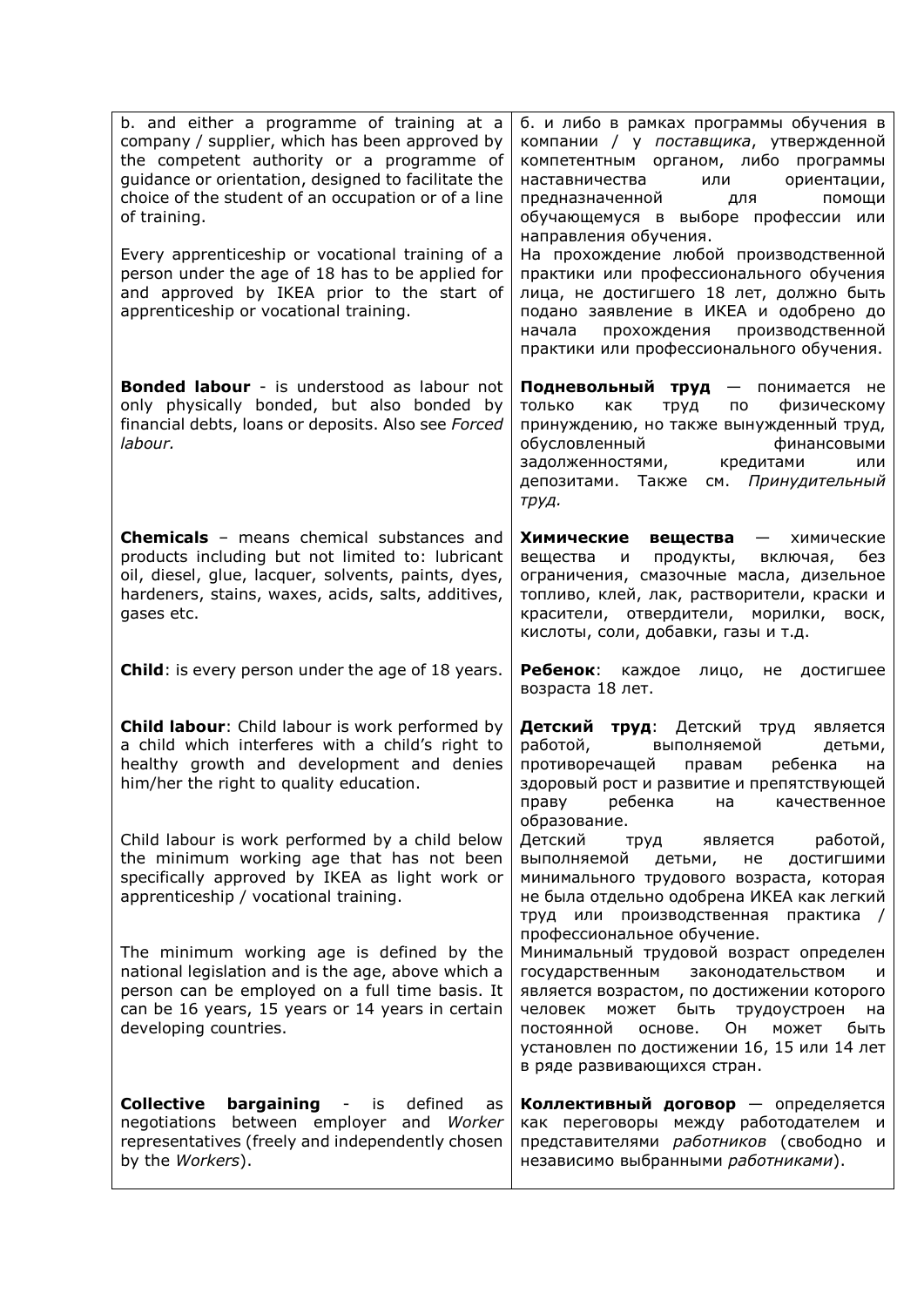| <b>Continuously updated</b> - means<br>that<br>documentation is updated when changes in                                                                                                                                                                                                      | Постоянно обновляемый - означает, что<br>документ обновляется при<br>внедрении                                                                                                                                                                                                                                                                                                            |
|----------------------------------------------------------------------------------------------------------------------------------------------------------------------------------------------------------------------------------------------------------------------------------------------|-------------------------------------------------------------------------------------------------------------------------------------------------------------------------------------------------------------------------------------------------------------------------------------------------------------------------------------------------------------------------------------------|
| production, operations or<br>services<br>are<br>introduced. For example the introduction of a<br>new chemical, requires that the list of chemicals<br>is updated and the relevant MSDS is made<br>available.                                                                                 | изменений в процессы производства,<br>эксплуатации или обслуживания. Например,<br>внедрение нового химического вещества<br>требует обновления списка химических<br>веществ<br>предоставления<br>и<br>соответствующего паспорта безопасности на<br>материал (MSDS).                                                                                                                        |
| Critical sub-Supplier - The definition of a<br>Critical sub-Supplier is set by the relevant IKEA<br>Organisation based on the definition below.                                                                                                                                              | Критический субпоставщик<br>определяется соответствующей компанией<br>ИКЕА на<br>основе<br>приведенного<br>ниже<br>определения.                                                                                                                                                                                                                                                           |
| The sub-suppliers are defined as <b>Critical</b> , if<br>processes performed are considered to be<br>potentially highly harmful to the environment,<br>health or safety of the Workers, or are in an<br>industry or supply setup that is prone to child<br>labour or forced & bonded labour. | Субпоставщик определяется<br>как<br>критический,<br>если<br>выполняемые<br>ИМ<br>процессы считаются потенциально очень<br>опасными для окружающей среды, здоровья<br>и безопасности работников, или если он<br>осуществляет деятельность в отрасли или<br>цепи поставок, которые имеют тенденцию к<br>детского<br>использованию<br>труда<br>ИЛИ<br>принудительного и подневольного труда. |
| <b>Employment contracts</b> - is an agreement<br>specifying the terms and conditions under which<br>a person and a company agree to work. It can be<br>replaced by appointment letter or offer letter.                                                                                       | Трудовой договор —<br>договор,<br>определяющий<br>условия<br>труда,<br>согласованные<br>между<br>работником<br>и<br>компанией. Его может заменить письмо о<br>назначении или предложение работодателя.                                                                                                                                                                                    |
| <b>Ethnicity</b> - culture of heritage, who you are as a<br>"people", belonging to a certain culture with a<br>common language or dialect, traditions, etc.                                                                                                                                  | Этническая принадлежность - культура<br>наследия,<br>идентификация<br>себя<br>как<br>«народа», принадлежность к определенной<br>культуре с общим языком или диалектом,<br>традиции и т.п.                                                                                                                                                                                                 |
| Fire incident (near miss) - is a situation that $\sqrt{r}$ Угроза пожара (потенциально опасная<br>can easily lead to a fire where people and/or<br>equipment could be injured / damaged.                                                                                                     | ситуация) - ситуация, которая легко может<br>привести к пожару, влекущему за собой<br>травмы и/или ущерб оборудованию<br>$\mathsf{M}$<br>технике.                                                                                                                                                                                                                                         |
| First aid equipment - means not only first aid<br>boxes, but also other equipment required which<br>is identified during risk assessment processes<br>e.g. eye washer, emergency shower, collar,<br>defibrillator, stretcher etc.                                                            | Средства первой помощи - средства,<br>включающие не только аптечку, но и другое<br>оборудование, необходимость в котором<br>определяется<br>ходе<br>оценки<br>рисков,<br>B <sub>1</sub><br>например, раковина для промывки глаз,<br>аварийный душ, воротник, дефибриллятор,<br>носилки и т.д.                                                                                             |
| Forced labour - is understood as all work or<br>service that a person is compelled to carry out<br>under any threat of punishment or confiscation of<br>personal belongings, such as ID card, passport<br>etc., and for which work the person has not<br>offered to participate voluntarily. | Принудительный труд - понимается как<br>все работы или услуги, которые работника<br>выполнять<br>заставляют<br>под<br>угрозой<br>наказания или конфискации личных вещей,<br>таких как удостоверение личности, паспорт<br>и т.п., и которые он сам не предлагал<br>выполнять на добровольной основе.                                                                                       |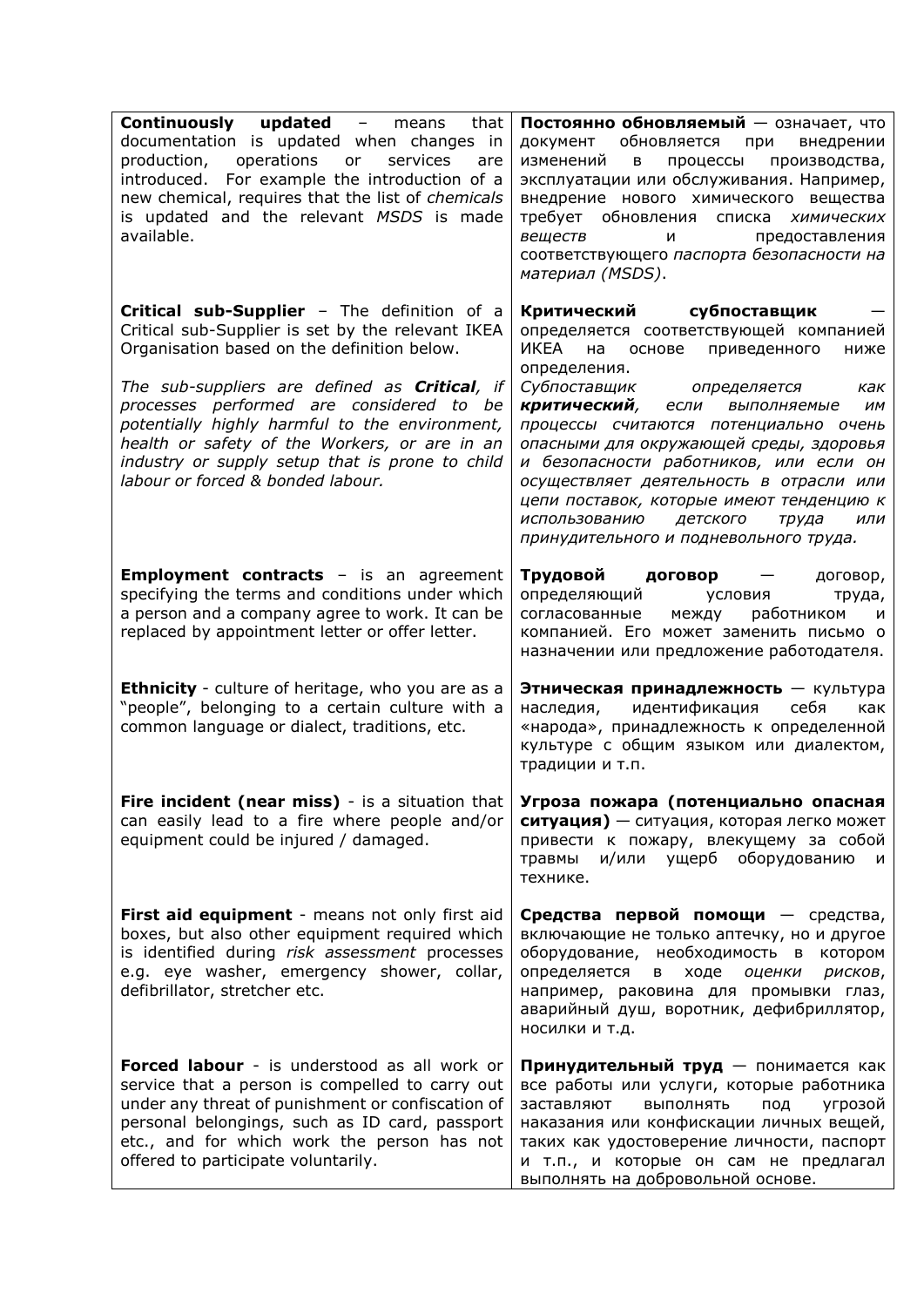| Gender identity - people's inner sense of their<br>gender as women, men, or transgender.                                                                                                                                                                                                                                                                                                                                                                                       | Гендерная<br>принадлежность<br>внутреннее ощущение человеком<br>своего<br>пола:<br>мужского,<br>или<br>женского<br>транссексуального.                                                                                                                                                                                                                                                                                                                                                                                                                                  |
|--------------------------------------------------------------------------------------------------------------------------------------------------------------------------------------------------------------------------------------------------------------------------------------------------------------------------------------------------------------------------------------------------------------------------------------------------------------------------------|------------------------------------------------------------------------------------------------------------------------------------------------------------------------------------------------------------------------------------------------------------------------------------------------------------------------------------------------------------------------------------------------------------------------------------------------------------------------------------------------------------------------------------------------------------------------|
| Harassment - can be any offensive act,<br>comment or display that humiliates insults or<br>causes embarrassment, or any act of intimidation<br>or threat. It includes, but is not limited to:<br>- serious or repeated rude, degrading or offensive<br>remarks<br>- displaying sexist, racist or other offensive<br>pictures, posters<br>- threats, intimidation or retaliation                                                                                                | Притеснение - любое оскорбительное<br>действие, комментарий<br>или<br>иное<br>проявление,<br>которое<br>унижает<br>или<br>оскорбляет, а также любой акт запугивания<br>или угрозы. Оно включает, без ограничения:<br>- серьезные или неоднократные грубые,<br>унижающие или обидные замечания<br>- демонстрацию сексистских, расистских или<br>иных оскорбительных изображений,<br>плакатов<br>- угрозы, запугивание или меры возмездия                                                                                                                                |
| Hazardous waste - hazardous waste is waste<br>that could cause harm to public health and/or the<br>environment because of its chemical, physical or<br>biological characteristics (e.g., it is flammable,<br>explosive, toxic, radioactive, or infectious). It<br>includes, but is not limited to, hazardous waste<br>identified by local legislation.                                                                                                                         | Опасные отходы - отходы, которые могут<br>нанести вред здоровью населения и/или<br>окружающей среде из-за своих химических,<br>биологических<br>физических<br>или<br>характеристик (например, они горючи,<br>взрывоопасны, токсичны, радиоактивны или<br>заражены). Они включают, без ограничения,<br>опасные<br>определенные<br>отходы,<br>в<br>соответствии с местным законодательством.                                                                                                                                                                             |
| Incident (near miss) - is a situation in the<br>workplace that could easily have resulted in<br>injury or damage to people and/or the<br>environment.                                                                                                                                                                                                                                                                                                                          | Происшествие (потенциально опасная<br>ситуация) - ситуация на рабочем месте,<br>которая может легко привести к травме или<br>причинению<br>ущерба<br>и/или<br>людям<br>окружающей среде.                                                                                                                                                                                                                                                                                                                                                                               |
| <b>IWAY requirements or equivalent</b> - where a<br>Supplier has its own well developed<br>and<br>implemented requirements, systems<br>and<br>routines in place that cover all IWAY related<br>topics, IKEA can, on a case by case basis, regard<br>those Supplier requirements, systems and<br>routines as equivalent to IWAY.                                                                                                                                                | Требования IWAY или его эквивалент -<br>в случае наличия у поставщика собственных<br>хорошо разработанных и внедренных<br>требований, систем<br>M<br>процедур,<br>охватывающих связанные с IWAY вопросы,<br>ИКЕА может в каждом конкретном случае<br>эти требования, системы<br>признать<br>M<br>процедуры как эквивалент стандарту IWAY.                                                                                                                                                                                                                              |
| Light work: simple, limited tasks performed<br>under adequate adult supervision, as long as they<br>do not threaten the child's health and safety,<br>her/his right to play or hinder their education or<br>orientation<br>and training.<br>vocational<br>The<br>requirements regarding safety and health for<br>light work are the same as for young workers (no<br>hazardous work). When permitted by national<br>law, 13-14 year olds are allowed to perform light<br>work. | Легкий труд — простые, нормированные<br>задачи, выполняемые под соответствующим<br>непосредственным контролем взрослого, не<br>угрожающие здоровью и<br>безопасности<br><i>ребенка</i> , его праву<br>на<br>игру и<br>не<br>препятствующие его<br>образованию<br>или<br>профессиональной ориентации и обучению.<br>В отношении техники безопасности для<br>легкого<br>труда установлены<br>те<br>же<br>требования, что и для техники безопасности<br>для молодых работников (опасные виды<br>работ не допускаются).<br>B<br>случаях,<br>разрешенных<br>государственным |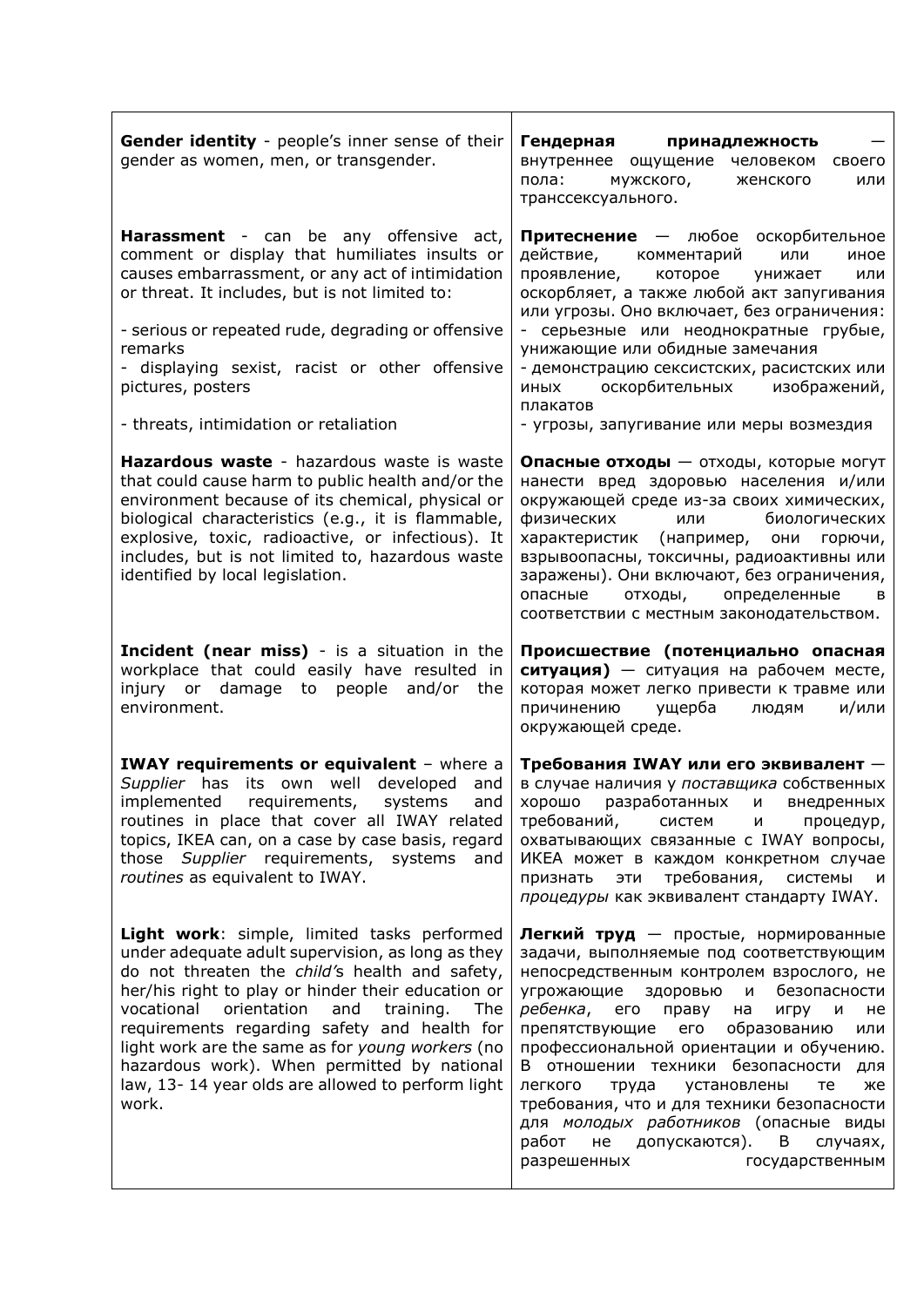|                                                                                                                                                                                                                                                                                                                                                                           | законодательством, лица в возрасте 13-14<br>лет допускаются к легкому труду.                                                                                                                                                                                                                                                                                                                                                       |
|---------------------------------------------------------------------------------------------------------------------------------------------------------------------------------------------------------------------------------------------------------------------------------------------------------------------------------------------------------------------------|------------------------------------------------------------------------------------------------------------------------------------------------------------------------------------------------------------------------------------------------------------------------------------------------------------------------------------------------------------------------------------------------------------------------------------|
| <b>MSDS</b> - stands for Material Safety Data Sheet<br>(MSDS), also known as Safety Data Sheet (SDS)<br>or Product Safety Data Sheet (PSDA). An MSDS<br>is a written document that provides Workers and<br>emergency personnel with routines for handling<br>or working with chemical substances in a safe<br>manner.                                                     | Паспорта безопасности на материал<br>(MSDS) - также известны как паспорта<br>(SDS)<br>безопасности<br>или<br>паспорта<br>безопасности на продукцию (PSDA). Паспорт<br>безопасности на материал представляет<br>собой<br>письменный документ,<br>который<br>устанавливает для работников и персонала<br>службы<br>безопасности<br>процедуры<br>безопасного<br>обращения<br>работы<br>и<br>$\overline{c}$<br>химическими веществами. |
| Minimum working age: The minimum legal<br>working age is defined by the national legislation<br>and is the age, above which a person can be<br>employed on a full time basis. It can be 16 years,<br>15 years, or 14 years in certain developing<br>countries.                                                                                                            | Минимальный<br>трудовой<br>возраст:<br>Минимальный<br>трудовой<br>возраст,<br>определенный<br>государственным<br>являющийся<br>законодательством<br>M<br>возрастом, по достижении которого человек<br>может быть трудоустроен на постоянной<br>основе. Он может быть установлен<br>ПO<br>достижении 16, 15 или 14 лет в ряде<br>развивающихся стран.                                                                               |
| PPE (Personal protective equipment)<br>includes, but is not limited to e.g.: helmets,<br>goggles, gloves, boots, ear plugs, aprons, masks<br>etc.                                                                                                                                                                                                                         | СИЗ (средства индивидуальной защиты)<br>без<br>ограничения,<br>включают,<br>каски,<br>защитные очки, перчатки, обувь, средства<br>защиты слуха, фартуки, маски и т.п.                                                                                                                                                                                                                                                              |
| <b>Policy</b> - The set of basic principles and<br>associated guidelines, formulated and enforced<br>by the management of a company, to direct and<br>limit its actions in pursuit of long-term goals.                                                                                                                                                                    | Политика - набор базовых принципов и<br>соответствующие<br>им<br>указания,<br>сформулированные и введенные в действие<br>руководством<br>компании<br>$\mathsf{C}$<br>целью<br>направления и установления рамок ее<br>действий для достижения долгосрочных<br>целей.                                                                                                                                                                |
| <b>Prison Workers</b> - IWAY requirements strictly<br>forbid the use of prison Workers in the supply of<br>products or services to IKEA. Consideration can<br>be taken on a case by case basis for government<br>programs supporting the positive integration of<br>individuals back into society. The criteria, based<br>on ILO conventions, are available upon request. | Труд заключенных - требования IWAY<br>категорически запрещают использовать труд<br>заключенных при поставке продукции или<br>услуг для ИКЕА. В индивидуальном порядке<br>МОГУТ<br>рассматриваться<br>государственные<br>программы,<br>поддерживающие<br>положительную<br>интеграцию<br>таких<br>лиц<br>обратно<br>общество.<br>Критерии,<br>в<br>базирующиеся<br>MOT,<br>на<br>конвенциях<br>доступны по требованию.               |
| Risk assessment - is a careful examination of<br>aspects in the workplace that could cause harm<br>to people. An assessment would be evaluated to<br>determine if sufficient precautions have been<br>taken leading to corrective actions if required.                                                                                                                    | Оценка рисков - тщательное изучение<br>всех аспектов рабочего места, которые могут<br>нанести вред людям. Результаты оценки<br>необходимы для определения того, были ли<br>приняты<br>достаточные<br>меры<br>предосторожности<br>проведены<br>и<br>необходимые<br>корректирующие<br>мероприятия.                                                                                                                                   |